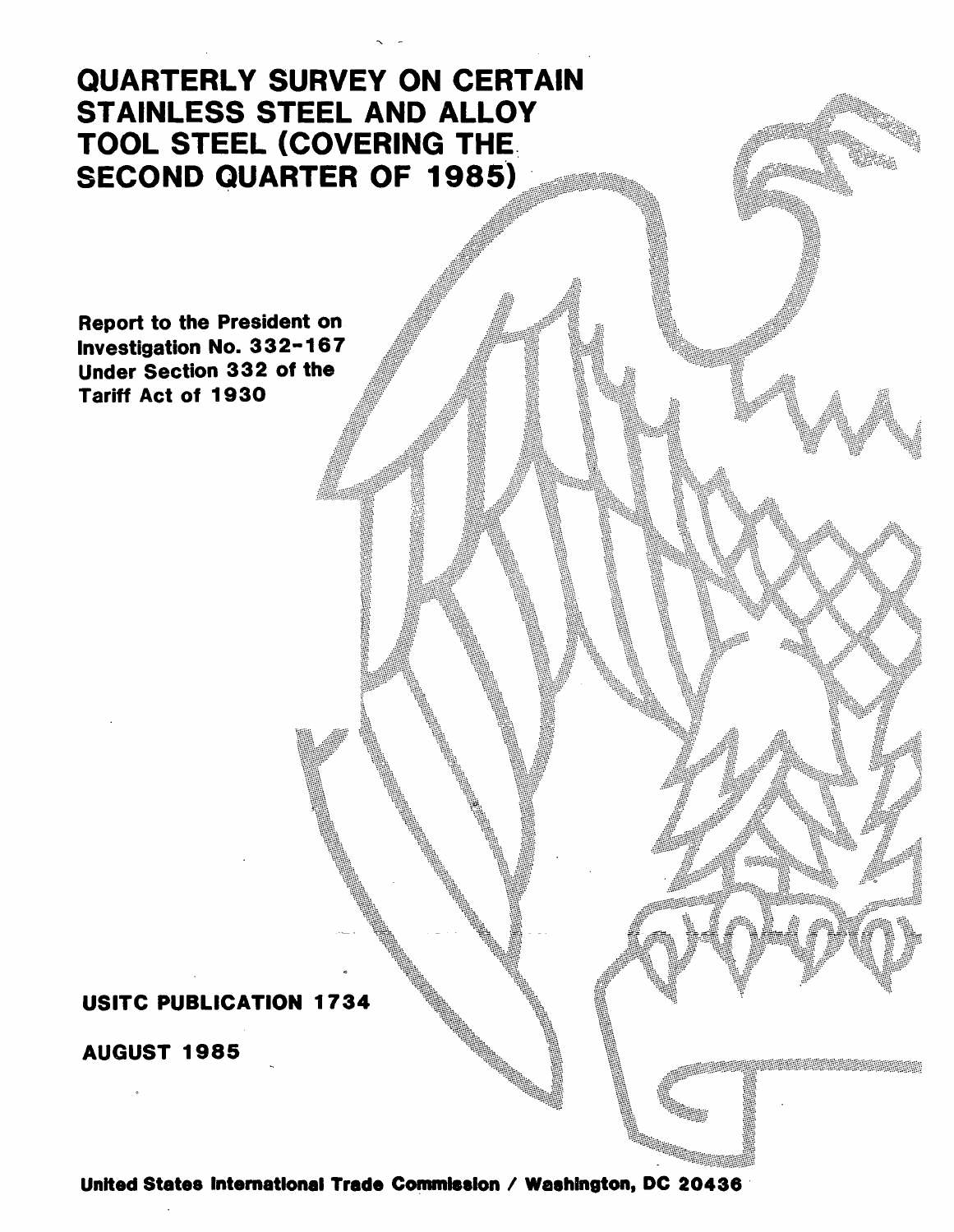# UNITED STATES INTERNATIONAL TRADE COMMISSION

## COMMISSIONERS

Paula Stern, Chairwoman Susan W. Llebeler, Vice Chairman . Alfred E. Eckes Seeley G. Lodwick David B. Rohr

This report was prepared by

Nancy Fulcher Anna Mae Toth

Iron and Steel Products Branch Minerals and Metals Division

Office of Industries Erland Heginbotham, Director ·

Address all communications to Kenneth R. Mason, Secretary to the Commission United States International Trade Commission W aahington, DC 20436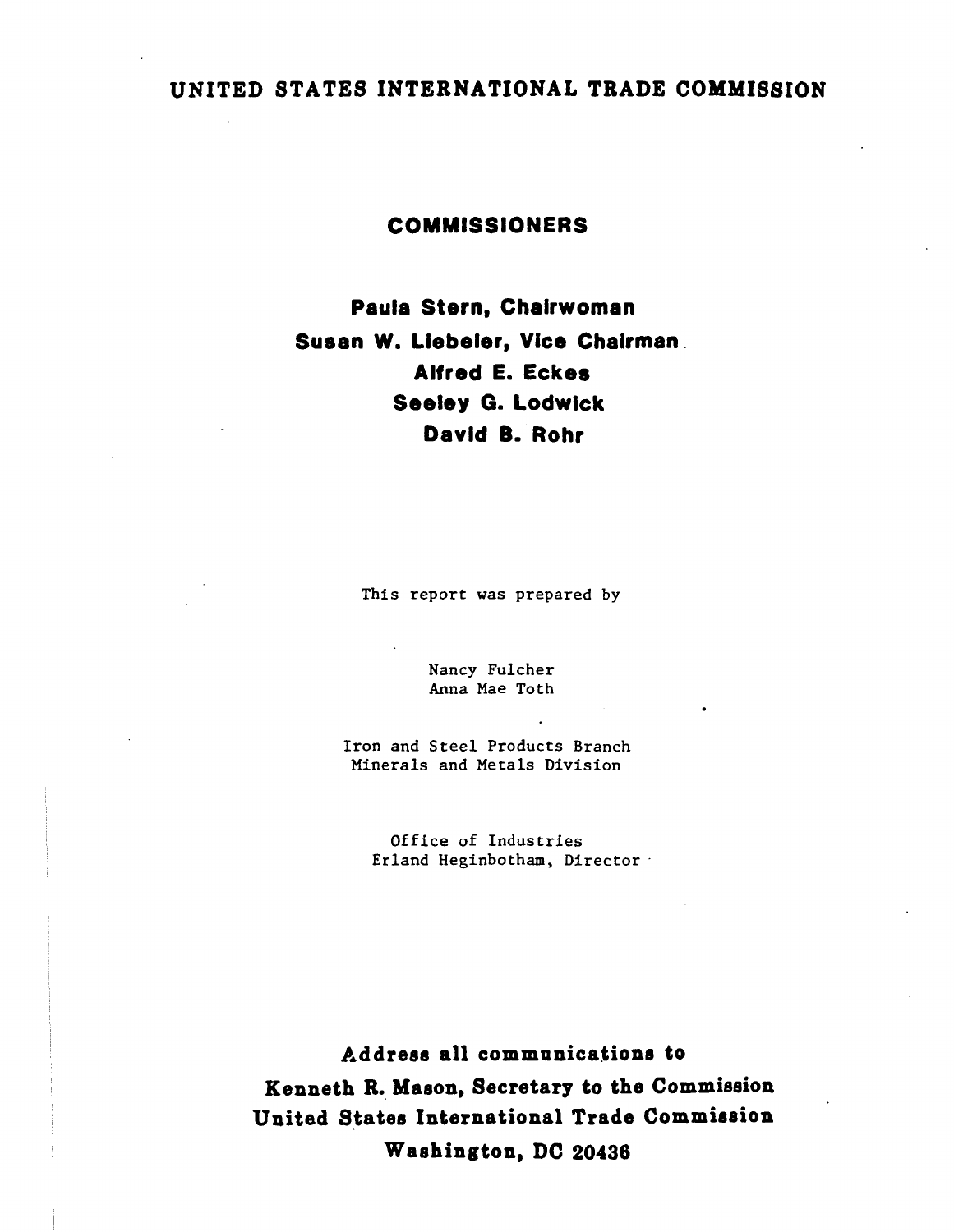QUARTERLY REPORT ON CERTAIN STAINLESS STEEL AND ALLOY TOOL STEEL **HIGHLIGHTS** 

 $\label{eq:2} \frac{1}{2}\sum_{i=1}^n\frac{1}{2}\left(\frac{1}{2}\sum_{i=1}^n\frac{1}{2}\sum_{i=1}^n\frac{1}{2}\right)^2.$ 

During the second quarter (April-June) 1985, compared to the first quarter of 1985:

- DOMESTIC PRODUCTION of certain stainless steel and alloy tool steel products increased 3 percent to 325,851 tons; declines occurred, however, in the production of stainless steel bar, wire rod, and alloy tool steel.
- U.S. PRODUCERS' SHIPMENTS increased 2 percent to 315,351 tons.
- AVERAGE EMPLOYMENT of production and related workers decreased 2 percent to 12,923 workers.
- U.S. PRODUCERS' AND IMPORTERS' PRICES showed noteworthy declines and increases among products, with declines outnumbering the increases.
- U.S. IMPORTERS' UNFILLED ORDERS rose 0.4 percent to 41,810 tons.
- U.S. IMPORTERS' INVENTORIES increased 3 percent to 18,496 tons.

#### U.S. production and producers' shipments

U.S. production of certain stainless steel sheets and strip and plate increased from January-March 1985 to April-June 1985. Stainless steel plate showed the greater percentage increase, rising 18 percent from 35,734 tons in the first quarter of 1985 to 42,168 tons in the second quarter of 1985. Production of stainless steel bar, wire rod, and alloy tool steel declined in the second quarter of 1985. The greatest decrease was in production of stainless wire rod, which fell 27 percent from 10,071 tons in the first quarter of 1985 to 7,338 tons in the second quarter of 1985. U.S. producers' shipments of stainless steel sheets and strip, plate, and bar increased in the second quarter; shipments of stainless steel plate showed the largest increase, rising 13 percent from 36,108 tons in the first quarter to 40,779 tons in the second quarter.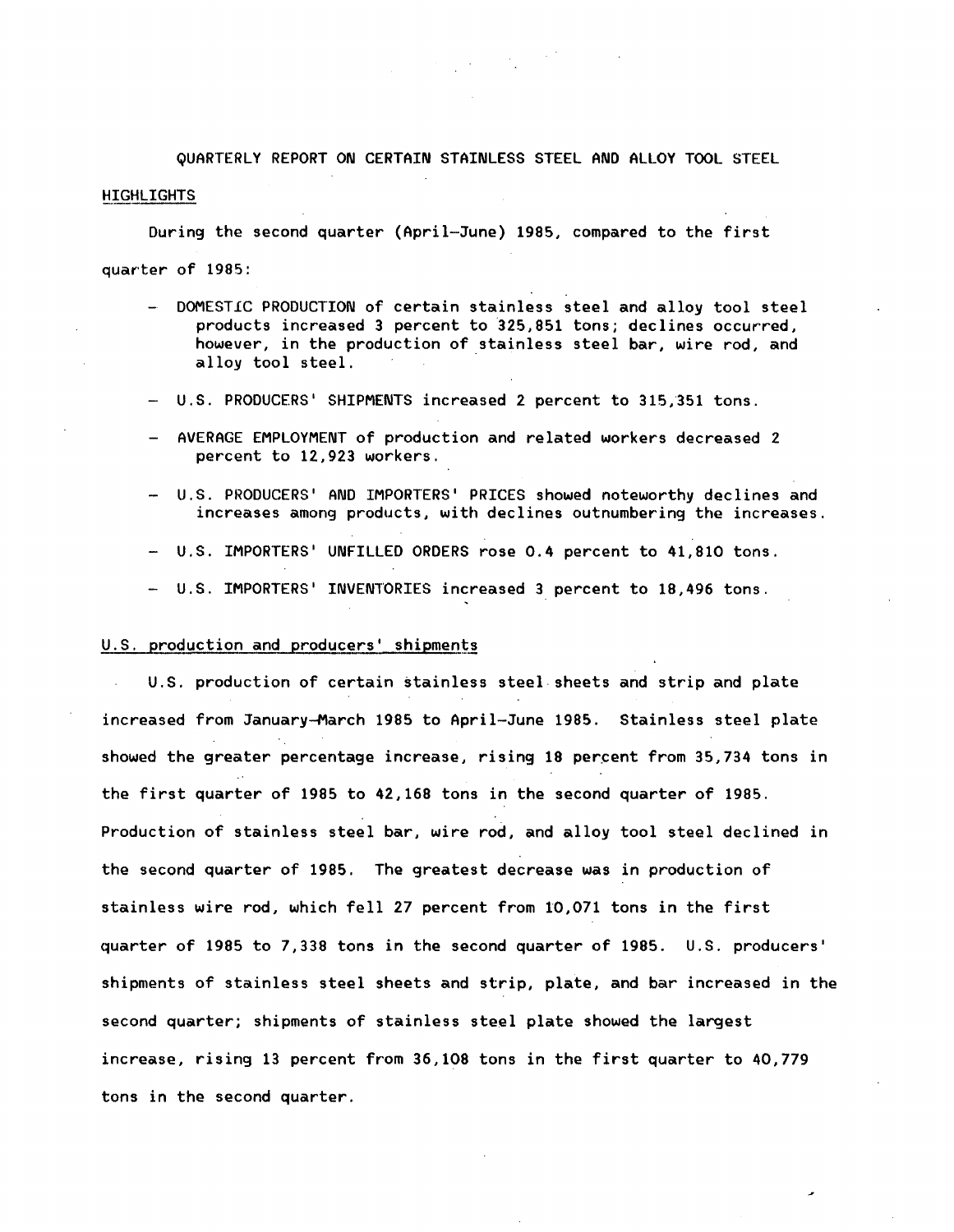#### Employment and hours worked

The average number of all persons employed in producing certain stainless steel and alloy tool steel decreased from 18,336 persons to 17,836 persons, or by 3 percent, from January-March 1985 to April-June 1985.' Employment of production and related workers fell from 13,140 workers to 12,923 workers, or by 2 percent, over the same period. The number of hours worked by production and related workers rose from 6.7 million man-hours in January-March 1°985 to 6.8 million man-hours in April-June 1985.

#### U.S. producers' prices

Surveys of the weighted average prices of certain domestic stainless steel and alloy tool steel products showed more price declines than increases between January 1985 and June 1985. The most noteworthy price decreases were for \*\*\*. Prices for \*\*\* exhibited increases during the period.

#### <sup>~</sup>*.. ?.* importers' prices

Pricing data reported by U.S. importers for stainless steel and alloy tool steel products revealed more price decreases than increases between January 1985 and June 1985. Noteworthy price decreases were recorded in shipments of \*\*\*. Prices for \*\*\* exhibited notable increases during the period.

. .

 $\mathbf{F}$ 

2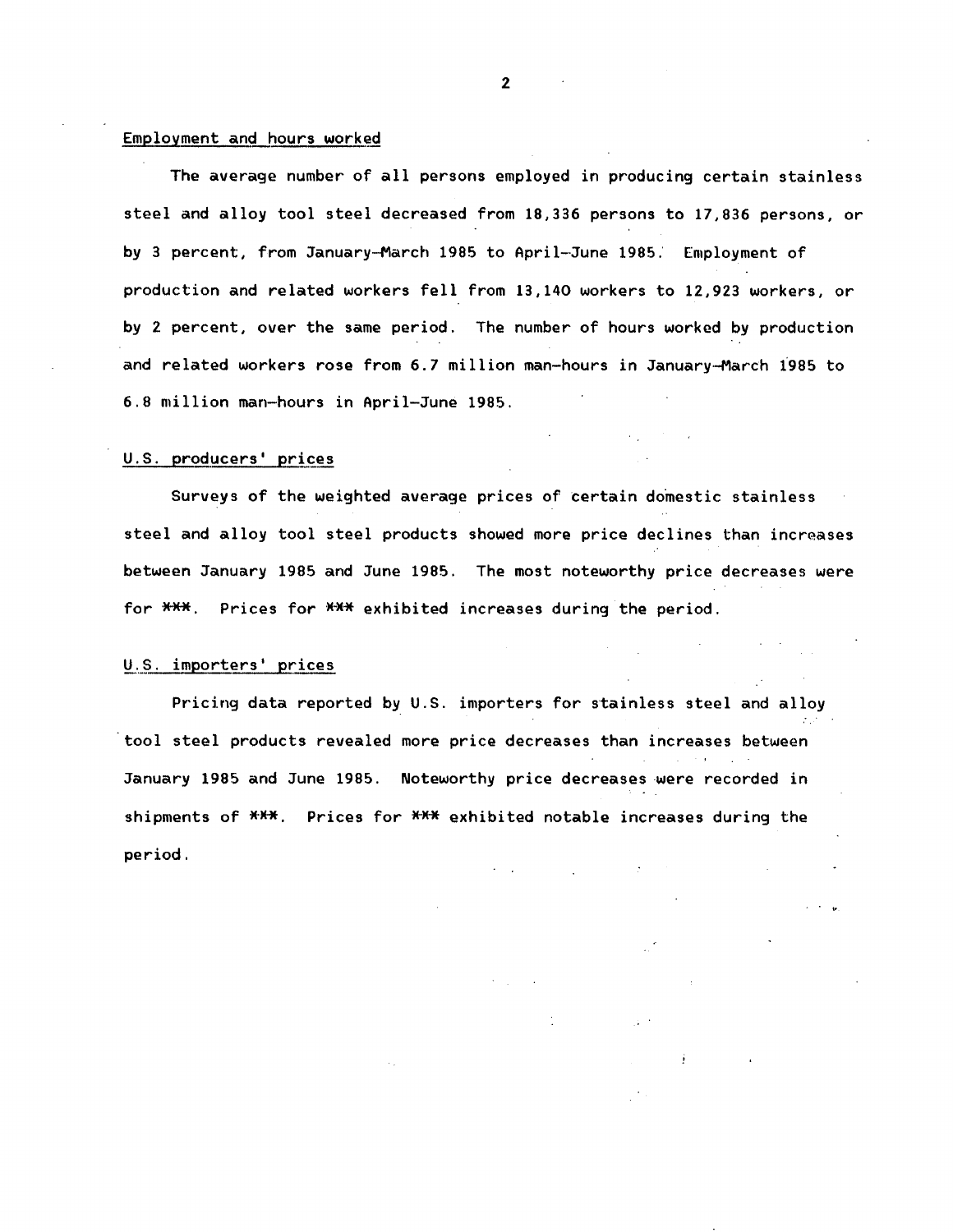## U.S. importers' unfilled orders and inventories

Data on importers' unfilled orders from foreign sources indicate increases in such orders for \*\*\* between March 31, 1985 and June 30, 1985. Importers' unfilled orders for \*\*\* decreased during the same period. Importers' inventories of  $***$  decreased between the two quarters, while inventories of \*\*\* rose.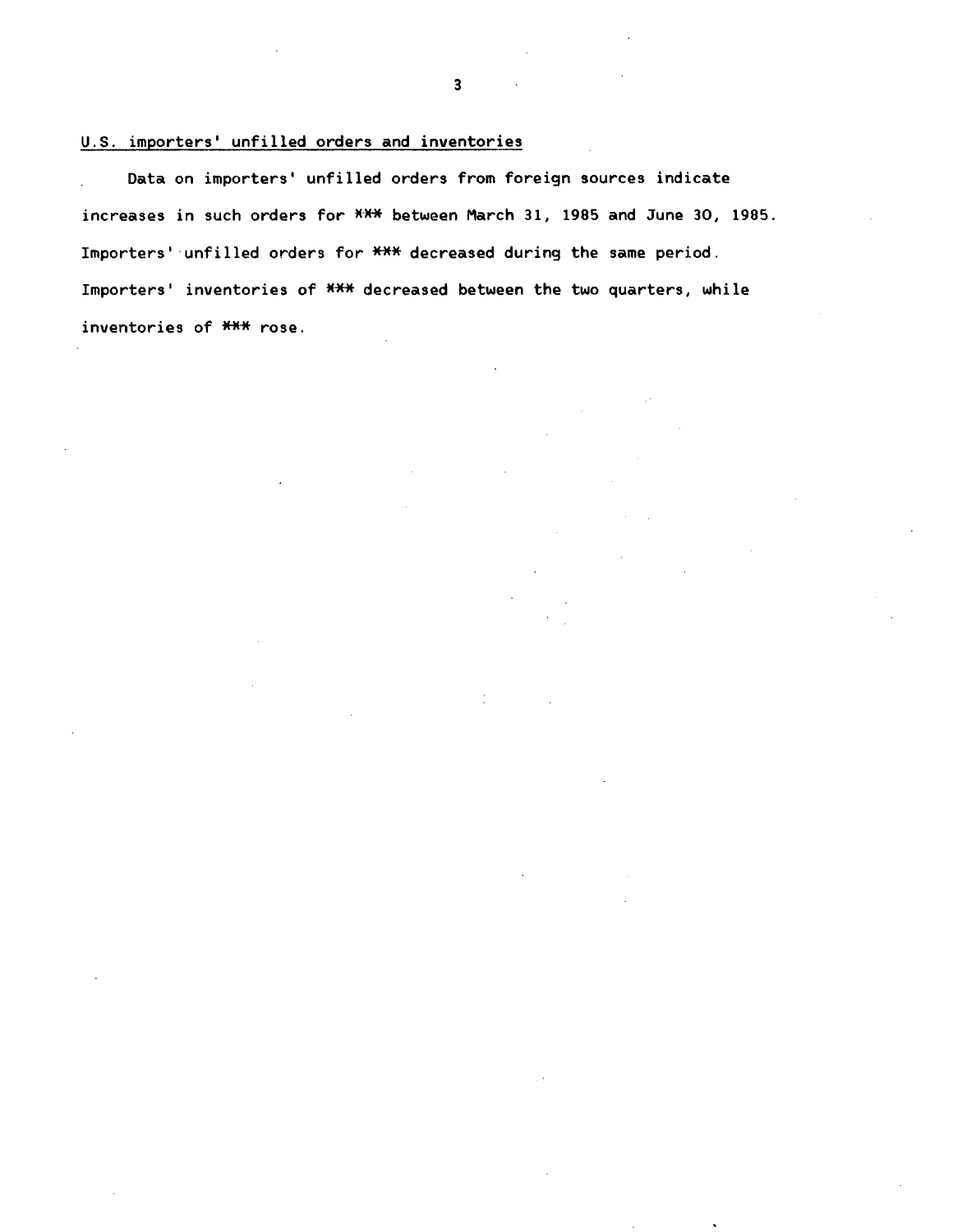Table 1.—Certain stainless steel and alloy tool steel: U.S. production,

| (In tons)                     |                      |            |          |           |                     |  |  |  |  |  |
|-------------------------------|----------------------|------------|----------|-----------|---------------------|--|--|--|--|--|
| Period                        |                      | Alloy tool |          |           |                     |  |  |  |  |  |
|                               | Sheets and:<br>strip | Plate      | Bar      | Rod       | steel, all<br>forms |  |  |  |  |  |
|                               |                      |            |          |           |                     |  |  |  |  |  |
| 1982:                         |                      |            |          |           |                     |  |  |  |  |  |
| $Oct.-Dec$                    | 107,873              | 23,145:    | 17,321:  | 5,067     | 8,772               |  |  |  |  |  |
| 1983:                         |                      |            |          |           |                     |  |  |  |  |  |
|                               | 143,081              | 22,538:    | 21,113:  | 6,195     | 11,243              |  |  |  |  |  |
| Apr. - June--------------     | $160,718$ :          | 23,437:    | 27,105:  | 8,489     | 14,543              |  |  |  |  |  |
|                               | $215, 116$ :         | 24,690:    | 31,123:  | 8,174     | 12,559              |  |  |  |  |  |
| Oct. - Dec. - - - - - - - - : | 217,471:             | $30,710$ : | 37,188:  | 10,893    | 19,362              |  |  |  |  |  |
| 1984:                         |                      |            |          |           |                     |  |  |  |  |  |
| Jan.-March----------          | 226,397:             | 29,727:    | 46,701 : | 13,029    | 24,222              |  |  |  |  |  |
|                               | 201,604:             | 35,433:    | 47,088 : | 13,462    | 23,820              |  |  |  |  |  |
| $July-Sept-\$                 | $130,561$ :          | 29,387:    | 41,377 : | .9,615    | 20,934              |  |  |  |  |  |
| Oct. - Dec. - - - - - - - :   | 176, 174:            | 33,747:    | 42,782 : | 11,015    | 20,926              |  |  |  |  |  |
| 1985:                         |                      |            |          |           |                     |  |  |  |  |  |
|                               | 203,589 :            | 35,734:    | 48,399 : | 10,071    | 17,839              |  |  |  |  |  |
| Apr. - June-------------:     | 213,547:             | 42,168:    | 46,674 : | 7,338     | 16,124              |  |  |  |  |  |
| 1985:                         |                      |            |          |           |                     |  |  |  |  |  |
| $April$ = $-$                 | 78,334 :             | 12,525:    | 14,820:  | 2,651     | 5,551               |  |  |  |  |  |
| $Max$ manufactured and $M$    | 71,193:              | $16,261$ : | 16,386:  | $X$ $X +$ | 5,637               |  |  |  |  |  |
|                               | 64,020 :             | 13,382:    | 15,468   | $***$     | 4,936               |  |  |  |  |  |
|                               |                      |            |          |           |                     |  |  |  |  |  |

 $\sim$ 

 $\mathbb{R}^2$ 

by types and by specified periods, October 1982-June 1985

- Source: Compiled from data submitted in response to questionnaires of the U.S. International Trade Commission.

 $\sim 10^{-1}$ 

 $\sim 10^{-11}$ 

 $\sim 10^{-11}$ 

 $\Delta$ 

 $\mathcal{L}_{\text{max}}$  and  $\mathcal{L}_{\text{max}}$ 

 $\mathcal{L}^{\mathcal{L}}$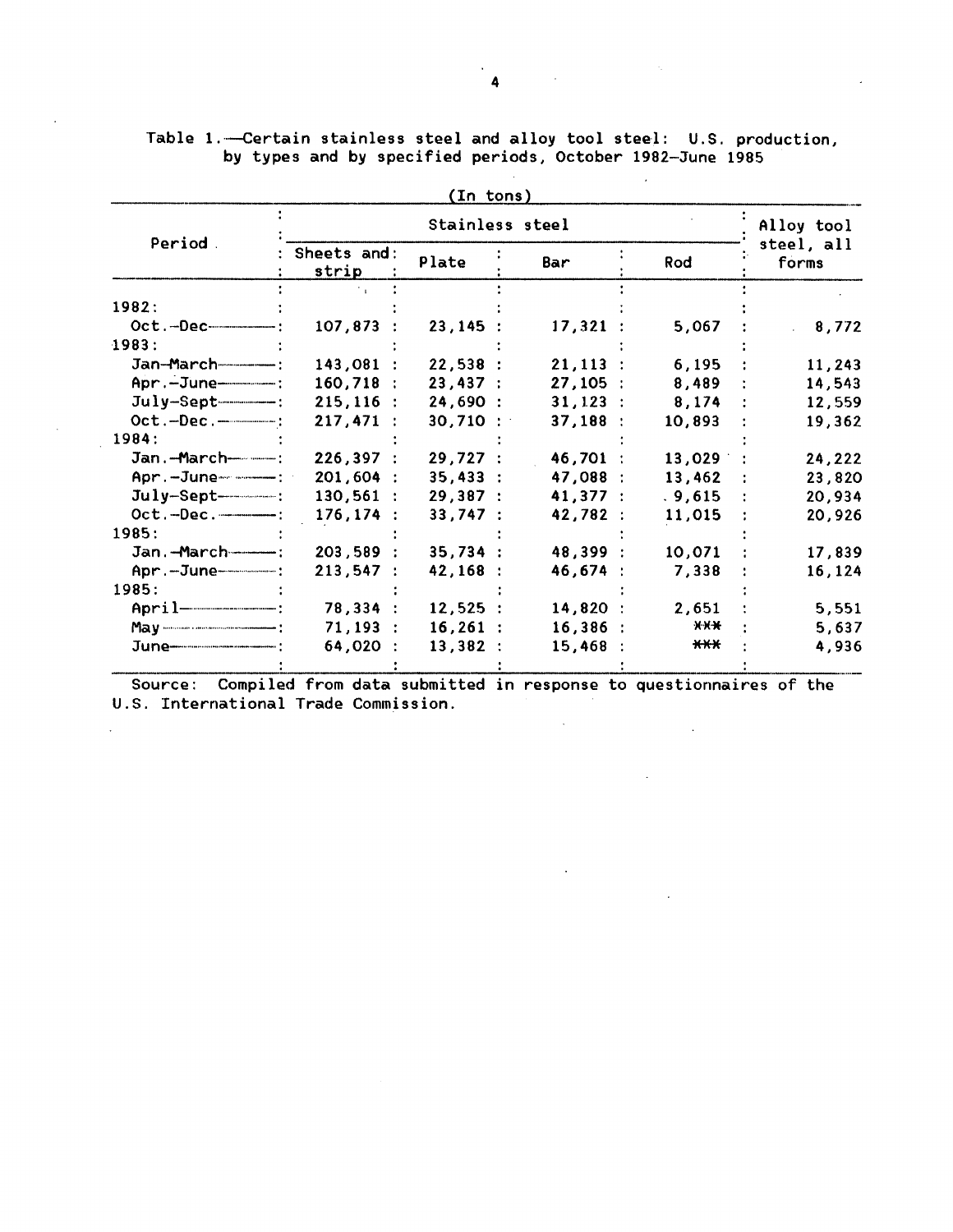|                             |                      | In tons    |            |                        |                     |
|-----------------------------|----------------------|------------|------------|------------------------|---------------------|
| Period                      |                      | Alloy tool |            |                        |                     |
|                             | Sheets and:<br>strip | Plate      | Bar        | Rod                    | steel, all<br>forms |
| 1982:                       |                      |            |            |                        |                     |
| $Oct.-Dec$ ------           | $107,711$ :          | 21,512:    | 19,594:    | 5,188:                 | 9,947               |
| 1983:                       |                      |            |            |                        |                     |
| Jan-March -----------       | $132, 297$ :         | 22,565:    | 24, 172:   | 5,976:                 | 11,840              |
| Apr.-June -----             | 159,874 :            | 24,479:    | 25,380:    | 8,239:                 | 13,022              |
|                             | 192,448:             | 24,314:    | $-26,534:$ | 7,863:                 | 13,145              |
|                             | 209, 154:            | 27,732:    | 32,024:    | 9,918:                 | 14,411              |
| 1984:                       |                      |            |            |                        |                     |
|                             | $210,616$ :          | 29,591:    | 41,436:    | $12,201$ :             | 20,196              |
|                             | 201,518:             | 30,680:    | 42, 246:   | 14,096 :<br>$\sim 100$ | 24,443              |
| $July-Sept-$                | 155,535:             | 28,093:    | 38,212:    | 10,434:                | 18,994              |
| Oct. - Dec. - - - - - - - : | 169,922:             | 28,439:    | 37,476:    | 12,490:                | 19,834              |
| 1985:                       |                      |            |            |                        |                     |
|                             | 205,907:             | 36,108:    | 39,310:    | 9,623:                 | 18,234              |
| Apr. - June--------------:  | 207, 267:            | 40,779:    | 42,481 :   | 7,232:                 | 17,592              |
| 1985:                       |                      |            |            |                        |                     |
|                             | 73,815:              | 12,726:    | 14,335:    | 2,575:                 | 5,957               |
|                             | 67,799:              | $12,804$ : | 14,120:    | 2,117:                 | 5,805               |
|                             | 65,653:              | 15,249:    | 14,026 :   | 2,540:                 | 5,830               |
|                             |                      |            |            |                        |                     |

Table 2.—Certain stainless steel and alloy tool steel: U.S. producers' shipments, by types, by specified periods, October 1982-June 1985

Source: Compiled from data submitted in response to questionnaires of the U.S. International Trade Commission.

 $\mathcal{L}^{\mathcal{L}}$ 

 $\sim 10^{-11}$ 

 $\mathcal{A}=\mathcal{A}$ 

 $\bar{z}$ 

 $\sim 1$ 

 $\mathcal{L}_{\text{max}}$  and  $\mathcal{L}_{\text{max}}$ 

 $\mathcal{A}$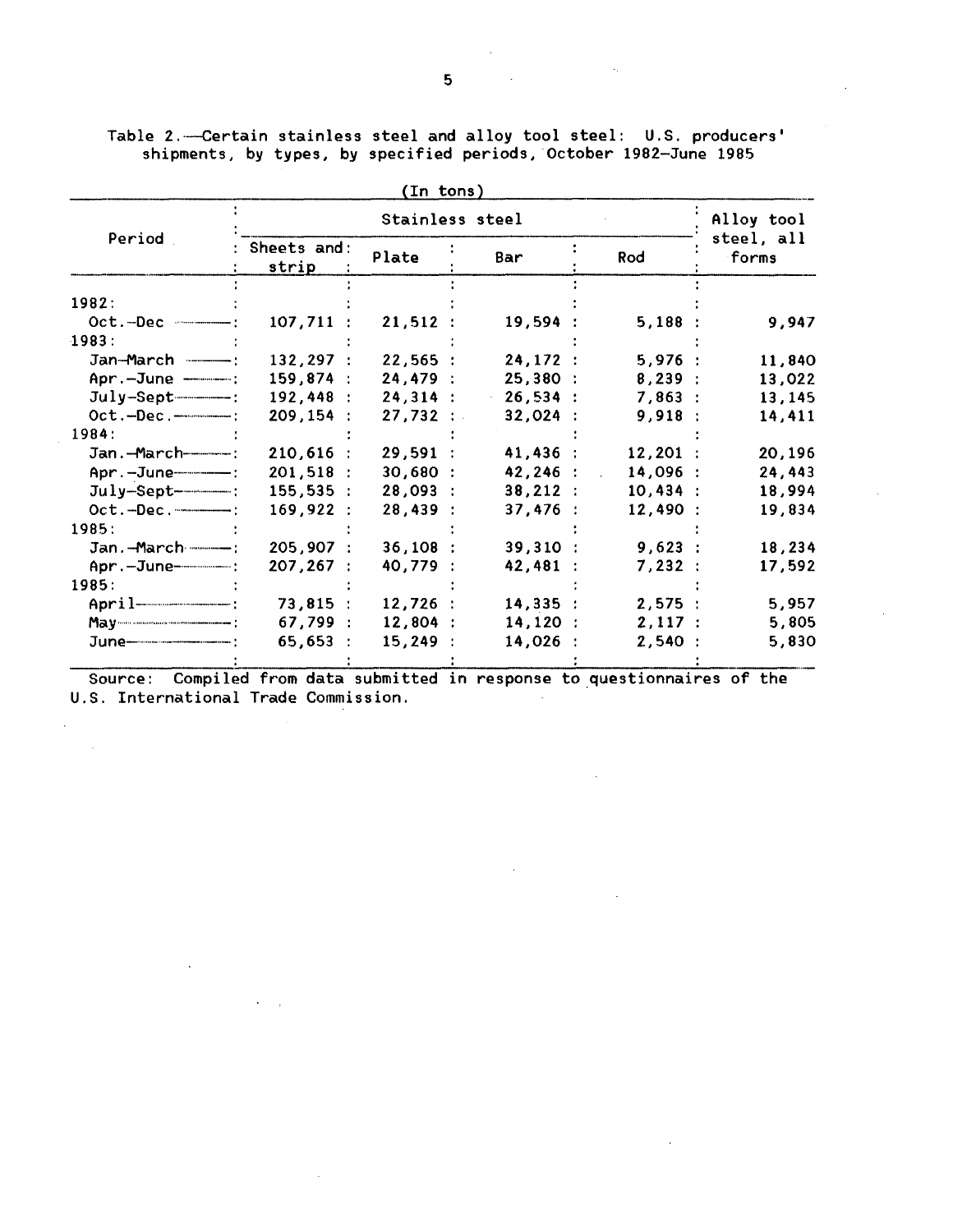|                               |                      | Alloy tool |           |                         |                     |
|-------------------------------|----------------------|------------|-----------|-------------------------|---------------------|
| Period                        | Sheets and:<br>strip | Plate      | Bar       | Rod                     | steel, all<br>forms |
| 1982:                         |                      |            |           |                         |                     |
| $Oct.-Dec$                    | 4,320 :              | 1,609:     | 3,497:    | 873                     | 3,605               |
| 1983:                         |                      |            |           |                         |                     |
| Jan-March-------------        | 6,249:               | 1,459:     | 3,422:    | 796                     | 3,485               |
|                               | 5,234:               | 1,514:     | 3,450:    | 1,027                   | 3,557               |
| $July-Sept .$                 | 8,388:               | 1,542:     | 4,112:    | 1,090                   | 3,573               |
| $Oct.-Dec.\n---:$             | 8,226:               | 1,498:     | 4,316:    | 1,234                   | 3,814               |
| 1984:                         |                      |            |           |                         |                     |
| Jan.-March-----------         | 8,748:               | $1,326$ :  | 4,490 :   | $1,264$ :               | 3,953               |
| Apr.-June-------              | 7,789:               | 1,526:     | $5,016$ : | 1,304<br>$\mathbb{R}^n$ | 4,151               |
|                               | 6,573:               | 1,712:     | 5,700:    | 1,158                   | 4,136               |
| $Oct.-Dec.$ — $$              | 6,472:               | 1,754:     | 5,385:    | 1,244                   | 4,201               |
| 1985:                         |                      |            |           |                         |                     |
| Jan.-March-------------       | 6,555:               | 1,619:     | $5,213$ : | 990                     | 3,959               |
|                               | 6,405:               | $1,900$ :  | 5,658:    | 754                     | 3,119               |
| 1985:                         |                      |            |           |                         |                     |
| April ----------------------- | 6,507:               | $1,713$ :  | 5,755:    | 779                     | 3,115               |
|                               | 6,810:               | 2,234:     | 5,589:    | ***                     | 3,176               |
|                               | 5,898:               | 1,753:     | 5,631     | $X$ $X$ $X$             | 3,067               |
|                               |                      |            |           |                         |                     |

Table 3.--Certain stainless steel and alloy tool steel: Average number of all persons employed in U.S. establishments in which certain stainless steel and alloy tool steel are produced, by specified periods, October 1982-June 1985

Source: Compiled from data submitted in response to questionnaires of the U.S. International Trade Commission.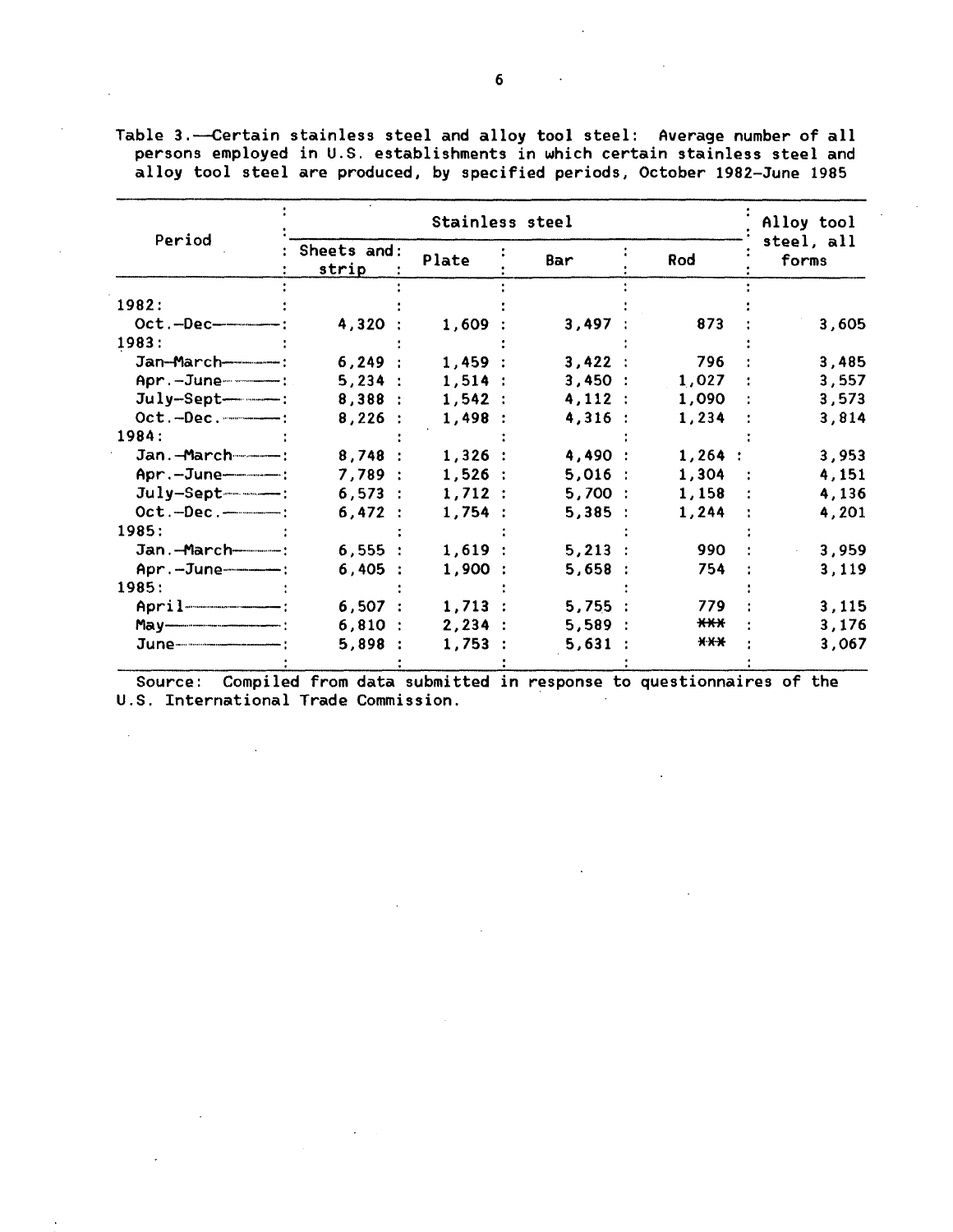Table 4.-Certain stainless steel and alloy tool steel: Average number of production and related workers employed in U.S. establishments in which stainless steel and alloy tool steel are produced, by specified periods, October 1982-June 1985

|                         |                      | Alloy tool |         |       |                     |
|-------------------------|----------------------|------------|---------|-------|---------------------|
| Period                  | Sheets and:<br>strip | Plate      | Bar     | Rod   | steel, all<br>forms |
| 1982:                   |                      |            |         |       |                     |
|                         |                      |            |         |       |                     |
|                         | $3,243$ :            | 1,162:     | 2,037 : | 476   | 2,394               |
| 1983:                   |                      |            |         |       |                     |
| Jan-March------------   | 3,854:               | $1,056$ :  | 2,004:  | 456   | 2,355               |
|                         | 3,842:               | 1,115:     | 2,126:  | 598   | 2,388               |
|                         | 6,656:               | 1,075:     | 2,656:  | 666   | 2,450               |
| $Oct.-Dec.\n---:$       | $6,466$ :            | 1,115:     | 3,024:  | 780   | 2,267               |
| 1984:                   |                      |            |         |       |                     |
| Jan. - March ---------- | 6,987:               | 977:       | 3,024:  | 807:  | 2,756               |
| Apr.-June-----          | 6,272:               | 1,082:     | 3,496:  | 847   | 2,914               |
| $July-Sept-$ :          | 5,129:               | 1,220:     | 3,958:  | 735   | 2,919               |
|                         | 4,983:               | 1,233:     | 3,749:  | 782   | 2,913               |
| 1985:                   |                      |            |         |       |                     |
| Jan.-March------        | 5,099:               | $1,126$ :  | 3,548:  | 636   | 2,731               |
|                         | 5,006:               | 1,418:     | 3,852:  | 463   | 2,184               |
| 1985:                   |                      |            |         |       |                     |
| $A$ pril $-$            | 5,107:               | $1,277$ :  | 3,913:  | 502   | 2,182               |
|                         | 5,308:               | 1,661:     | 3,865:  | $***$ | 2,218               |
|                         | 4,604:               | 1,316:     | 3,778   | $***$ | 2,153               |

Source: Compiled from data submitted in response to questionnaires of the U.S. International Trade Commission.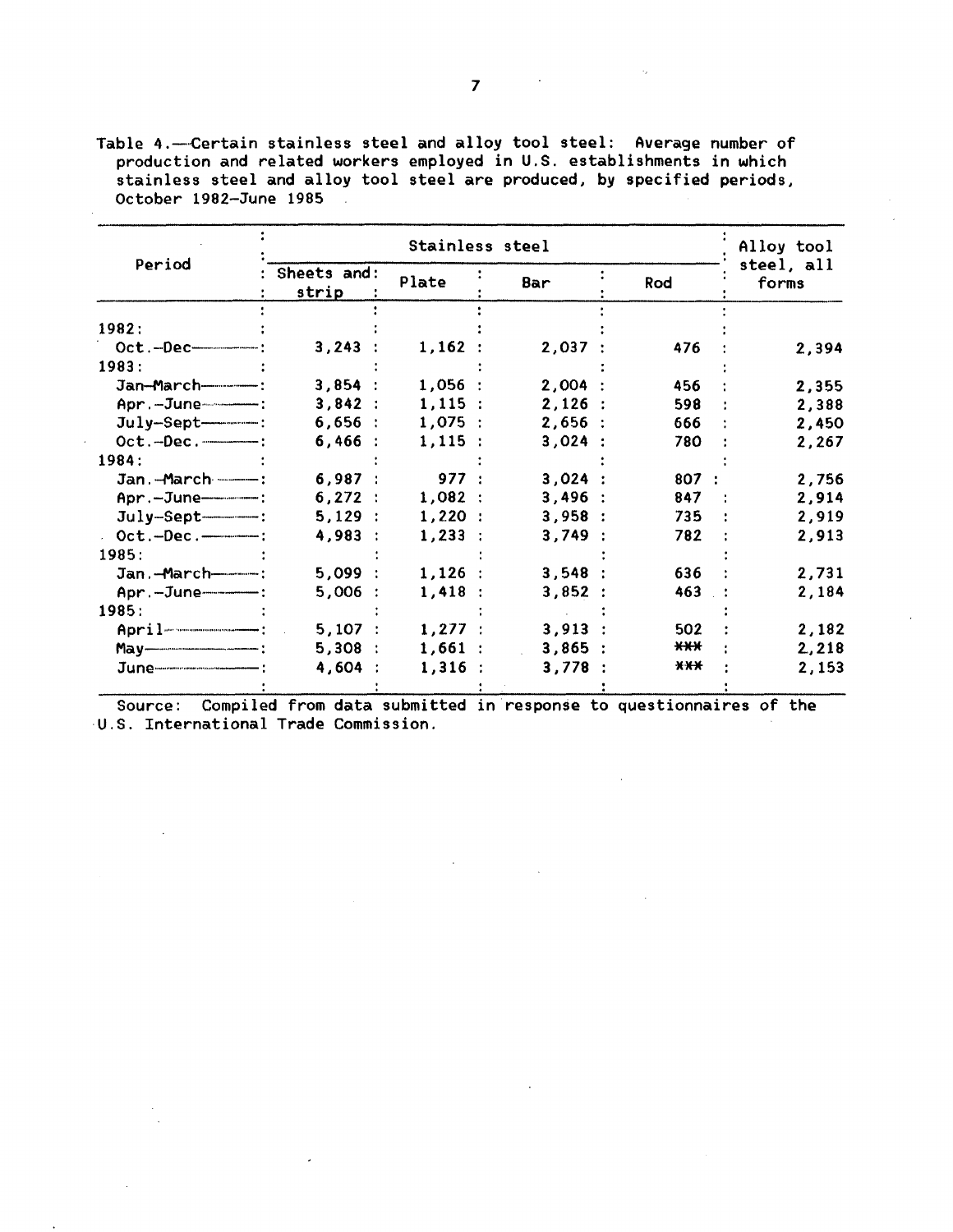Table 5.-Certain stainless steel and alloy tool steel: Number of man-hours worked by production and related workers in U.S. establishments in which certain stainless steel and alloy tool steel products are produced, by specified periods, October 1982-June 1985

|                             |                     |           | Alloy tool  |          |                     |
|-----------------------------|---------------------|-----------|-------------|----------|---------------------|
| Period                      | Sheets and<br>strip | Plate     | Bar         | Rod      | steel, all<br>forms |
|                             |                     |           |             |          |                     |
| 1982:                       |                     |           |             |          |                     |
| $Oct.-Dec$                  | 1,881,440           | 390,777   | 879,812:    | 187,186  | 970,013             |
| 1983:                       |                     |           |             |          |                     |
| Jan-March-                  | 2,384,759           | 436,443   | 1,002,148:  | 219,000  | 960,094             |
| Apr.-June---                | 2,668,251           | 465,570   | 1,106,076 : | 302,000  | 1,041,423           |
| $July-Sept-$ :              | 3,020,375           | 486,076   | 1,484,447:  | 325,431  | 1,048,195           |
| $Oct.-Dec.\n---:$           | 3,099,366           | 450,775   | 1,736,844   | 408,380  | 1,240,847           |
| 1984:                       |                     |           |             |          |                     |
| Jan.-March---               | 3,500,712:          | 480,128   | 1,898,138:  | 456,520: | 1,387,427           |
| Apr.-June---                | 2,820,172           | 559,518   | 1,846,557:  | 461,516  | 1,441,665           |
| July-Sept---                | 2,301,369:          | 559,121   | 1,712,532:  | 365,165  | 1,433,114           |
|                             | 2,388,108           | 645,249   | 1,837,000:  | 394,702  | 1,463,216           |
| 1985:                       |                     |           |             |          |                     |
| Jan.-March-----:            | 2,534,419           | 610,130   | 1,839,220   | 333,347  | 1,421,436           |
| Apr. -- June--------        | 2,664,684           | 845,420   | 1,963,597   | 242,741  | 1,123,421           |
| 1985:                       |                     |           |             |          |                     |
|                             | 870,131             | 244, 314: | 641,696 :   | 85,608   | 382,809             |
| May-contract (May-contract) | 930,817 :           | 324,831:  | 643,631 :   | ***      | 370,774             |
|                             | 863,736             | 276, 275: | 678,270 :   | $***$    | 369,838             |
|                             |                     |           |             |          |                     |

Source: Compiled from data submitted in response to questionnaires of the U.S. International Trade Commission.

 $\mathbb{Z}^2$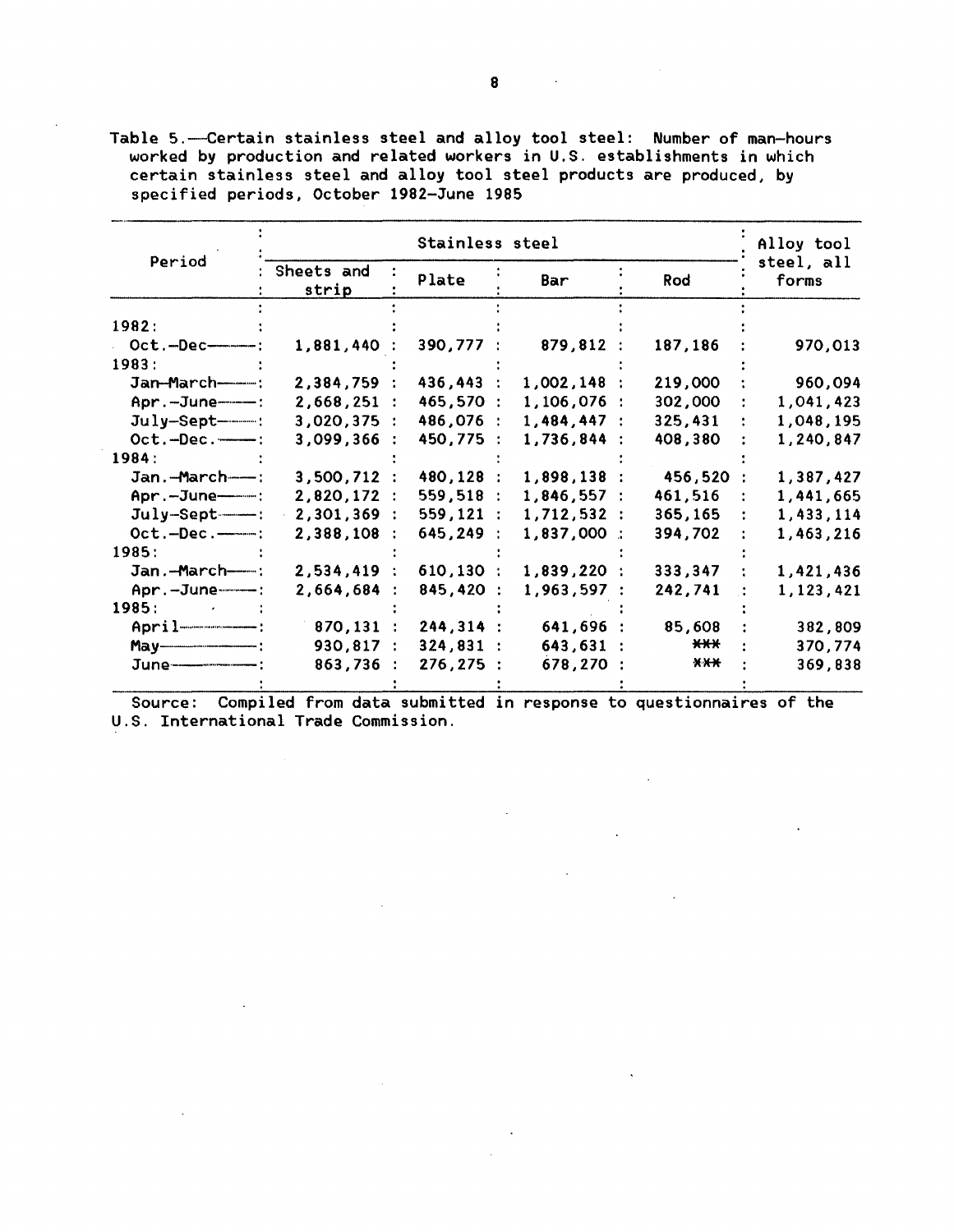Table 6a.-Stainless steel sheets (cold-rolled) 1/: Ranges and weighted averages of lowest net selling prices and average price of total quantity shipped by U.S. producers and importers to steel service centers or distributors, by periods indicated, January-June 1985

|                   | Lowest price |                     |                 | (Dollars per ton)<br>Average price of<br>total quantity shipped |                     |  |
|-------------------|--------------|---------------------|-----------------|-----------------------------------------------------------------|---------------------|--|
| Period            | Range        | Weighted<br>average | Range           |                                                                 | Weighted<br>average |  |
|                   |              |                     | U.S. producers  |                                                                 |                     |  |
|                   |              |                     |                 |                                                                 |                     |  |
| 1985:             |              |                     |                 |                                                                 |                     |  |
|                   | $***$        | ***                 | 1481-1582       |                                                                 | 1523                |  |
|                   | $***$        | $x + x$             | 1478-1607       |                                                                 | 1541                |  |
|                   | ***          | *** :               | 1461-1559       |                                                                 | 1518                |  |
|                   | $***$        | $X+Y$               | 1452-1585       |                                                                 | 1518                |  |
|                   | 1434-1519    | 1466                | 1519-1590       |                                                                 | 1568                |  |
|                   | ***          | $***$               | $1543 - 1604$ : |                                                                 | 1575                |  |
|                   |              |                     | U.S. importers  |                                                                 |                     |  |
|                   |              |                     |                 |                                                                 |                     |  |
| 1985:             |              |                     |                 |                                                                 |                     |  |
|                   | 1350-1746    | 1576                | $***$           |                                                                 | $\star\star\star$   |  |
| Apr.-June-------- | 1460-1681    | 1593                | ***             |                                                                 | X X X               |  |

Source: Compiled from data submitted in response to questionnaires of the U.S. International Trade Commission.  $\sim 10^{-11}$  $\sim$   $\sim$ 

 $\bar{z}$ 

 $\sigma_{\rm{eff}}=2$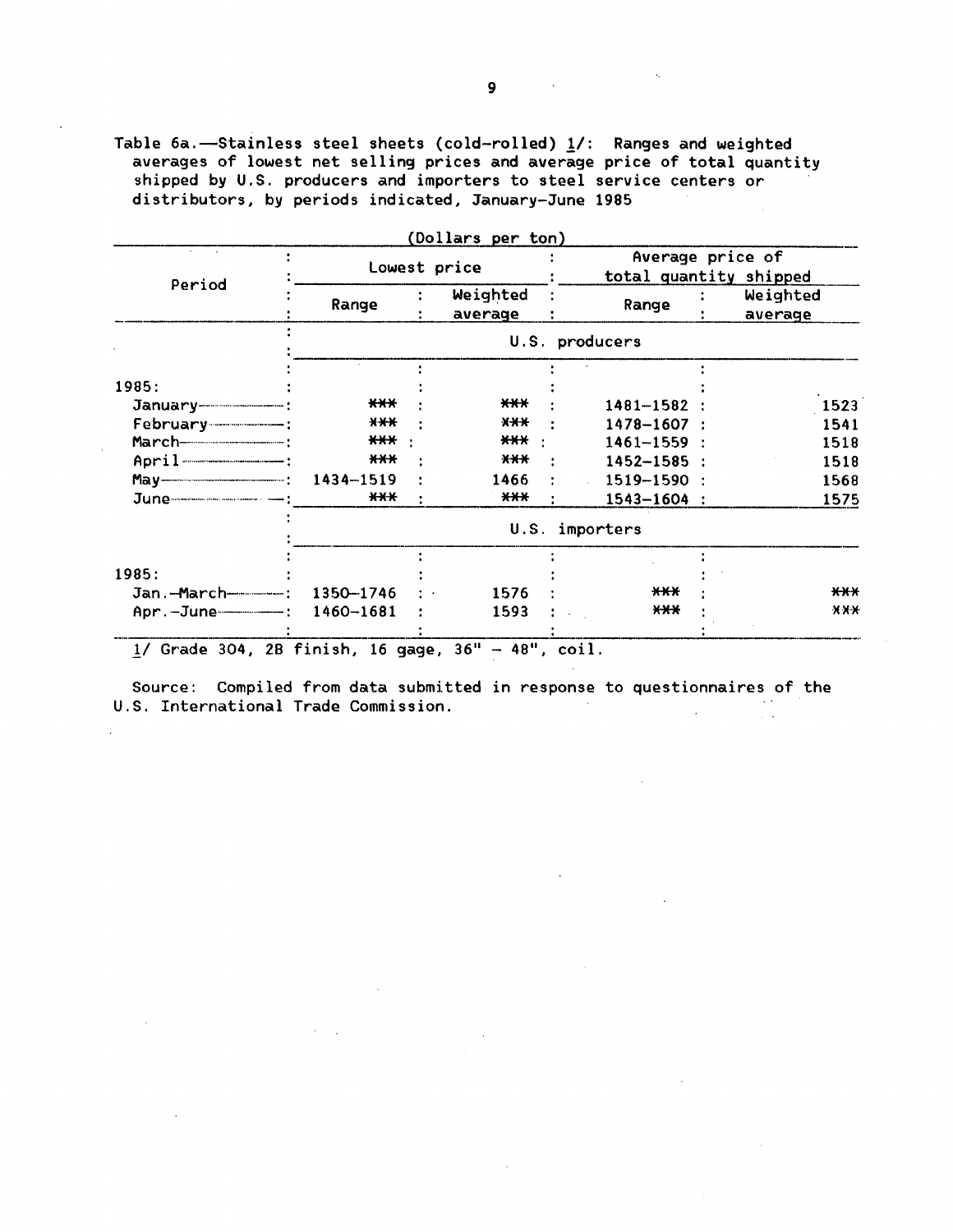Table  $6b$ .--Stainless steel sheets (cold-rolled)  $\underline{\textbf{1}}\textit{/}:$  Ranges and weighted averages of lowest net selling prices and average price of total quantity shipped by U.S. producers and importers to end-use customers, by periods indicated, January-June 1985

 $\sim$ 

 $\overline{a}$ 

 $\mathcal{L}$ 

 $\sim$ 

 $\Delta \sim 10^4$ 

 $\sim 10^{-11}$ 

 $\sim$   $\sim$ 

 $\sim$ 

|                              | Lowest price      |  |                     | (Dollars per ton)<br>Average price of<br>total quantity shipped |  |                     |  |  |  |
|------------------------------|-------------------|--|---------------------|-----------------------------------------------------------------|--|---------------------|--|--|--|
| Period                       | Range             |  | Weighted<br>average | Range                                                           |  | Weighted<br>average |  |  |  |
|                              |                   |  | U.S.                | producers                                                       |  |                     |  |  |  |
|                              |                   |  |                     |                                                                 |  |                     |  |  |  |
| 1985:                        |                   |  |                     |                                                                 |  |                     |  |  |  |
|                              | $***$             |  | $***$               | <b>***</b>                                                      |  | $***$               |  |  |  |
|                              | $***$             |  | $***$               | $***$                                                           |  | X X X               |  |  |  |
|                              | 1436-1613         |  | 1501                | ***                                                             |  | $***$               |  |  |  |
| April 2008 2009: 1424-1493   |                   |  | 1468                | 1489-1573                                                       |  | 1523                |  |  |  |
|                              | 1414-1747         |  | 1643                | 1534-2085                                                       |  | 1622                |  |  |  |
|                              | $***$             |  | $***$               | $***$                                                           |  | ***                 |  |  |  |
|                              | importers<br>U.S. |  |                     |                                                                 |  |                     |  |  |  |
|                              |                   |  |                     |                                                                 |  |                     |  |  |  |
| 1985:                        |                   |  |                     |                                                                 |  |                     |  |  |  |
|                              | $***$             |  | $***$               | ***                                                             |  | $***$               |  |  |  |
| Apr. - June----------------- | $***$             |  | *** :               | $X+X$                                                           |  | AA                  |  |  |  |

 $1/$  Grade 304, 2B finish, 16 gage x 36" - 48" x coil.

Source: Compiled from data submitted in response to questionnaires of the U.S. International Trade Commission.

 $\Delta$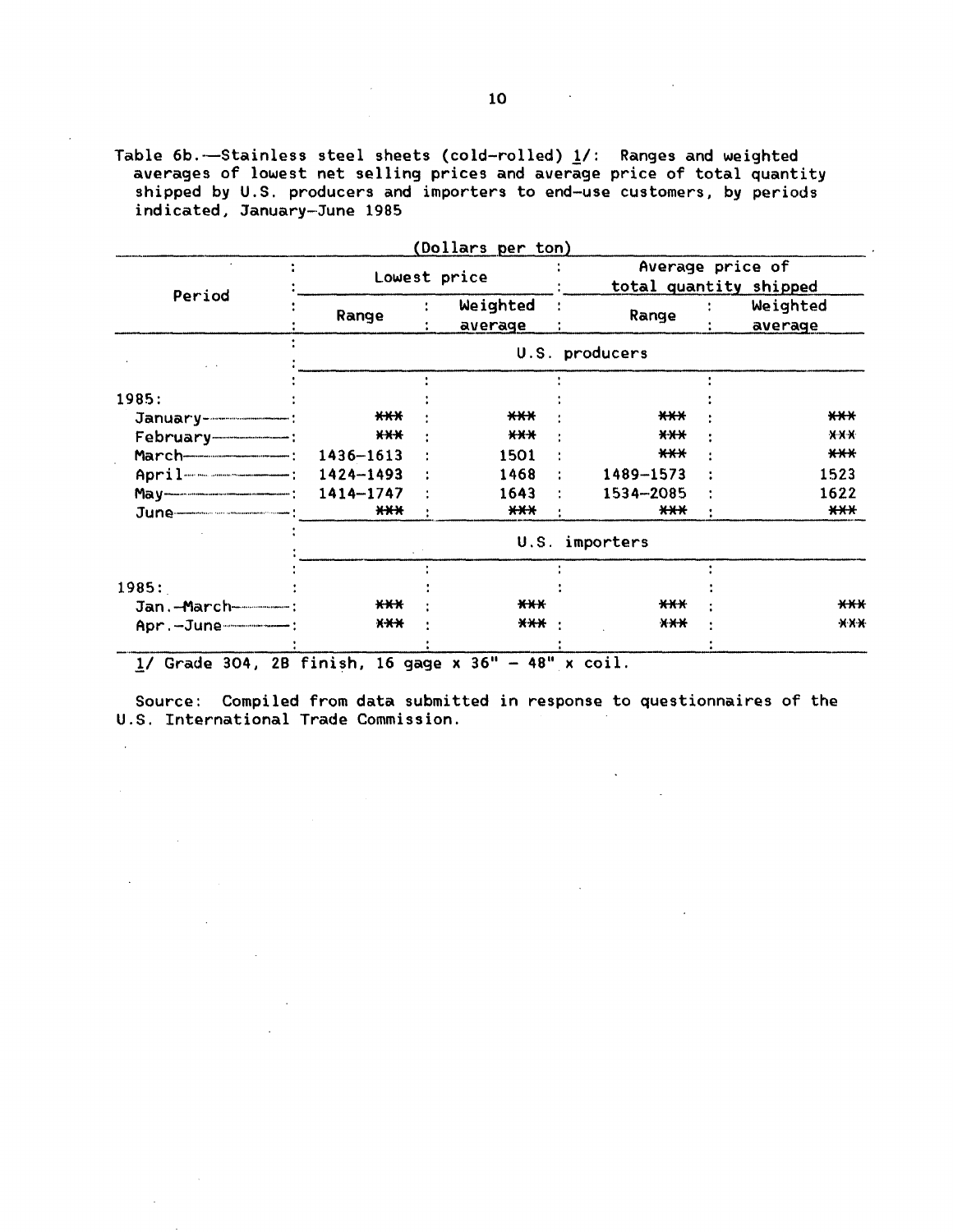Table 7a. --- Stainless steel sheets (cold-rolled) 1/: Ranges and weighted averages of lowest net selling prices and average price of total quantity shipped by U.S. producers and importers to steel service centers or distributors, by periods indicated, January-June 1985

|                             |                   | (Dollars per ton)               |                 |                                            |  |  |  |  |
|-----------------------------|-------------------|---------------------------------|-----------------|--------------------------------------------|--|--|--|--|
|                             |                   | Lowest price                    |                 | Average price of<br>total quantity shipped |  |  |  |  |
| Period                      | Range             | Weighted<br>average             | Range           | Weighted<br>average                        |  |  |  |  |
|                             |                   |                                 | U.S. producers  |                                            |  |  |  |  |
|                             |                   |                                 |                 |                                            |  |  |  |  |
| 1985:                       |                   |                                 |                 |                                            |  |  |  |  |
|                             |                   |                                 |                 |                                            |  |  |  |  |
|                             | $****$            | $***$                           | $***$           | <b>XXX</b>                                 |  |  |  |  |
|                             | $***$             | $***$                           | $***$           | ***                                        |  |  |  |  |
|                             | $***$             | $***$                           | <b>XXX</b>      | $X$ $X$ $X$                                |  |  |  |  |
|                             |                   |                                 |                 |                                            |  |  |  |  |
| June-1000-1000-1000-1000-1  | $***$             | $***$                           | ***             | $***$                                      |  |  |  |  |
|                             | importers<br>U.S. |                                 |                 |                                            |  |  |  |  |
|                             |                   |                                 |                 |                                            |  |  |  |  |
| 1985:                       |                   |                                 |                 |                                            |  |  |  |  |
|                             | 1486-1920         | 1728                            | 1486-1920       | 1716                                       |  |  |  |  |
| Apr. - June - - - - - - - : | $***$             | $***$                           | $X$ $X$ $X$     | X X X                                      |  |  |  |  |
| .                           | $\cdots$<br>. .   | 2.44<br>$\sim$ $\sim$ 10 $\sim$ | $\cdot$ $\cdot$ |                                            |  |  |  |  |

 $1/$  Grade 430, BA finish, 24 gage x  $12'' - 24''$  x coil.

 $\mathbb{R}^2$ 

÷.

 $\mathcal{L}$ 

Source: Compiled from data submitted in response to questionnaires of the U.S. International Trade Commission.  $\label{eq:2.1} \frac{1}{\sqrt{2\pi}}\int_{\mathbb{R}^3} \frac{1}{\sqrt{2\pi}}\left(\frac{1}{\sqrt{2\pi}}\right)^2 \frac{dx}{dx}$ 

 $\sim 10^{-10}$  km s  $^{-1}$ 

 $\sim 10^{-11}$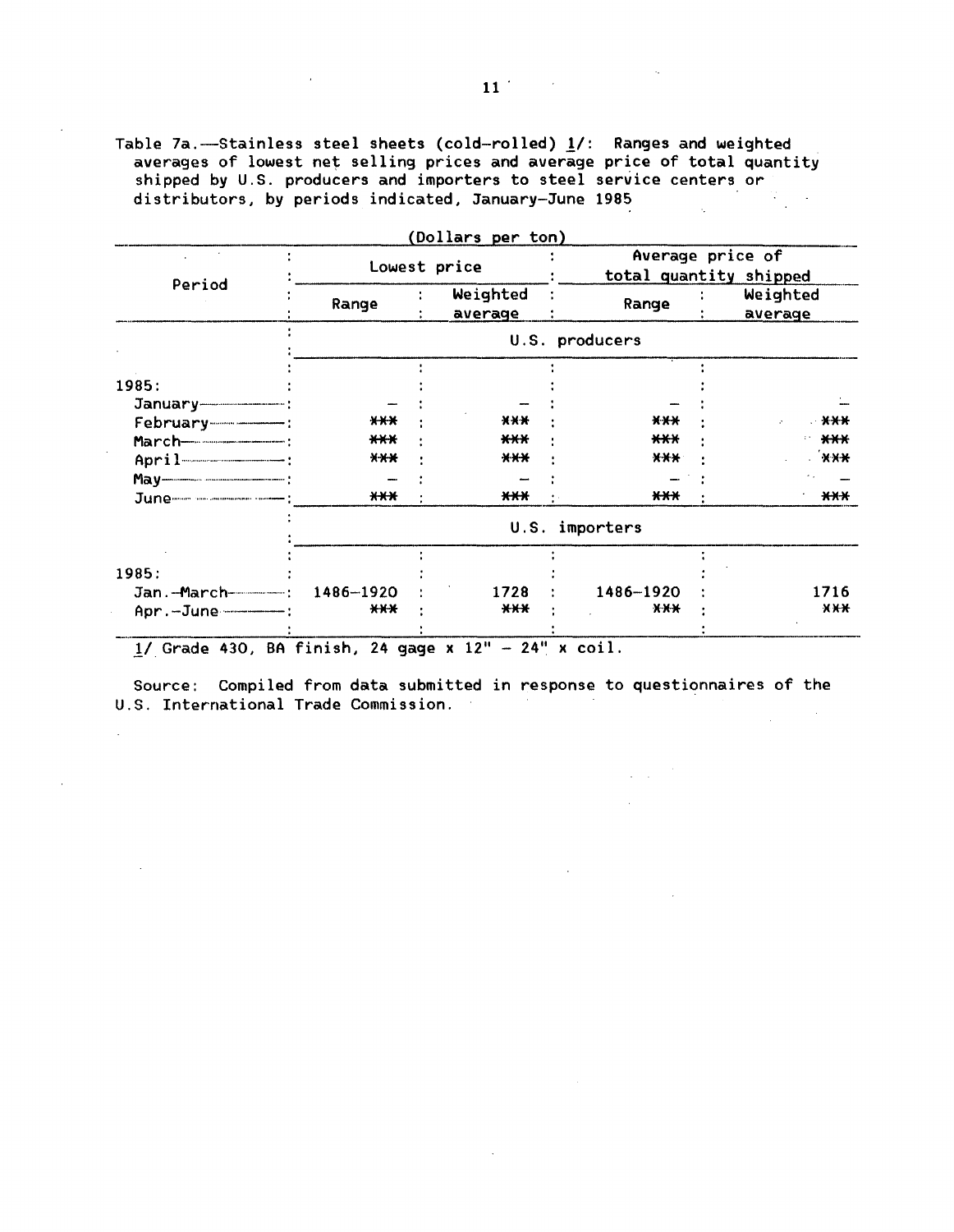Table 7b.--Stainless steel sheets (cold-rolled)  $1/$ : Ranges and weighted averages of lowest net selling prices and average price of total quantity shipped by U.S. producers and importers to end-use customers, by periods indicated, January-June 1985

|                                                       |       | (Dollars per ton)   |                |                                            |  |  |  |
|-------------------------------------------------------|-------|---------------------|----------------|--------------------------------------------|--|--|--|
|                                                       |       | Lowest price        |                | Average price of<br>total quantity shipped |  |  |  |
| <b>Period</b>                                         | Range | Weighted<br>average | Range          | Weighted<br>average                        |  |  |  |
|                                                       |       |                     | U.S. producers |                                            |  |  |  |
|                                                       |       |                     |                |                                            |  |  |  |
| 1985:                                                 | $***$ | $***$               | $***$          | $\star\star\star$                          |  |  |  |
|                                                       | $***$ | X X X               | $***$          | X X X                                      |  |  |  |
|                                                       | $***$ | $***$               | $***$          | $***$                                      |  |  |  |
|                                                       |       |                     |                |                                            |  |  |  |
|                                                       |       |                     |                |                                            |  |  |  |
|                                                       |       |                     |                |                                            |  |  |  |
|                                                       |       |                     | U.S. importers |                                            |  |  |  |
|                                                       |       |                     |                |                                            |  |  |  |
| 1985:                                                 |       |                     |                |                                            |  |  |  |
| Jan.-March--------------                              | $***$ | $***$               | $***$          | $***$                                      |  |  |  |
| Apr. - June---------------                            | $***$ | X X X               | X X X          | X X X                                      |  |  |  |
| Grade 430, BA finish, 24 gage $x$ 12" - 24" $x$ coil. |       |                     |                |                                            |  |  |  |

Source: Compiled from data submitted in response to questionnaires of the U.S. International Trade Commission.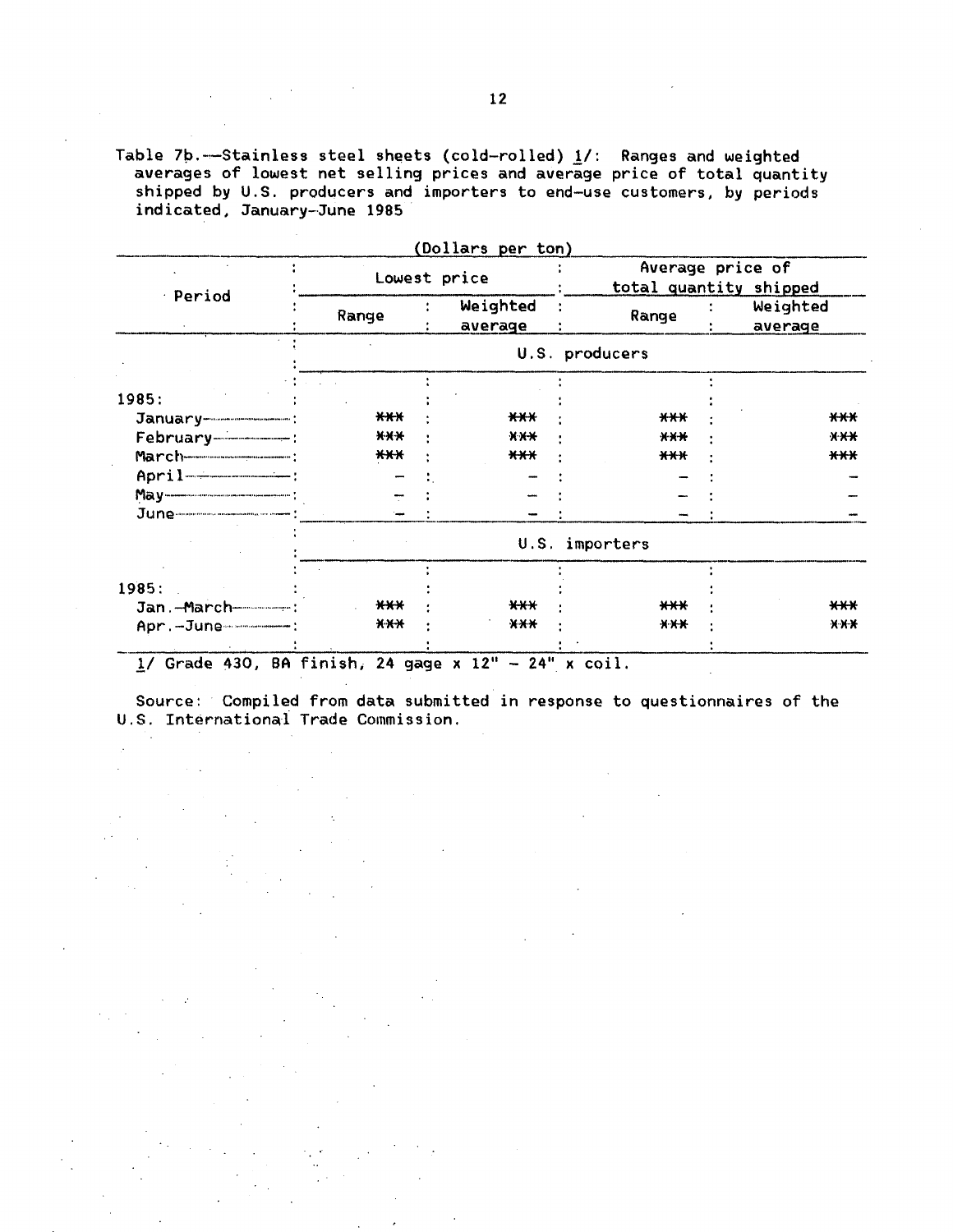Table 8a.—Stainless steel sheets (cold-rolled)  $1/$ : Ranges and weighted averages of lowest net selling prices and average price of total quantity shipped by U.S. producers and importers to steel service centers or distributors, by periods indicated, January-June 1985  $\mathbf{r}$ 

|                           |               | Lowest price        |                | Average price of<br>total quantity shipped |  |  |
|---------------------------|---------------|---------------------|----------------|--------------------------------------------|--|--|
| Period                    | Range         | Weighted<br>average | Range          | Weighted<br>average                        |  |  |
|                           |               |                     | U.S. producers |                                            |  |  |
|                           |               |                     |                |                                            |  |  |
| 1985:                     |               |                     |                |                                            |  |  |
|                           | 2162-2321     | 2269                | 2162-2329      | 2267                                       |  |  |
|                           | 2136-2207     | 2195                | 2186-2292      | 2235                                       |  |  |
|                           | 2120-2232     | 2187                | 2127-2248      | 2223                                       |  |  |
| $April$ $-$               | $2131 - 2204$ | 2181                | 2172-2248      | 2227                                       |  |  |
|                           | 2122-2209     | 2168                | 2153-2274      | 2222                                       |  |  |
|                           | $***$         | $***$               | $***$          | $\star\star\star$                          |  |  |
|                           |               |                     | U.S. importers |                                            |  |  |
|                           |               |                     |                |                                            |  |  |
| 1985:                     | $***$         | $\star\star\star$   | $***$          | $***$                                      |  |  |
| Jan.-March--------------- |               |                     |                |                                            |  |  |
|                           |               |                     |                |                                            |  |  |

Source: Compiled from data submitted in response to questionnaires of the U.S. International Trade Commission.

 $\sim 10^7$ 

 $\sim 10^{-1}$ 

 $\mathcal{L}$ 

 $\sim 10^{11}$  m  $^{-1}$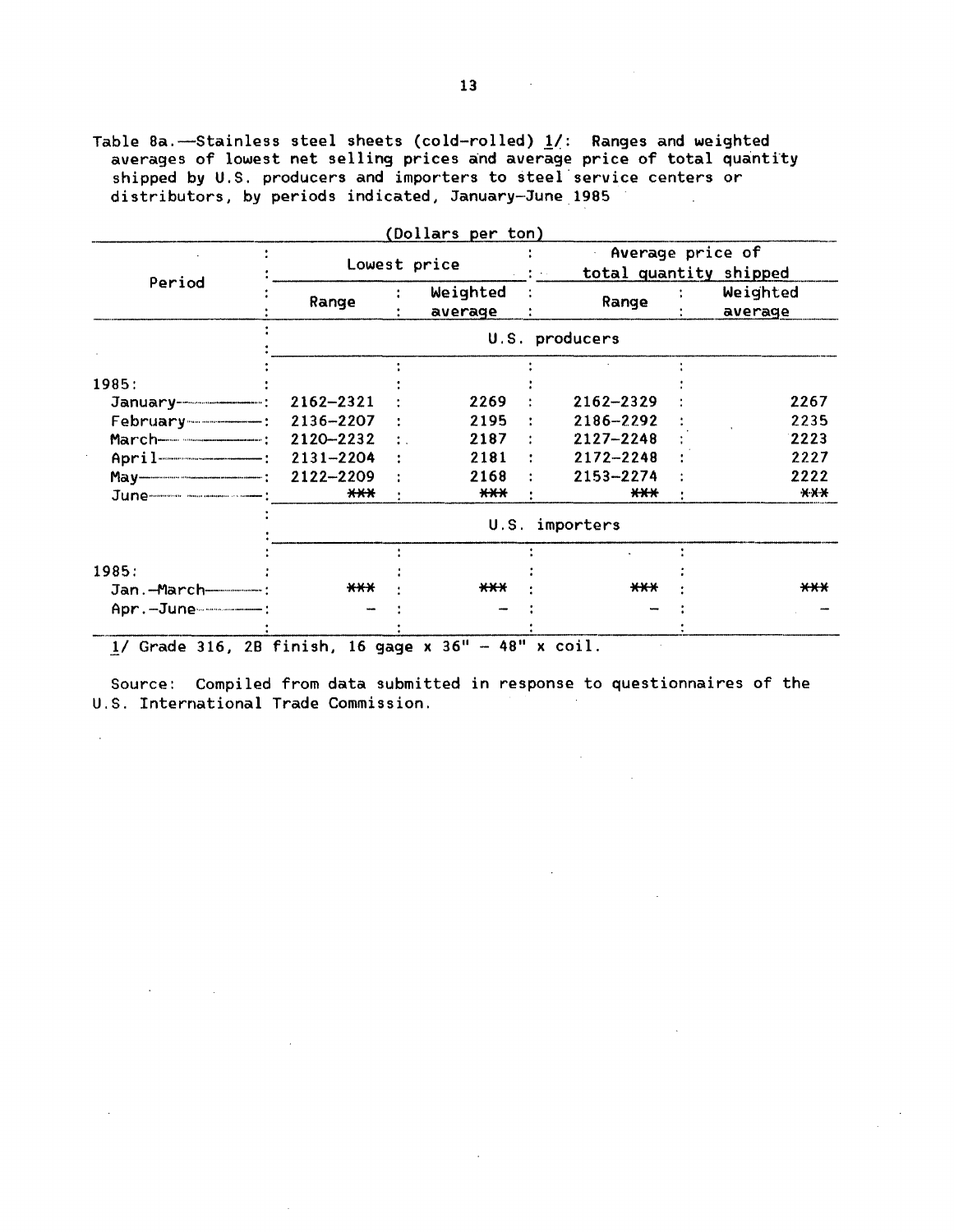Table 8b.—Stainless steel sheets (cold-rolled) 1/: Ranges and weighted averages of lowest net selling prices and average price of total quantity shipped by U.S. producers and importers to end-use customers, by periods indicated, January-June 1985

|                                                                       |       |              | (Dollars per ton)   |                |                                            |                     |  |  |
|-----------------------------------------------------------------------|-------|--------------|---------------------|----------------|--------------------------------------------|---------------------|--|--|
|                                                                       |       | Lowest price |                     |                | Average price of<br>total quantity shipped |                     |  |  |
| Period                                                                | Range |              | Weighted<br>average | Range          |                                            | Weighted<br>average |  |  |
|                                                                       |       |              |                     | U.S. producers |                                            |                     |  |  |
|                                                                       |       |              |                     |                |                                            |                     |  |  |
| 1985:                                                                 |       |              |                     |                |                                            |                     |  |  |
|                                                                       | $***$ |              | $***$               | $***$          |                                            | ***                 |  |  |
| February--------------------                                          |       |              |                     |                |                                            |                     |  |  |
|                                                                       | $***$ |              | $***$               | $***$          |                                            | $***$               |  |  |
|                                                                       |       |              |                     |                |                                            |                     |  |  |
| $May -$ .                                                             |       |              |                     |                |                                            |                     |  |  |
|                                                                       |       |              |                     |                |                                            |                     |  |  |
|                                                                       |       |              |                     | U.S. importers |                                            |                     |  |  |
|                                                                       |       |              |                     |                |                                            |                     |  |  |
| 1985:                                                                 | $***$ |              | $***$               | $***$          |                                            | $***$               |  |  |
| Jan.-March------------                                                | $***$ |              | $***$               | $X+X$          |                                            | $X X +$             |  |  |
| Apr. - June-----------                                                |       |              |                     |                |                                            |                     |  |  |
| Grade 316, 2B finish, 16 gage $x$ 36" - 48" $x$ coil.<br>$1/\sqrt{2}$ |       |              |                     |                |                                            |                     |  |  |

Source: Compiled from data submitted in response to questionnaires of the

 $\mathcal{L}^{\mathcal{L}}$ 

U.S. International Trade Commission.

 $\mathcal{L}^{\mathcal{L}}$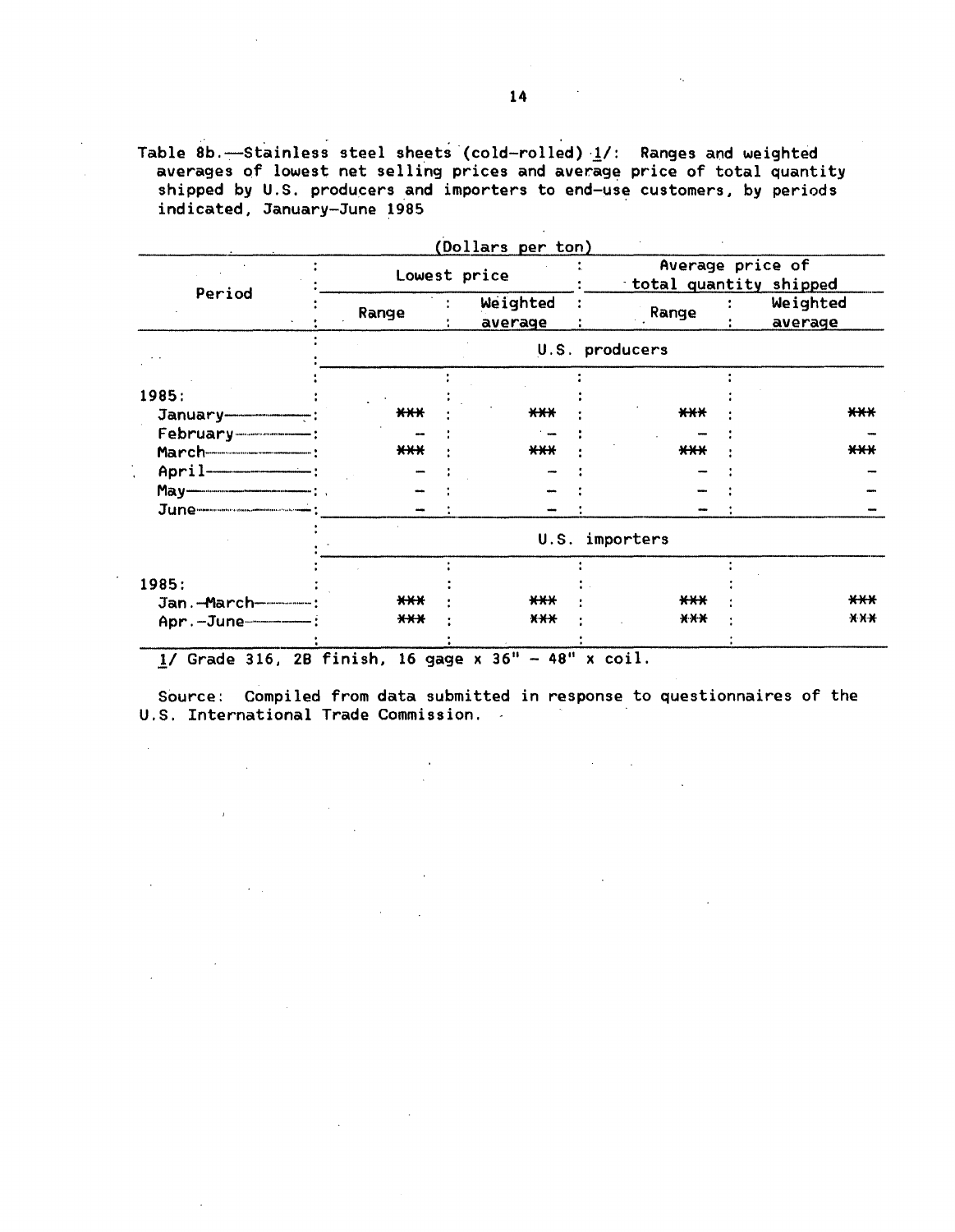Table 9a. -Stainless steel sheets (cold-rolled) 1/: Ranges and weighted averages of lowest net selling prices and average price of total quantity shipped by U.S. producers and importers to steel service centers or distributors, by periods indicated, January-June 1985  $\sim 10$ 

|                                                        |              | Dollars per ton)    |                |                                            |                     |  |  |
|--------------------------------------------------------|--------------|---------------------|----------------|--------------------------------------------|---------------------|--|--|
| Period                                                 | Lowest price |                     |                | Average price of<br>total quantity shipped |                     |  |  |
|                                                        | Range        | Weighted<br>average | Range          |                                            | Weighted<br>average |  |  |
|                                                        |              |                     | U.S. producers |                                            |                     |  |  |
|                                                        |              |                     |                |                                            |                     |  |  |
| 1985:                                                  | $***$        | ***                 | $***$          |                                            | $***$               |  |  |
|                                                        | $***$        | ***                 | X X X          |                                            | $X$ $X$ $X$         |  |  |
|                                                        | $***$        | ***                 | $***$          |                                            | $***$               |  |  |
|                                                        |              |                     |                |                                            |                     |  |  |
| May- <b>contract (May-19)</b>                          | $***$        | ***                 | $***$          |                                            | $***$               |  |  |
|                                                        |              |                     |                |                                            |                     |  |  |
|                                                        |              | U.S.                | importers      |                                            |                     |  |  |
| 1985:                                                  |              |                     |                |                                            |                     |  |  |
| Jan.-March-------------                                | $***$        | $***$               | $***$          |                                            | $***$               |  |  |
|                                                        | $***$        | $X+X$               | $***$          |                                            | $***$               |  |  |
| $1/$ Grade 430, BA finish, 20 gage x 36" - 48" x coil. |              |                     |                |                                            |                     |  |  |

 $(0.11 \overline{\phantom{a}}$ 

 $\sim 10^7$ 

 $\mathcal{A}^{\pm}$ 

 $\mathcal{L}$ 

 $\sim 10^{-10}$ 

Source: Compiled from data submitted in response to questionnaires of the U.S. International Trade Commission.

 $\sim$  .

 $\mathcal{A}_k$ 

 $\sim 10^{11}$ 

 $\sim 10$ 

 $\sim 10^{-10}$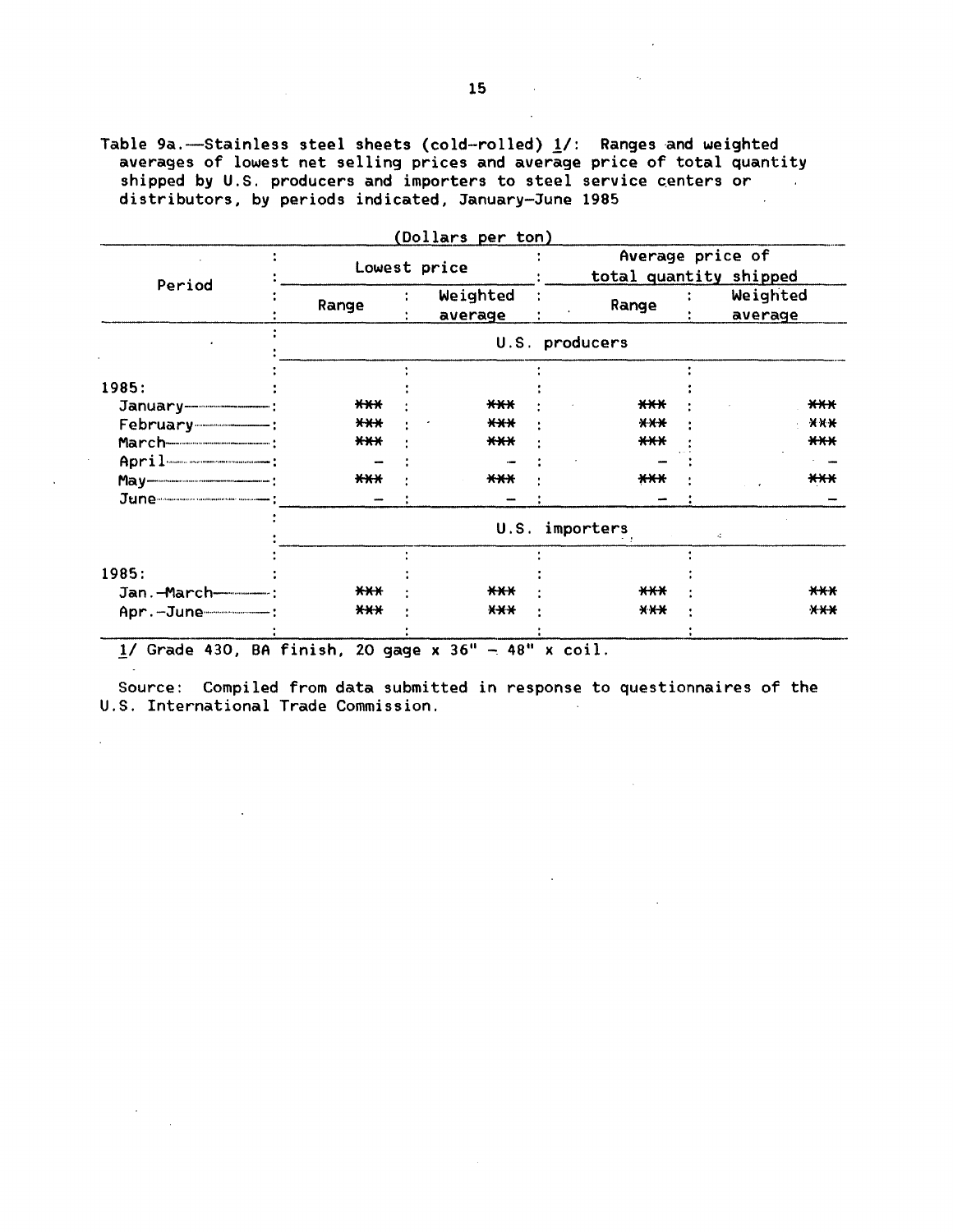Table 9b.-Stainless steel sheets (cold-rolled)  $1/$ : Ranges and weighted averages of lowest net selling prices and average price of total quantity shipped by U.S. producers  $2/$  and importers to end-use customers, by periods indicated, January-June 1985

| Lowest price |  |                     | Average price of<br>total quantity shipped |                |                     |
|--------------|--|---------------------|--------------------------------------------|----------------|---------------------|
| Range        |  | Weighted<br>average | Range                                      |                | Weighted<br>average |
|              |  |                     |                                            |                |                     |
|              |  |                     |                                            |                |                     |
| $***$        |  | $***$               | $***$                                      |                | $***$               |
| $***$        |  | $***$               | $***$                                      |                | <b>XXX</b>          |
|              |  |                     | (Dollars per ton)                          | U.S. importers |                     |

1/ Grade 430, BA finish, 20 gage x 36" - 48" x coil.

2/ Producers did not report sales to end-use customers during this period.

Source: Compiled from data submitted in response to questionnaires of the U.S. International Trade Commission.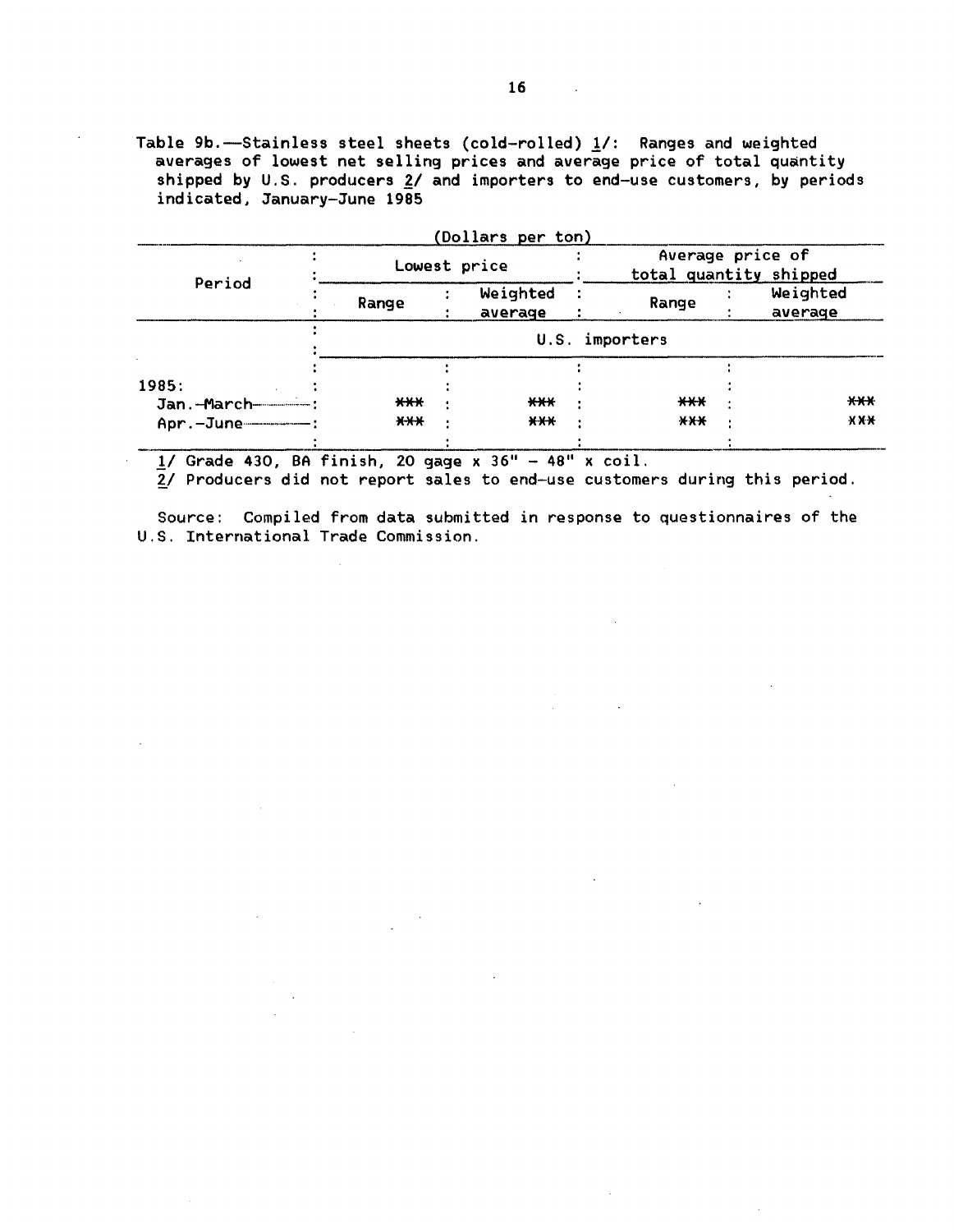Table 10a.-Stainless steel plate 1/: Ranges and weighted averages of lowest net selling prices and average price of total quantity shipped by U.S. producers and importers to steel service centers or distributors, by periods indicated, January-June 1985

|           |                     |             | Average price of<br>total quantity shipped                                                |
|-----------|---------------------|-------------|-------------------------------------------------------------------------------------------|
| Range     | Weighted<br>average | Range       | Weighted<br>average                                                                       |
|           |                     |             |                                                                                           |
|           |                     |             |                                                                                           |
| ***       | $***$               | $***$       | ***                                                                                       |
| $X+Y$     | $\star\star\star$   | $AA +$      | X X X                                                                                     |
| $***$     | ***                 | $***$       | $***$                                                                                     |
| $X+Y$     | $X X +$             | $X$ $X$ $X$ | X X X                                                                                     |
| ***       | ***                 | $***$       | ***                                                                                       |
| $***$     | $***$               | $***$       | $***$                                                                                     |
|           |                     | importers   |                                                                                           |
|           |                     |             |                                                                                           |
|           |                     |             |                                                                                           |
| 1416-1803 | 1691                |             | 1691                                                                                      |
| 1637-1714 | 1685                | 1665-1714   | 1680                                                                                      |
|           |                     |             | U.S. producers<br>U.S.<br>1416-1803<br>1/ Grade 304, HRAP, 1/2" x 72" - 96", 240" - 290". |

Source: Compiled from data submitted in response to questionnaires of the U.S. International Trade Commission.  $\sim 100$ 

 $\mathcal{L}$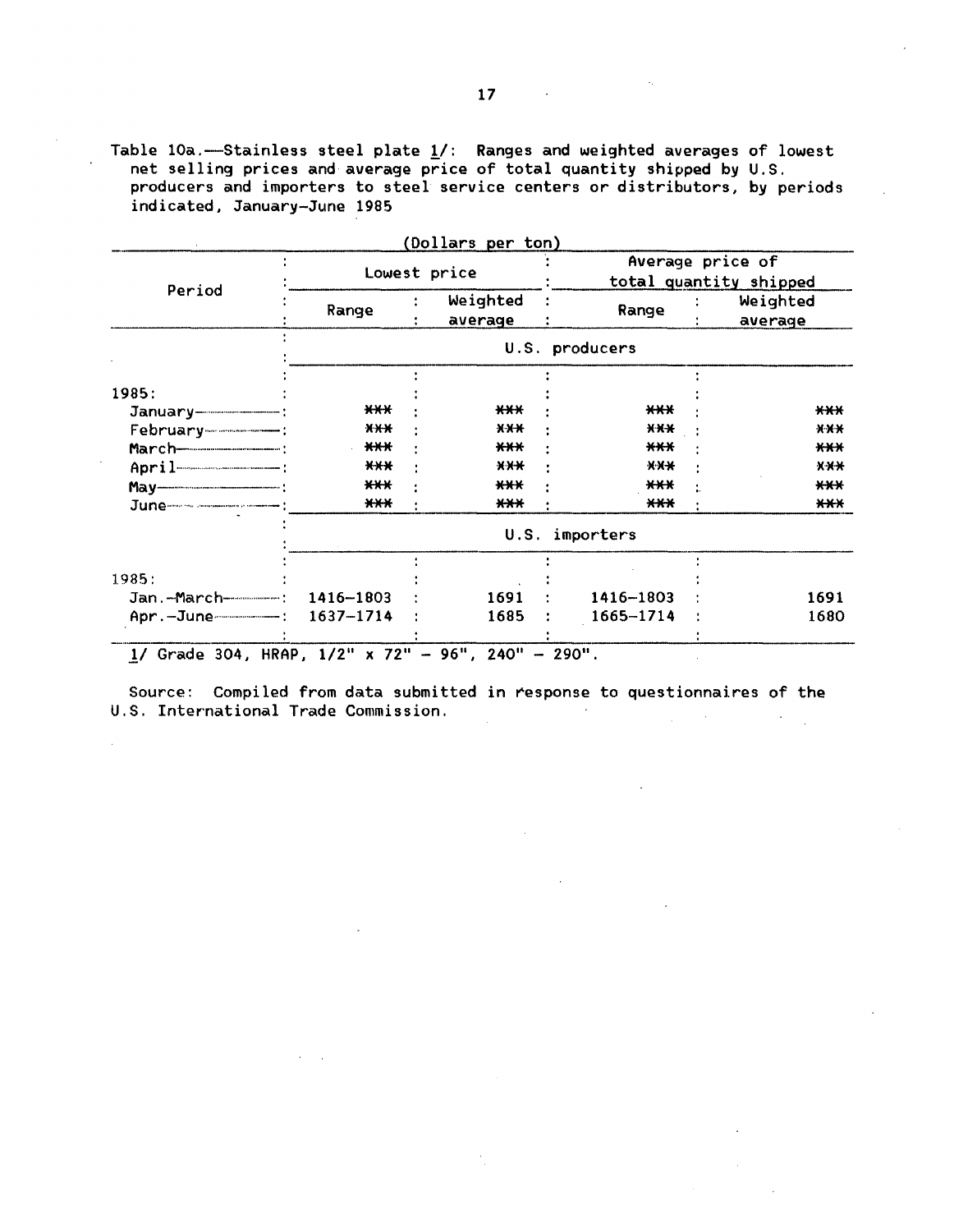Table 10b. -- Stainless steel plate 1/: Ranges and weighted averages of lowest net selling prices and average price of total quantity shipped by U.S. producers and importers to end-use customers, by periods indicated, January-June 1985

| Period                         | Lowest price |                                |                | Average price of<br>total quantity shipped |                     |  |
|--------------------------------|--------------|--------------------------------|----------------|--------------------------------------------|---------------------|--|
|                                | Range        | Weighted<br>average            | Range          |                                            | Weighted<br>average |  |
|                                |              |                                | U.S. producers |                                            |                     |  |
|                                |              |                                |                |                                            |                     |  |
| 1985:                          |              |                                |                |                                            |                     |  |
|                                | $***$        | $***$                          | $***$          |                                            | $***$               |  |
|                                | $***$        | $***$                          | X X X          |                                            | X X X               |  |
|                                | $***$        | $***$                          | $***$          |                                            | $***$               |  |
|                                |              |                                |                |                                            |                     |  |
|                                |              |                                |                |                                            |                     |  |
|                                | $***$        | $***$                          | $***$          |                                            | ***                 |  |
|                                |              |                                | U.S. importers |                                            |                     |  |
|                                |              |                                |                |                                            |                     |  |
| 1985:                          |              |                                |                |                                            |                     |  |
| Jan.-March------------         | $***$        | $***$                          | $***$          |                                            | $***$               |  |
| Apr. - June--------------      | $***$        | $X$ $X$ $X$                    | $***$          |                                            | $X$ $X$ $X$         |  |
| 1/ Grade 304, HRAP, 1/2" x 72" |              | $96"$ x 240"<br>$\overline{a}$ | $-290$ ".      |                                            |                     |  |

Source: Compiled from data submitted in response to questionnaires of the U.S. International Trade Commission.

18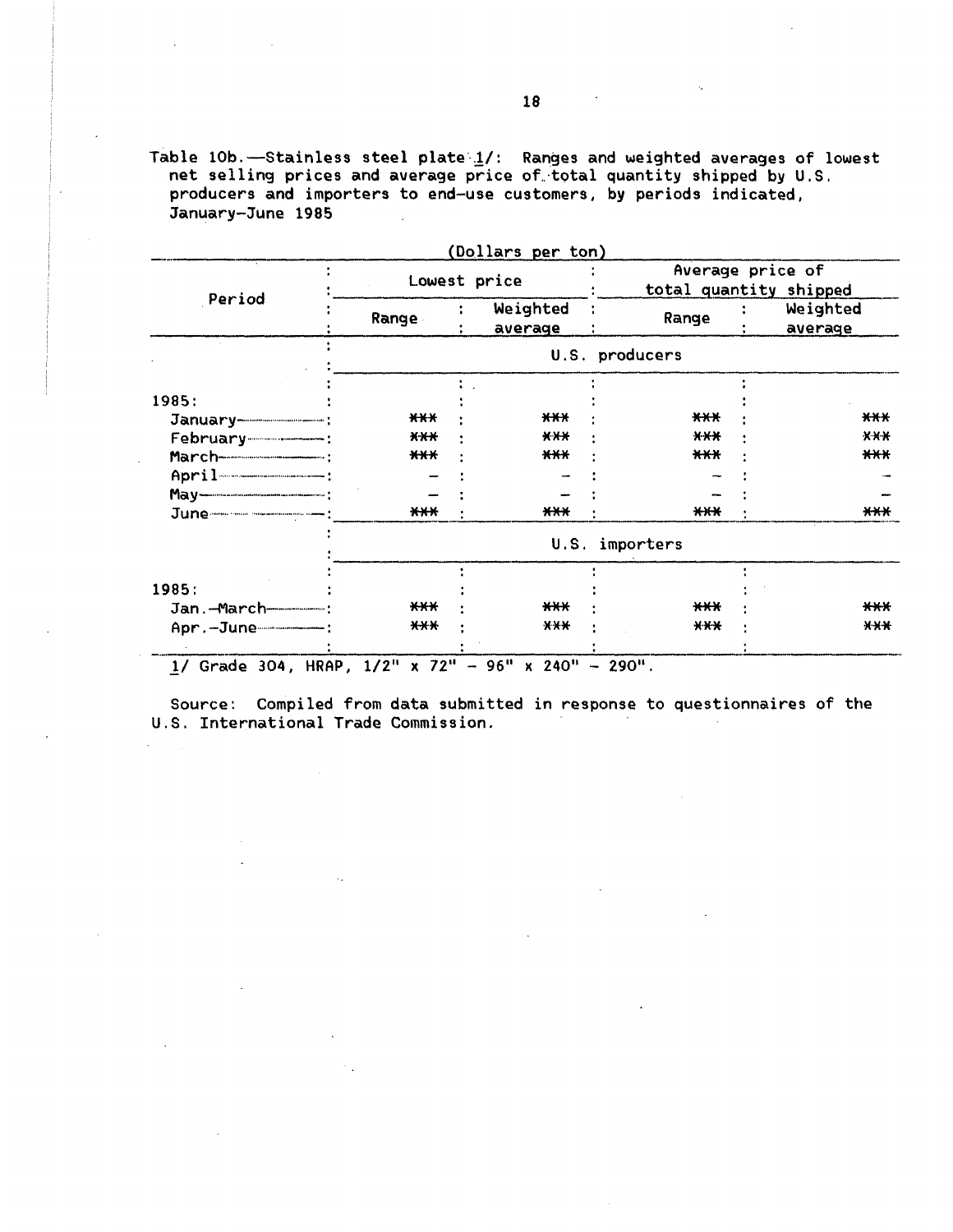Table 11a. -- Stainless steel plate 1/: Ranges and weighted averages of lowest net selling prices and average price of total quantity shipped by U.S. producers and importers to steel service centers or distributors, by periods indicated, January-June 1985

 $\frac{1}{2}$  ,  $\frac{1}{2}$ 

|                                                                                                                                                                                                                                                                         | Lowest price. |  |                     | Average price of<br>total quantity shipped |  |                     |
|-------------------------------------------------------------------------------------------------------------------------------------------------------------------------------------------------------------------------------------------------------------------------|---------------|--|---------------------|--------------------------------------------|--|---------------------|
| Period                                                                                                                                                                                                                                                                  | Range         |  | Weighted<br>average | Range                                      |  | Weighted<br>average |
|                                                                                                                                                                                                                                                                         |               |  |                     | U.S. producers                             |  |                     |
|                                                                                                                                                                                                                                                                         |               |  |                     |                                            |  |                     |
| 1985:                                                                                                                                                                                                                                                                   | $***$         |  | $***$               | $***$                                      |  | $***$               |
|                                                                                                                                                                                                                                                                         | ***           |  | $***$               | $***$                                      |  | X X X               |
|                                                                                                                                                                                                                                                                         | $***$         |  | $***$               | $***$                                      |  | $***$               |
| $April - 2012 - 2012 - 2012 - 2012 - 2012 - 2012 - 2012 - 2012 - 2012 - 2012 - 2012 - 2012 - 2012 - 2012 - 2012 - 2012 - 2012 - 2012 - 2012 - 2012 - 2012 - 2012 - 2012 - 2012 - 2012 - 2012 - 2012 - 2012 - 2012 - 2012 - 2012 - 2012 - 2012 - 2012 - 2012 - 2012 - 2$ | $***$         |  | $***$               | $***$                                      |  | X X X               |
|                                                                                                                                                                                                                                                                         | $***$         |  | $***$               | ***                                        |  | $***$               |
|                                                                                                                                                                                                                                                                         | $***$         |  | ***                 | $***$                                      |  | $***$               |
|                                                                                                                                                                                                                                                                         |               |  | U.S.                | importers                                  |  |                     |
|                                                                                                                                                                                                                                                                         |               |  |                     |                                            |  |                     |
| 1985:                                                                                                                                                                                                                                                                   |               |  |                     |                                            |  |                     |
| Jan.-March------------                                                                                                                                                                                                                                                  | $***$         |  | $***$               | $***$                                      |  | $***$               |
| Apr. - June - - - - - - - - :                                                                                                                                                                                                                                           | $X X +$       |  | $***$               | ***                                        |  | $***$               |

Source: Compiled from data submitted in response to questionnaires of the U.S. International Trade Commission.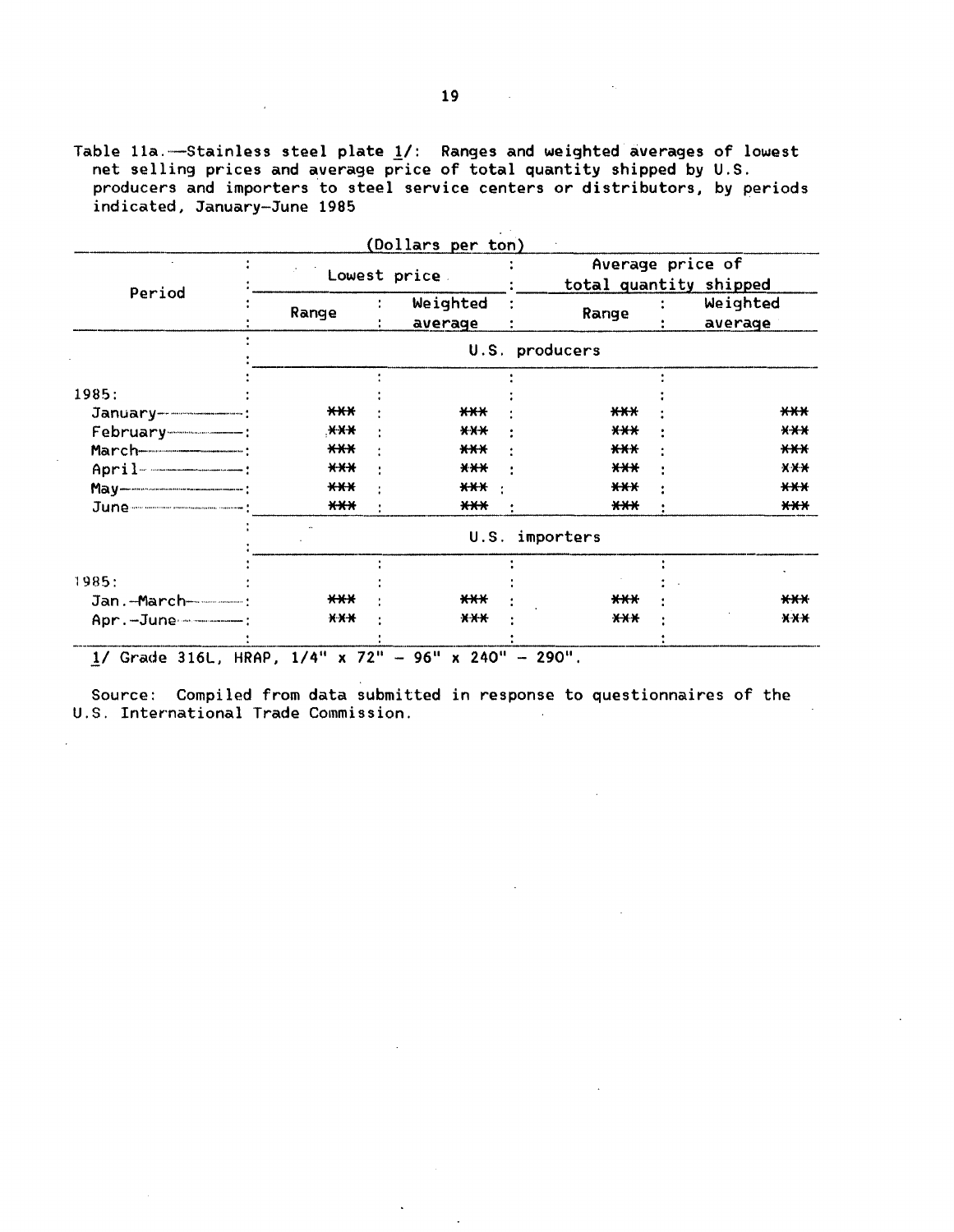Table  $11b$ .-Stainless steel plate  $1/$ : Ranges and weighted averages of lowest net selling prices and average price of total quantity shipped by U.S. producers and importers to end-use customers, by periods indicated, January-June 1995

|                                                                                                                                                                                                                                                                                                                                    |       | (Dollars per ton)   |                                               |                                            |  |  |
|------------------------------------------------------------------------------------------------------------------------------------------------------------------------------------------------------------------------------------------------------------------------------------------------------------------------------------|-------|---------------------|-----------------------------------------------|--------------------------------------------|--|--|
|                                                                                                                                                                                                                                                                                                                                    |       | Lowest price        |                                               | Average price of<br>total quantity shipped |  |  |
| Period                                                                                                                                                                                                                                                                                                                             | Range | Weighted<br>average | Range                                         | Weighted<br>average                        |  |  |
|                                                                                                                                                                                                                                                                                                                                    |       |                     | U.S. producers                                |                                            |  |  |
|                                                                                                                                                                                                                                                                                                                                    |       |                     |                                               |                                            |  |  |
| 1985:                                                                                                                                                                                                                                                                                                                              |       |                     |                                               |                                            |  |  |
|                                                                                                                                                                                                                                                                                                                                    | ***   | $***$               | $***$                                         | $***$                                      |  |  |
|                                                                                                                                                                                                                                                                                                                                    | $***$ | $***$               | $X-X$                                         | X X X                                      |  |  |
|                                                                                                                                                                                                                                                                                                                                    | $***$ | $***$               | $***$                                         | $***$                                      |  |  |
|                                                                                                                                                                                                                                                                                                                                    | $***$ | $***$               | $***$                                         | $***$                                      |  |  |
|                                                                                                                                                                                                                                                                                                                                    | ***   | ***                 | $***$                                         | $***$                                      |  |  |
|                                                                                                                                                                                                                                                                                                                                    | $***$ | ***                 | $***$                                         | $***$                                      |  |  |
|                                                                                                                                                                                                                                                                                                                                    |       | U.S.                | importers                                     |                                            |  |  |
|                                                                                                                                                                                                                                                                                                                                    |       |                     |                                               |                                            |  |  |
| 1985:                                                                                                                                                                                                                                                                                                                              |       |                     |                                               |                                            |  |  |
|                                                                                                                                                                                                                                                                                                                                    | $***$ | $***$               | $***$                                         | $***$                                      |  |  |
| Apr.-June-------                                                                                                                                                                                                                                                                                                                   | $***$ | $***$               | $***$                                         | $X+X$                                      |  |  |
| $\mathbf{a}$ $\mathbf{b}$ $\mathbf{a}$ $\mathbf{b}$ $\mathbf{a}$ $\mathbf{a}$ $\mathbf{a}$ $\mathbf{b}$ $\mathbf{b}$ $\mathbf{b}$ $\mathbf{b}$ $\mathbf{b}$ $\mathbf{b}$ $\mathbf{b}$ $\mathbf{b}$ $\mathbf{b}$ $\mathbf{b}$ $\mathbf{b}$ $\mathbf{b}$ $\mathbf{b}$ $\mathbf{b}$ $\mathbf{b}$ $\mathbf{b}$ $\mathbf{b}$ $\mathbf{$ | 7.01  | 2.001<br>$A + A$ 11 | $\mathbf{A} \mathbf{A} \mathbf{A} \mathbf{B}$ |                                            |  |  |

1/ Grade 316L, HRAP,  $1/4$ <sup>"</sup> x 72" - 96" x 240" - 290".

 $\sim 10^{-12}$ 

 $\mathcal{L}^{\text{max}}_{\text{max}}$  and  $\mathcal{L}^{\text{max}}_{\text{max}}$ 

 $\sim 10^{-11}$ 

 $\frac{1}{2} \left( \frac{1}{2} \right)$ 

 $\sim 10$ 

 $\ddot{\phantom{a}}$ 

Source: Compiled from data submitted in response to questionnaires of the U.S. International Trade Commission.

"

 $\hat{\mathcal{L}}$  is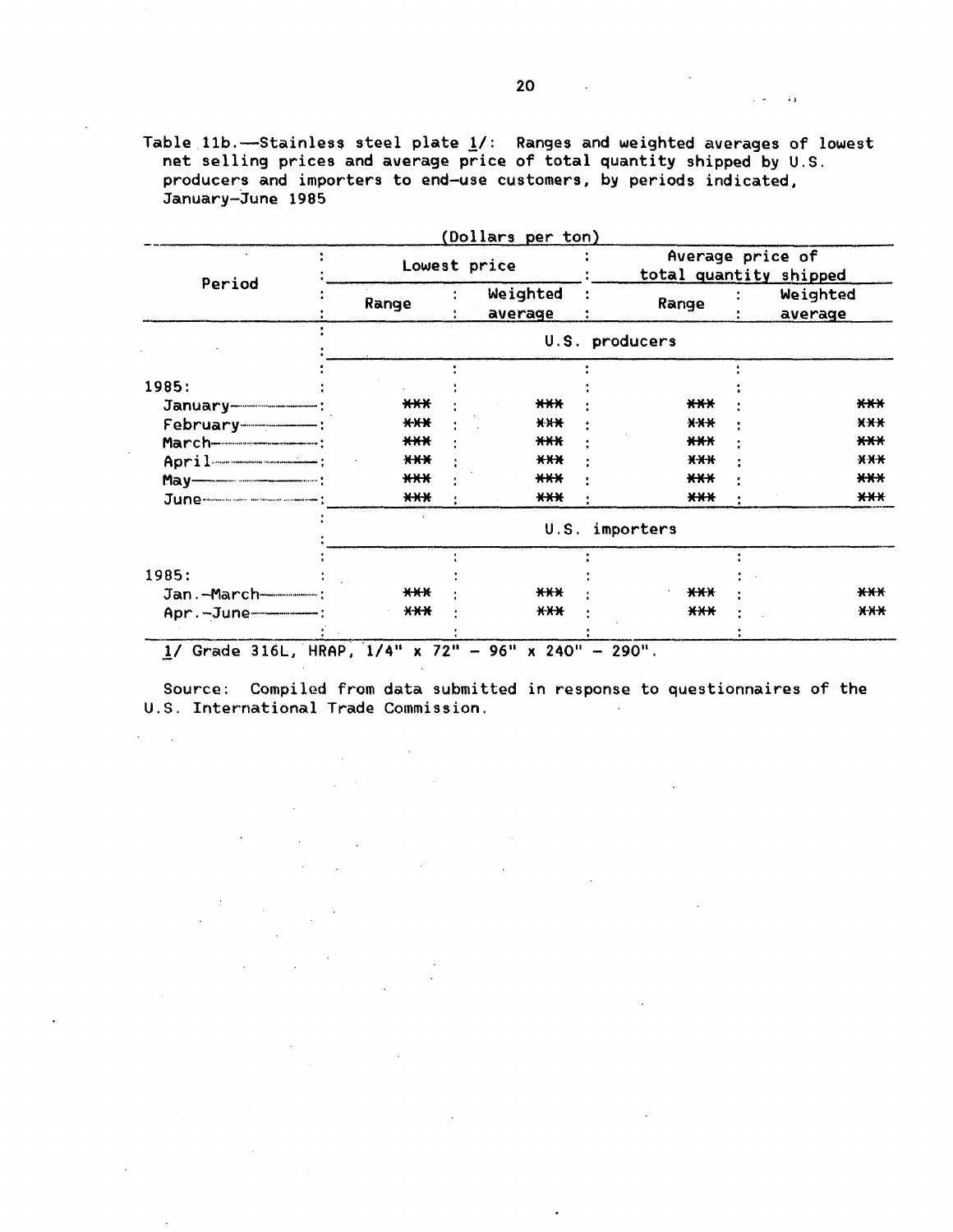Table 12a.—Stainless steel plate 1/: Ranges and weighted averages of lowest net selling prices and average price of total quantity shipped by U.S. producers and importers to steel service centers or distributors, by periods indicated, January-June 1985

| Period                | Lowest price |                     | Average price of<br>total quantity shipped |  |                     |
|-----------------------|--------------|---------------------|--------------------------------------------|--|---------------------|
|                       | Range        | Weighted<br>average | Range                                      |  | Weighted<br>average |
|                       |              |                     | U.S. producers                             |  |                     |
|                       |              |                     |                                            |  |                     |
| 1985:                 |              |                     |                                            |  |                     |
|                       | $***$        | $***$               | $***$                                      |  | $***$               |
|                       | $***$        | $***$               | $X+Y$                                      |  | $***$               |
|                       | $***$        | $***$               | $***$                                      |  | $***$               |
|                       | $***$        | $***$               | X X X                                      |  | $X+$                |
|                       | $***$        | $***$               | $***$                                      |  | $***$               |
|                       | $***$        | $***$               | $***$                                      |  | $***$               |
|                       |              |                     | U.S. importers                             |  |                     |
|                       |              |                     |                                            |  |                     |
| 1985:                 |              |                     |                                            |  |                     |
| Jan.-March----------- | $***$        | $***$               | $***$                                      |  | $***$               |
|                       | $***$        | $***$               | X X X                                      |  | $X$ $X$ $X$         |

Source: Compiled from data submitted in response to questionnaires of the U.S. International Trade Commission.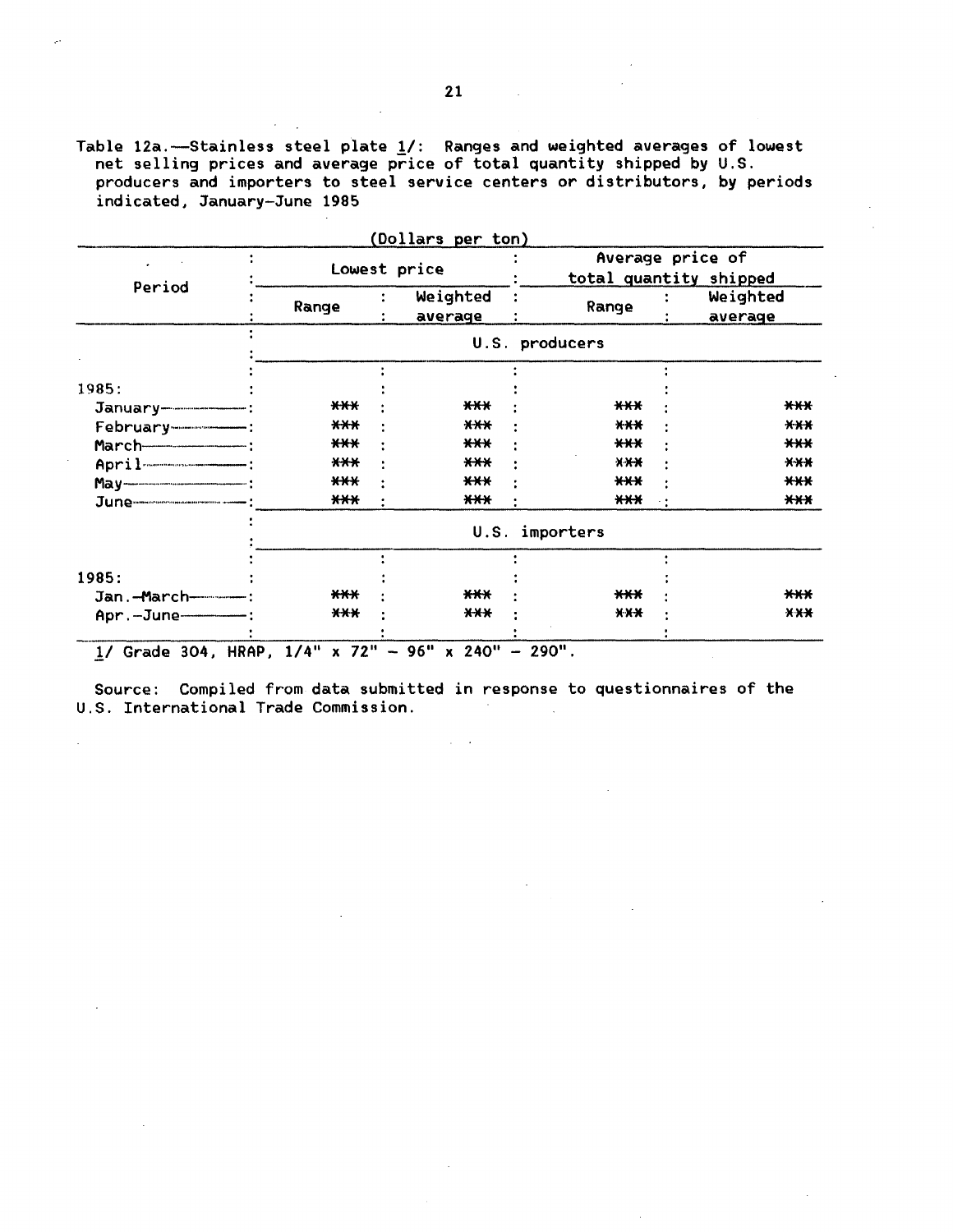Table 12b.-Stainless steel plate  $1/$ : Ranges and weighted averages of lowest net selling prices and average price of total quantity shipped by U.S. producers and importers to end-use customers, by periods indicated, January-June 1985

|                        | Lowest price |                     |                | Average price of<br>total quantity shipped . |  |  |
|------------------------|--------------|---------------------|----------------|----------------------------------------------|--|--|
| Period                 | Range        | Weighted<br>average | Range          | Weighted<br>average                          |  |  |
|                        |              |                     | U.S. producers |                                              |  |  |
|                        |              |                     |                |                                              |  |  |
| 1985:                  |              |                     |                |                                              |  |  |
|                        | $***$        | $***$               | ***            | ***                                          |  |  |
|                        | $***$        | $***$               | $***$          | X X X                                        |  |  |
|                        | $***$        | $***$               | $***$          | $***$                                        |  |  |
|                        | $***$        | $***$               | $X+X$          | <b>XXX</b>                                   |  |  |
|                        | ***          | ***                 | $***$          | $***$                                        |  |  |
|                        |              |                     |                |                                              |  |  |
|                        |              |                     | U.S. importers |                                              |  |  |
|                        |              |                     |                |                                              |  |  |
| 1985:                  |              |                     |                |                                              |  |  |
| Jan.-March------------ | $***$        | $***$               | ***            | $***$                                        |  |  |
| Apr.-June---------     | $***$        | $***$               | $X+Y$          | $***$                                        |  |  |

Source: Compiled from data submitted in response to questionnaires of the U.S. International Trade Commission.

 $\mathcal{L}$ 

 $\mathcal{A}^{\pm}$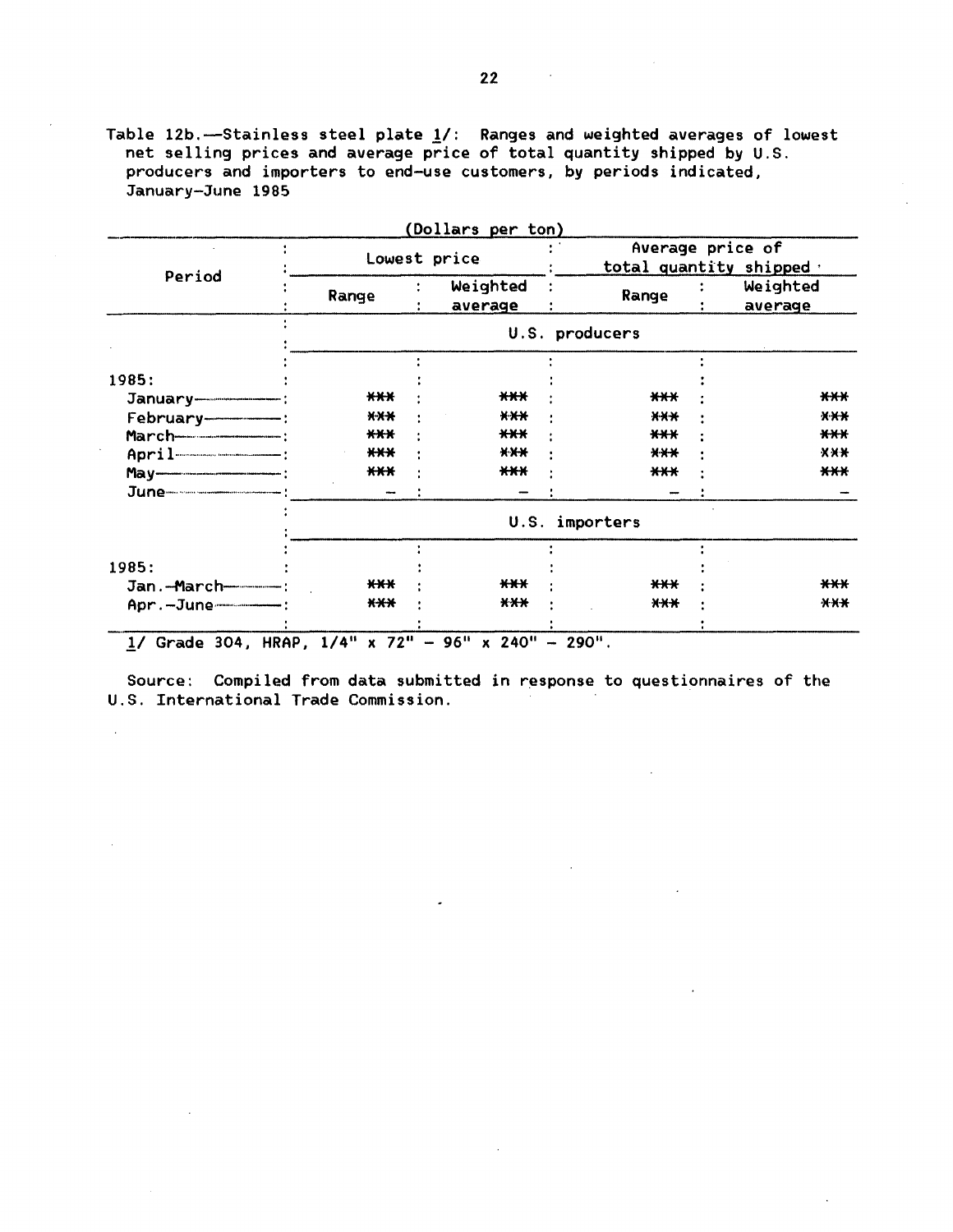Table 13a. $-$ Stainless steel plate  $\underline{\mathbf{1}}/$ : Ranges and weighted averages of lowest net selling prices and average price of total quantity shipped by U.S. producers and importers to steel service centers or distributors, by periods indicated, January-June 1985

 $\mathbf{r}$ 

 $\sim$ 

|                         | Lowest price |                     |                | Average price of<br>total quantity shipped |  |  |
|-------------------------|--------------|---------------------|----------------|--------------------------------------------|--|--|
| Period                  | Range        | Weighted<br>average | Range          | Weighted<br>average                        |  |  |
|                         |              |                     | U.S. producers |                                            |  |  |
|                         |              |                     |                |                                            |  |  |
| 1985:                   |              |                     |                |                                            |  |  |
|                         | $***$        | $***$               | $***$          | $***$                                      |  |  |
|                         | $***$        | $***$               | $X+Y$          | $X+Y$                                      |  |  |
|                         | $***$        | $***$               | $***$          | $***$                                      |  |  |
|                         | $***$        | $***$               | X X X          | X X X                                      |  |  |
|                         | $***$        | $***$               | $***$          | $***$                                      |  |  |
|                         | $***$        | ***                 | ***            | $***$                                      |  |  |
|                         |              |                     | U.S. importers |                                            |  |  |
| 1985:                   |              |                     |                |                                            |  |  |
| Jan.-March------------- | $***$        | $***$               | $***$          | $***$                                      |  |  |
|                         | $***$        | $***$               | $X$ $X$ $X$    | $X+$                                       |  |  |

1/ Grade 316, HRAP,  $1/2$ " x 72" - 96" x 240" - 290".

Source: Compiled from data submitted in response to questionnaires of the U.S. International Trade Commission.  $\sim 10^{-1}$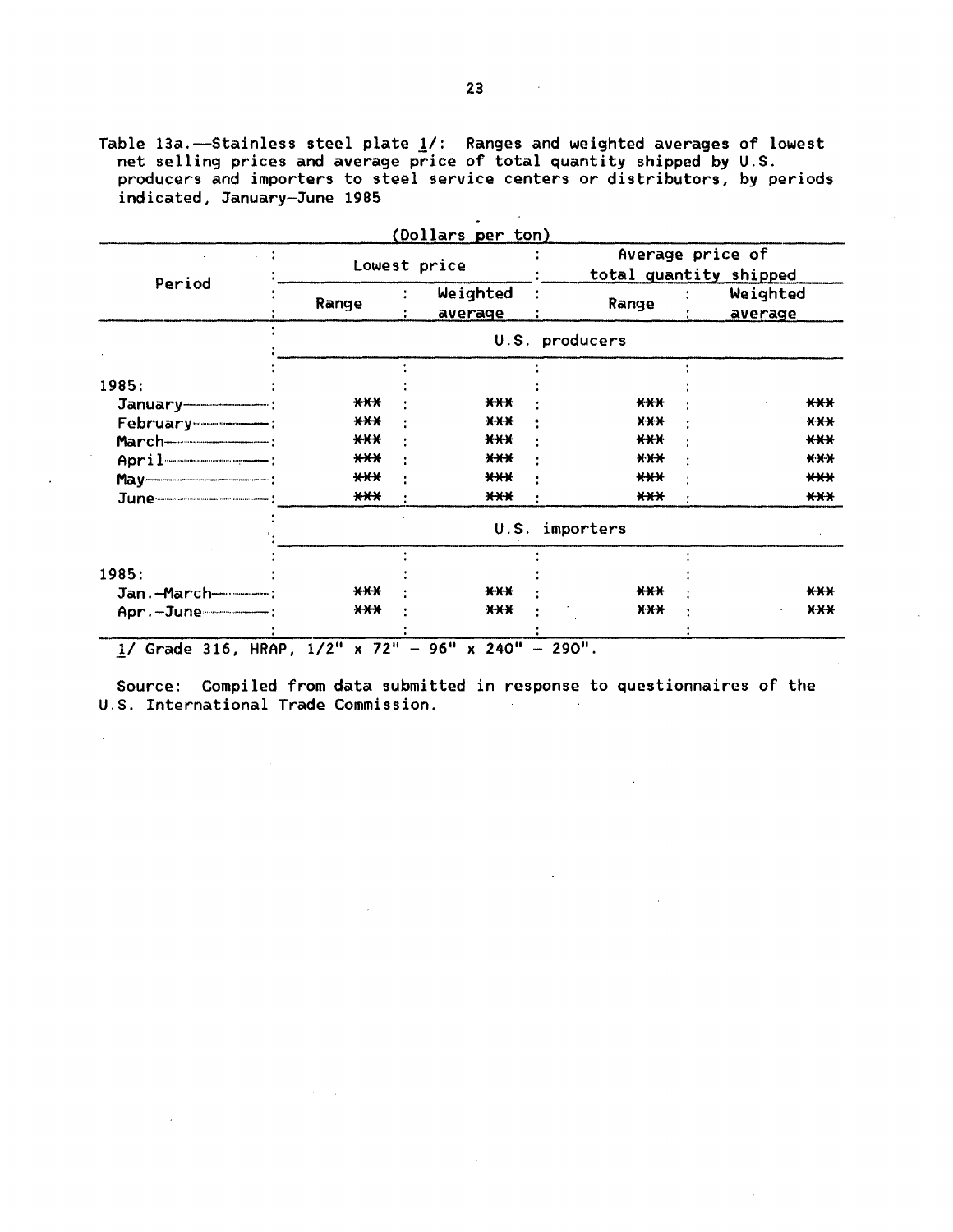Table 13b.-Stainless steel plate: Ranges and weighted averages of lowest net selling prices and average price of total quantity shipped by U.S. producers and importers to end-use customers, January-June 1985

|                                                                                                               |              | (Dollars per ton)   |                | Average price of       |
|---------------------------------------------------------------------------------------------------------------|--------------|---------------------|----------------|------------------------|
|                                                                                                               | Lowest price |                     |                | total quantity shipped |
| Period                                                                                                        | Range        | Weighted<br>average | Range          | Weighted<br>average    |
|                                                                                                               |              |                     | U.S. producers |                        |
|                                                                                                               |              |                     |                |                        |
| 1985:                                                                                                         |              |                     |                |                        |
|                                                                                                               |              |                     |                |                        |
|                                                                                                               |              |                     |                |                        |
|                                                                                                               |              |                     |                |                        |
| $April$                                                                                                       |              |                     |                |                        |
| May-11 1999 : 1999 : 1999 : 1999 : 1999 : 1999 : 1999 : 1999 : 1999 : 1999 : 1999 : 1999 : 1999 : 1999 : 1999 | ***          | $***$               | $***$          | $***$                  |
|                                                                                                               |              |                     |                |                        |
|                                                                                                               |              |                     | U.S. importers |                        |
| 1985:                                                                                                         |              |                     |                |                        |
| Jan.-March------------                                                                                        |              |                     |                |                        |
| Apr. - June-------------                                                                                      | ***          | ***                 | ***            | $***$                  |
| 1/ Grade 316, HRAP, 1/2" x 72" - 96" x 240" - 290".                                                           |              |                     |                |                        |

Source: Compiled from data submitted in response to questionnaires of the U.S. International Trade Commission.

 $\mathbb{R}^2$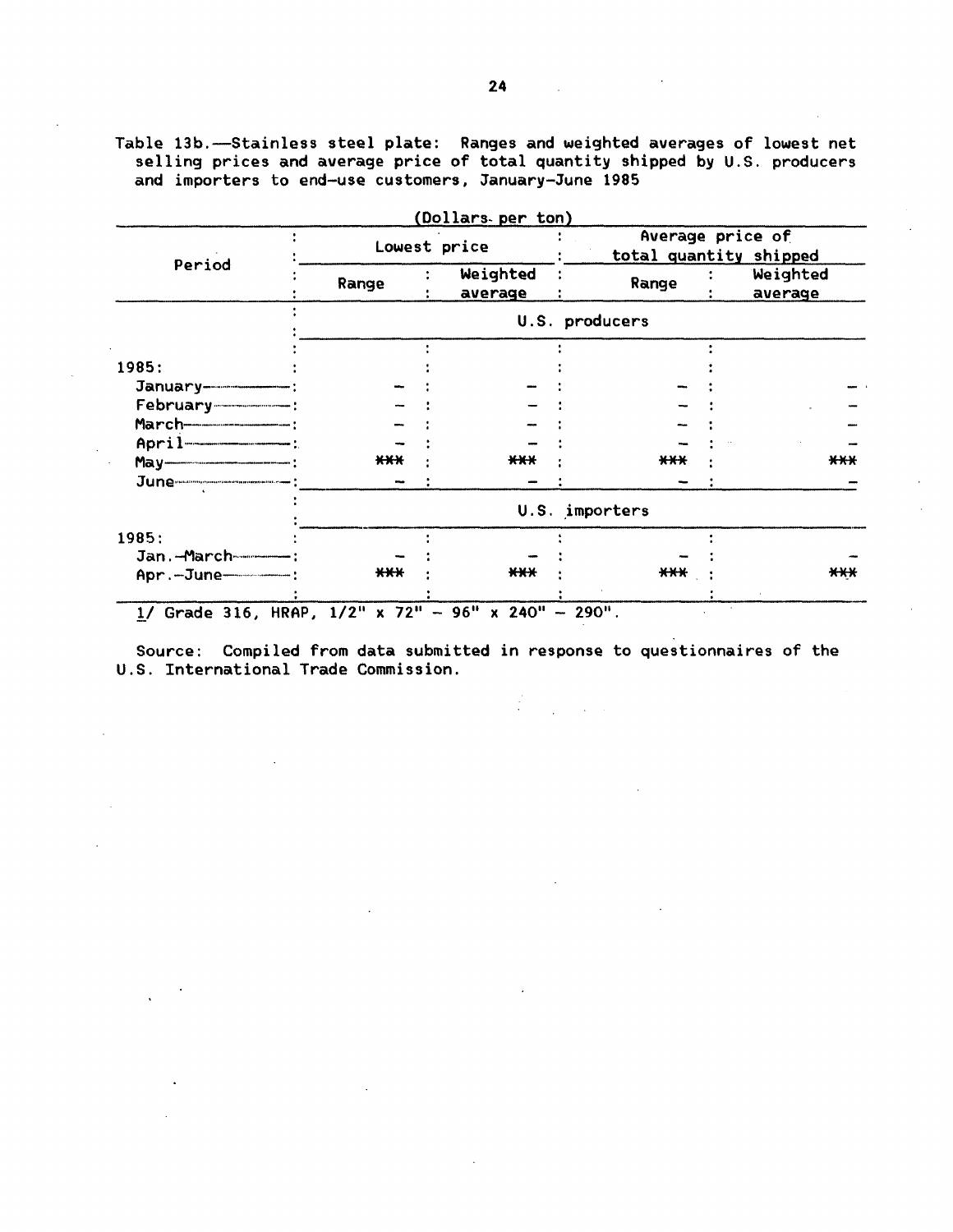Table 14a.—Stainless steel bars  $\underline{1}/\vdots$  Ranges and weighted averages of lowest net selling prices and average price of total quantity shipped by U.S. producers and importers to steel service centers or distributors, by periods indicated, January-June 1985

|             |                   | Lowest price        | Average price of<br>total quantity shipped |  |                     |
|-------------|-------------------|---------------------|--------------------------------------------|--|---------------------|
| Period      | Range             | Weighted<br>average | Range                                      |  | Weighted<br>average |
|             |                   |                     | U.S. producers                             |  |                     |
|             |                   |                     |                                            |  |                     |
| 1985:       |                   |                     |                                            |  |                     |
|             | 2052-2620         | 2508                | 2325-2646                                  |  | 2499                |
|             | $\star\star\star$ | ***                 | 2469-2718                                  |  | 2546                |
|             | 2120-2620         | 2528                | 2308-2620                                  |  | 2507                |
| $April$ $-$ | 2189-2500         | 2285                | 2364-2661                                  |  | 2493                |
|             | 2080-2595         | 2345                | $2282 - 2693$                              |  | 2450                |
|             |                   | 2249                | 2318-3054                                  |  | 2450                |
|             |                   | U.S.                | importers                                  |  |                     |
|             |                   |                     |                                            |  |                     |
| 1985:       |                   |                     |                                            |  |                     |
|             | $***$             | $***$               | ***                                        |  | ***                 |
|             | $***$             | $****$              | $***$                                      |  | $X$ $X$ $X$         |
|             |                   |                     |                                            |  |                     |

(Dollars per ton)

.!/Grade 304, cold-formed, t 1/2" - 4 3/4", round.

Source: Compiled from data submitted in response to questionnaires of the U.S. International Trade Commission.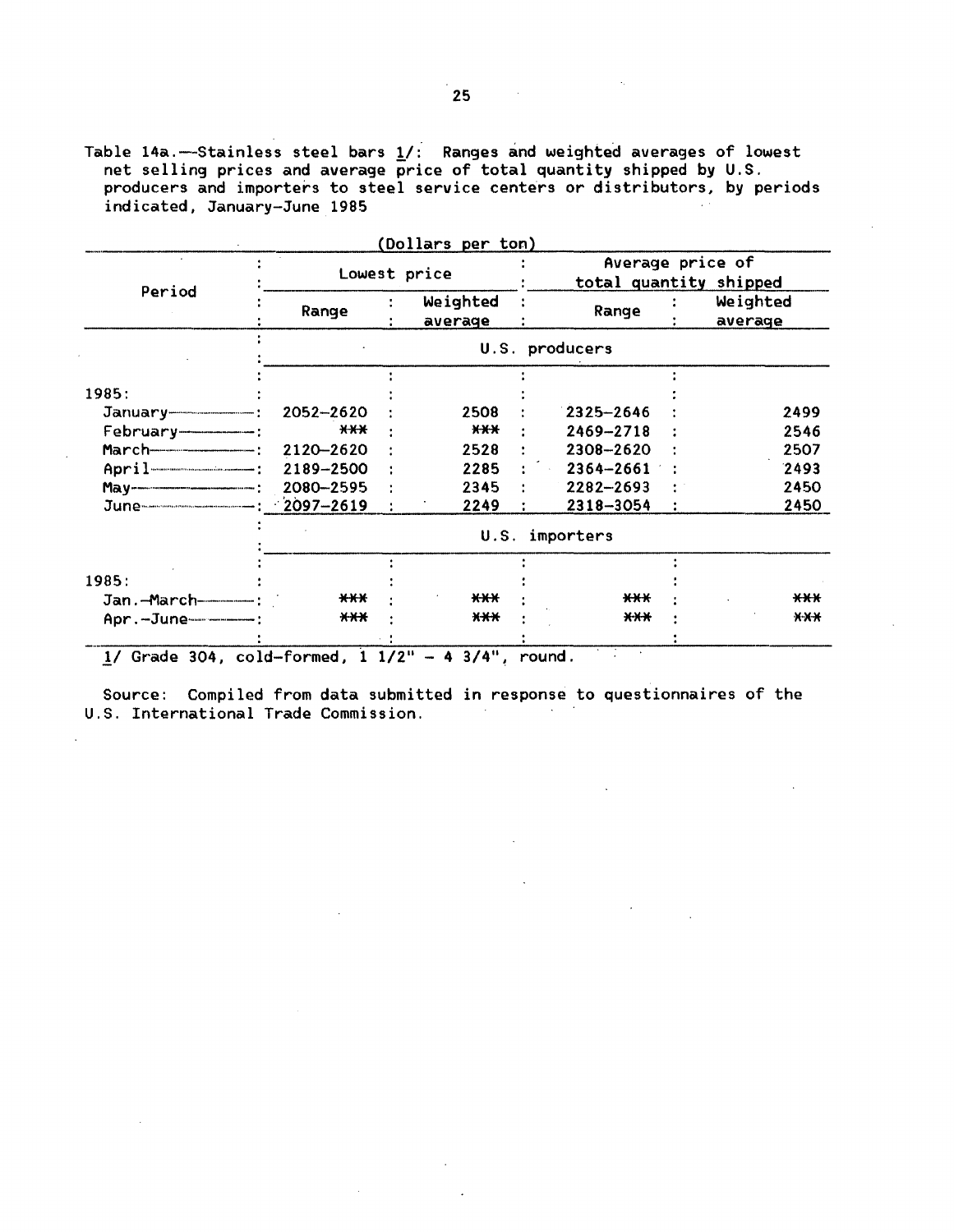Table 14b.-Stainless steel bars  $1/$ : Ranges and weighted averages of lowest net selling prices and average price of total quantity shipped by U.S. producers and importers to end-use customers, by periods indicated, January-June 1985 ·

|                            |           |                   | (Dollars per ton)   |  |                |  | Average price of       |  |  |
|----------------------------|-----------|-------------------|---------------------|--|----------------|--|------------------------|--|--|
| Period                     |           | Lowest price      |                     |  |                |  | total quantity shipped |  |  |
|                            | Range     |                   | Weighted<br>average |  | Range          |  | Weighted<br>average    |  |  |
|                            |           |                   |                     |  | U.S. producers |  |                        |  |  |
|                            |           |                   |                     |  |                |  |                        |  |  |
| 1985:                      |           |                   |                     |  |                |  |                        |  |  |
|                            | 2417-4480 |                   | 3123                |  | 2562-4480      |  | 3420                   |  |  |
|                            | 2333-4480 |                   | 3143                |  | 2538-4480      |  | 3339                   |  |  |
|                            | $***$     |                   | $***$               |  | 2426-4035      |  | 3052                   |  |  |
|                            | 2139-4376 |                   | 2645                |  | 2264-4376      |  | 3175                   |  |  |
|                            | 2300-2900 |                   | 2729                |  | 2576-3303      |  | 3132                   |  |  |
|                            | $***$     |                   | $***$               |  | 2498-4300      |  | 3278                   |  |  |
|                            |           | importers<br>U.S. |                     |  |                |  |                        |  |  |
|                            |           |                   |                     |  |                |  |                        |  |  |
| 1985:                      |           |                   |                     |  |                |  |                        |  |  |
| Jan. - March-----------    | $***$     |                   | $***$               |  | $***$          |  | $***$                  |  |  |
| Apr. - June--------------- | X X X     |                   | $****$              |  | $***$          |  | $***$                  |  |  |
|                            |           |                   |                     |  |                |  |                        |  |  |

 $\frac{1}{\sqrt{2}}$  Grade 304, cold-formed, 1 1/2" - 4 3/4", round.

. !

 $\frac{1}{2}$ 

Source: Compiled from data submitted in response to questionnaires of the U.S. International Trade Commission .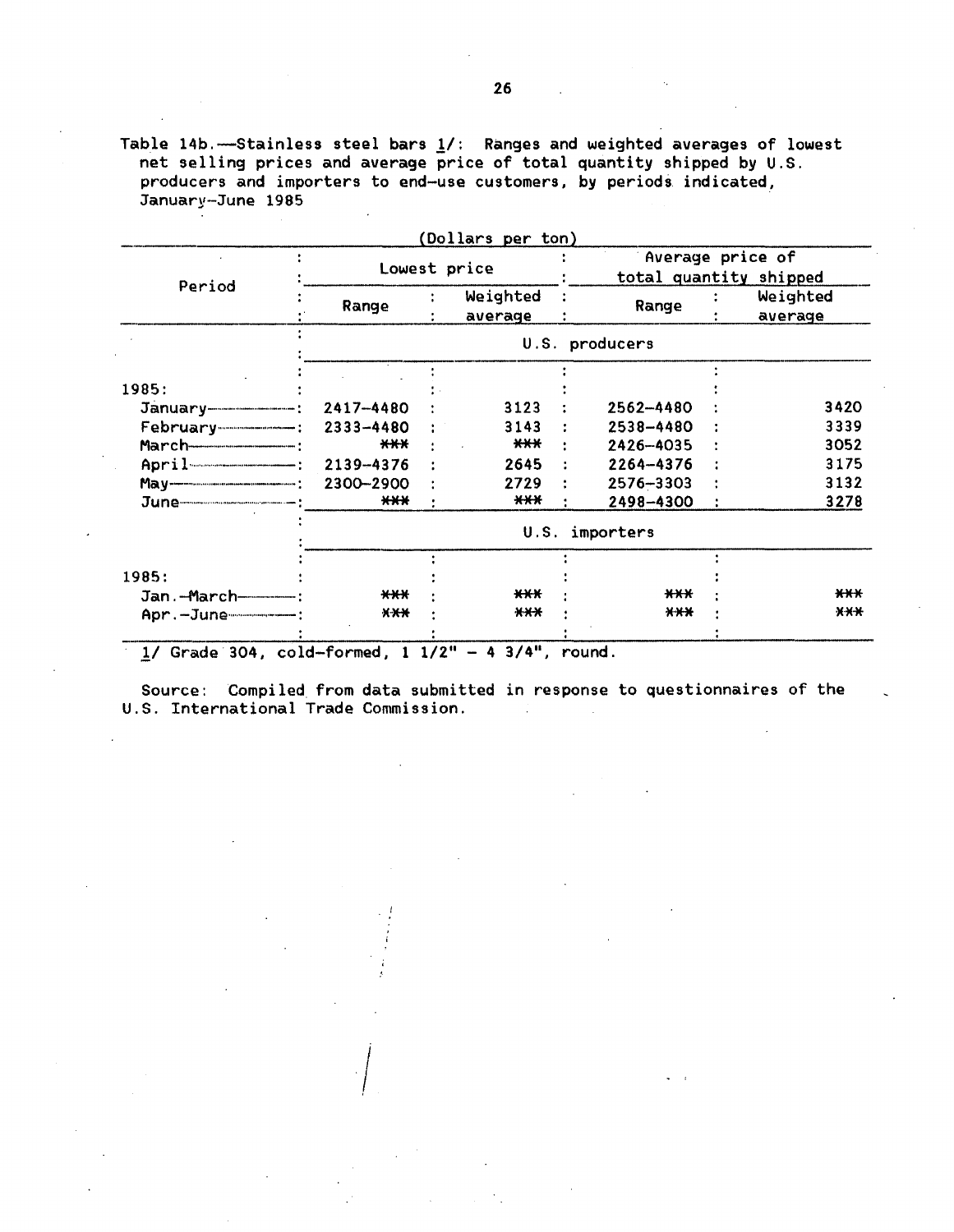Table 15a.  $-$ Stainless steel bars  $1/$ : Ranges and weighted averages of lowest net selling prices and average price of total quantity shipped by U.S. producers and importers to steel service centers or distributors, by periods indicated, January-June 1985

|                       |                | (Dollars per ton)   |                 |                                            |                     |  |
|-----------------------|----------------|---------------------|-----------------|--------------------------------------------|---------------------|--|
| Period                | Lowest price   |                     |                 | Average price of<br>total quantity shipped |                     |  |
|                       | Range          | Weighted<br>average | Range           |                                            | Weighted<br>average |  |
|                       |                |                     | U.S. producers  |                                            |                     |  |
|                       |                |                     |                 |                                            |                     |  |
| 1985:                 |                |                     |                 |                                            |                     |  |
|                       | 2680-3066      | 3018:               | $2974 - 3325$ : |                                            | 3127                |  |
| $February$ $- -$ :    | 2680-3066 :    | 2995:               | $2981 - 3455$ : |                                            | 3098                |  |
|                       | 2580-3307 :    | 3024 :              | $2907 - 3537$ : |                                            | 3111                |  |
| $April$ $-$           | 2580-3066 :    | 2751:               | 2718-3353 :     |                                            | 3048                |  |
|                       | 2580-3066 :    | 2808 :              | $2767 - 3251$   |                                            | 3058                |  |
|                       | 2580-3192 :    | 2783                | 2680-3406 :     |                                            | 2899                |  |
|                       | U.S. importers |                     |                 |                                            |                     |  |
|                       |                |                     |                 |                                            |                     |  |
| 1985:                 |                |                     |                 |                                            |                     |  |
| Jan.-March----------- |                |                     |                 |                                            |                     |  |
| $Apr.-June$ :         | $***$          | ***                 | $***$           |                                            | $***$               |  |
|                       |                |                     |                 |                                            |                     |  |

*11* Grade 303, cold-formed, 20/32" - 31/32", round.

Source: Compiled from data submitted in response to questionnaires of the U.S. International Trade Commission.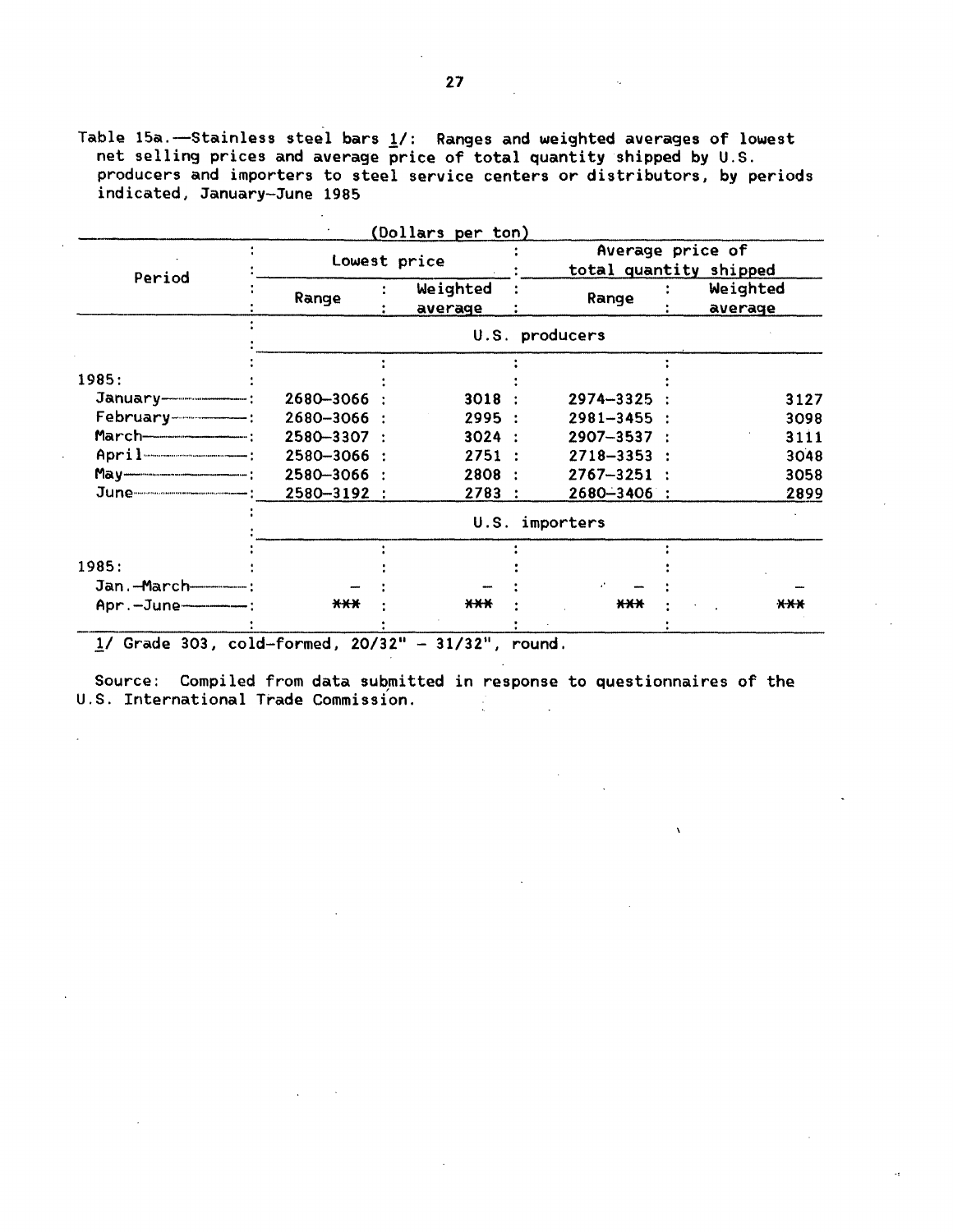Table 15b.-Stainless steel bars 1/: Ranges and weighted averages of lowest net selling prices and average price of total quantity shipped by U.S. producers and importers to end-use customers, by periods indicated, January-June 1985

|                                  | Lowest price |  | (Dollars per ton)   | Average price of<br>total quantity shipped |  |                     |
|----------------------------------|--------------|--|---------------------|--------------------------------------------|--|---------------------|
| Period                           | Range        |  | Weighted<br>average | Range                                      |  | Weighted<br>average |
|                                  |              |  |                     | U.S. producers                             |  |                     |
|                                  |              |  |                     |                                            |  |                     |
| 1985:                            |              |  |                     |                                            |  |                     |
|                                  | $***$        |  | $***$               | $***$                                      |  | $***$               |
|                                  | $***$        |  | $***$               | $***$                                      |  | $***$               |
|                                  | 2840-4276    |  | 3475                | $***$                                      |  | $***$               |
|                                  | 2813-3174    |  | 2989                | $***$                                      |  | $***$               |
|                                  | 2798-6413    |  | 3270                | $***$                                      |  | $***$               |
|                                  | 2816-4180    |  | 3194                | $***$                                      |  | $***$               |
|                                  |              |  | U.S.                | importers                                  |  |                     |
|                                  |              |  |                     |                                            |  |                     |
| 1985:                            |              |  |                     |                                            |  |                     |
| Jan.-March-----------: 2720-3450 |              |  | 2847                | $***$                                      |  | $X+X$               |
| Apr.-June--------                | $***$        |  | $***$               | $***$                                      |  | $***$               |

Source: Compiled from data submitted in response to questionnaires of the U.S. International Trade Commission.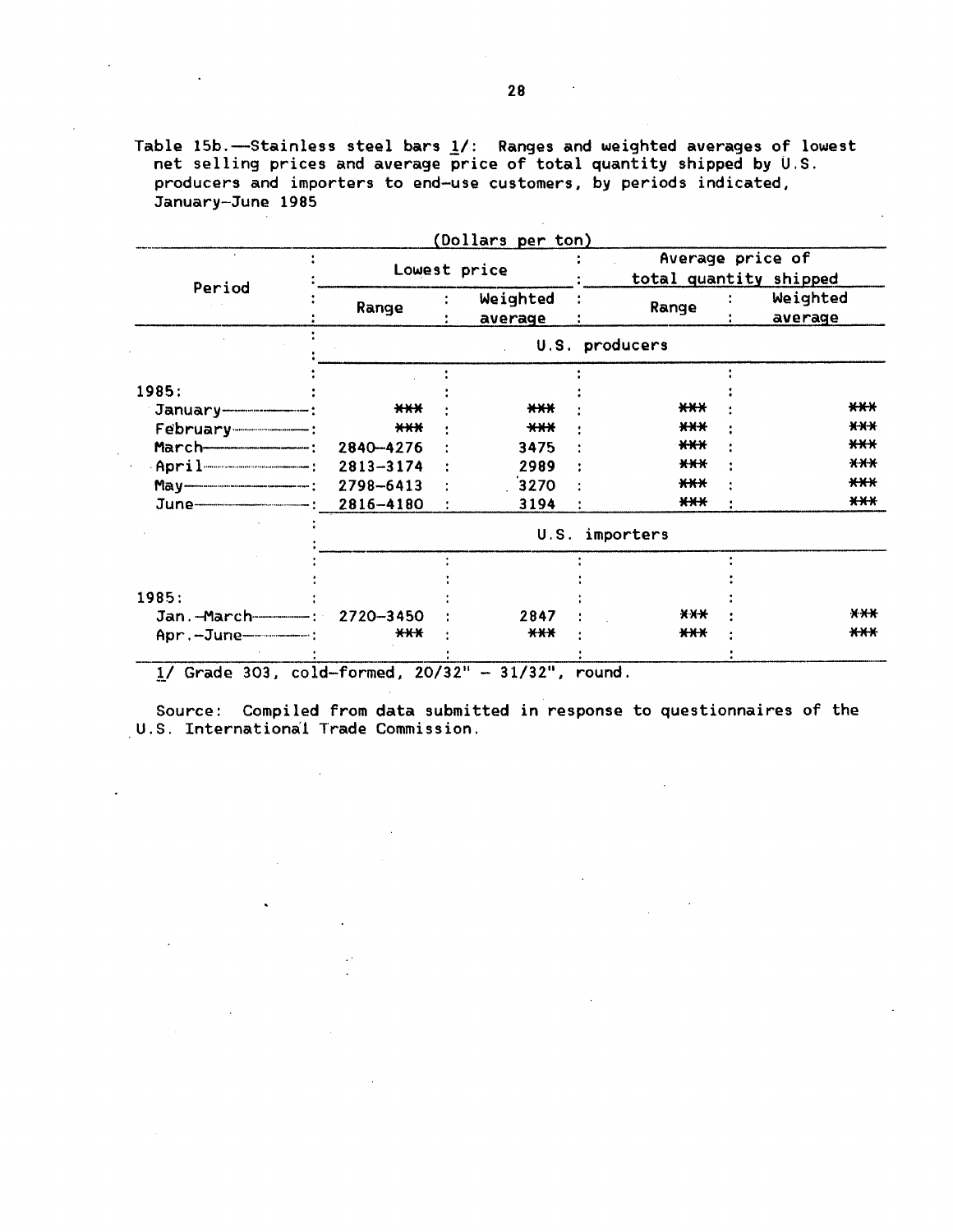Table 16a.-Stainless steel bars  $1/$ : Ranges and weighted averages of lowest net selling prices and average price of total quantity shipped by U.S. producers and importers to steel service centers or distributors, by periods indicated, January-June 1985

|                 |                      | (Dollars per ton)   |                |                                            |  |  |
|-----------------|----------------------|---------------------|----------------|--------------------------------------------|--|--|
| Period          |                      | Lowest price        |                | Average price of<br>total quantity shipped |  |  |
|                 | Range                | Weighted<br>average | Range          | Weighted<br>average                        |  |  |
|                 |                      |                     | U.S. producers |                                            |  |  |
|                 |                      |                     |                |                                            |  |  |
| 1985:           | $***$                | $***$               | $***$          | $***$                                      |  |  |
|                 | $***$                | $***$               | $***$          | $***$                                      |  |  |
|                 | $***$                | $***$               | $***$          | ***                                        |  |  |
|                 | $***$                | $***$               | 2373-3329      | 2582                                       |  |  |
| $May-$          | $***$                | $***$               | 2155-2374      | 2286                                       |  |  |
|                 | $***$                | ***                 | $+***$         | $***$                                      |  |  |
|                 |                      | U.S.                | importers      |                                            |  |  |
|                 |                      |                     |                |                                            |  |  |
| 1985:           |                      |                     |                |                                            |  |  |
| Jan.-March----- | 1540-2420            | 1557                | 1600-2473      | 2276                                       |  |  |
| Apr.-June-      | 1364-2240            | 1723                | 1364-2240      | 1837                                       |  |  |
| -               | $\sim$ $\sim$ $\sim$ | .                   |                |                                            |  |  |

 $1/$  Grade 304, hot-rolled,  $1 \frac{1}{2}$ " - 4 3/4", round.

 $\mathcal{O}(10^{10}~\mathrm{M_\odot})$ 

Source: Compiled from data submitted in response to questionnaires of the U.S. International Trade Commission.

 $\overline{1}$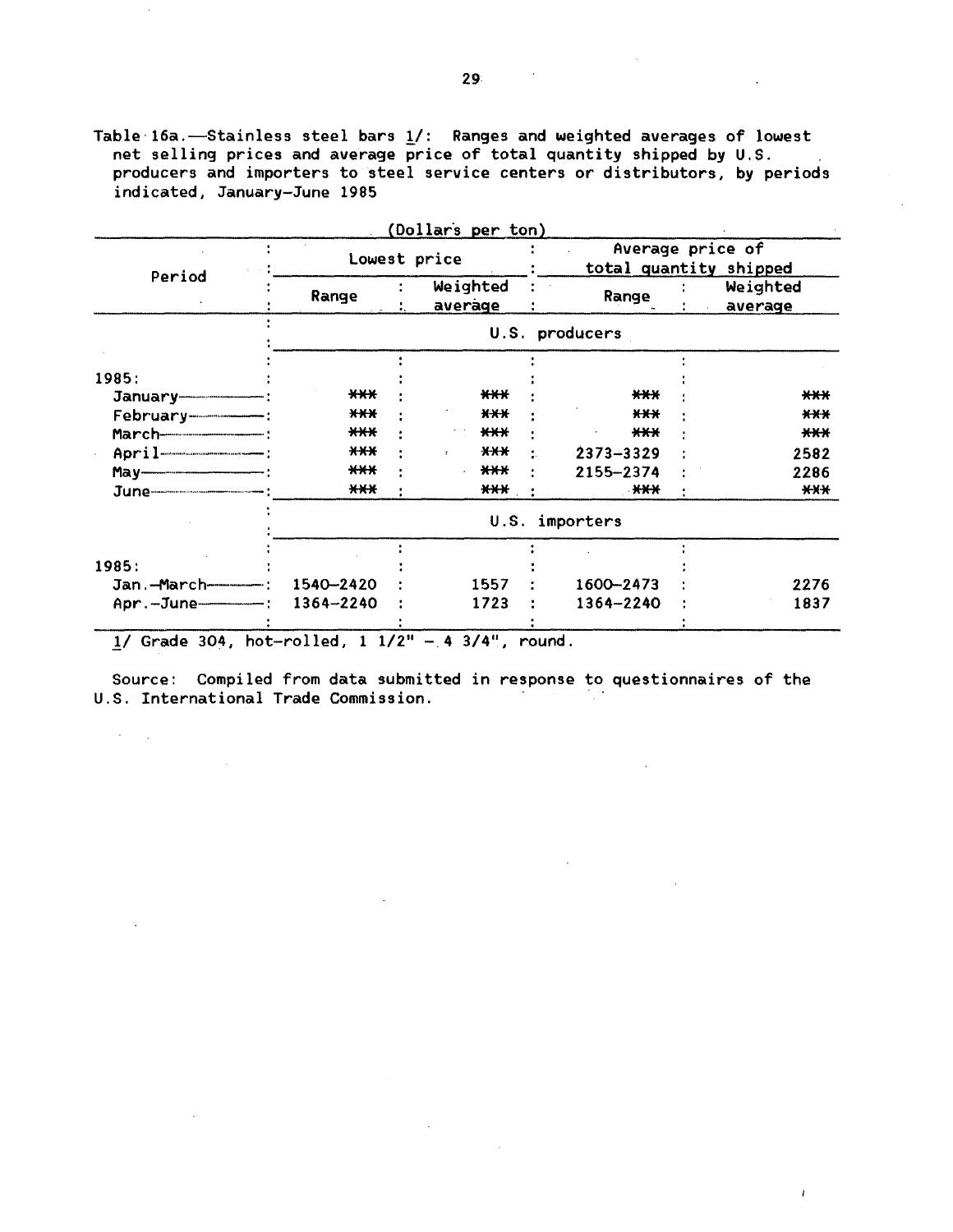Table 16b.-Stainless steel bars  $1/$ : Ranges and weighted averages of lowest net selling prices and average price of total quantity shipped by U.S. producers and importers to end-use customers, by periods indicated, January-June 1995

|                         |              | (Dollars per ton)                          |                |  |                     |
|-------------------------|--------------|--------------------------------------------|----------------|--|---------------------|
|                         | Lowest price | Average price of<br>total quantity shipped |                |  |                     |
| Period                  | Range        | Weighted<br>average                        | Range          |  | Weighted<br>average |
|                         |              |                                            | U.S. producers |  |                     |
|                         |              |                                            |                |  |                     |
| 1985:                   |              |                                            |                |  |                     |
|                         | 2100-2820    | 2546                                       | 2100-2871      |  | 2654                |
| February--------------- | $***$        | $***$                                      | 2100-3124      |  | 2554                |
|                         | 2100-3636    | 2274                                       | $***$          |  | $***$               |
|                         | 1208-4106    | 1884                                       | 1208-4302      |  | 2278                |
|                         | 1210-2700    | 2033                                       | 1244-3199      |  | 2037                |
|                         | 1259-2830    | 2043                                       | 1260-3419      |  | 2350                |
|                         |              |                                            | U.S. importers |  |                     |
|                         |              |                                            |                |  |                     |
| 1985:                   |              |                                            |                |  |                     |
| Jan.-March----------    | ***          | $***$                                      | $***$          |  | $***$               |
| Apr.-June------         |              |                                            |                |  |                     |

 $1/$  Grade 304, hot-rolled,  $1 1/2" - 4 3/4",$  round.

Source: Compiled from data submitted in response· to questionnaires of the U.S. International Trade Commission.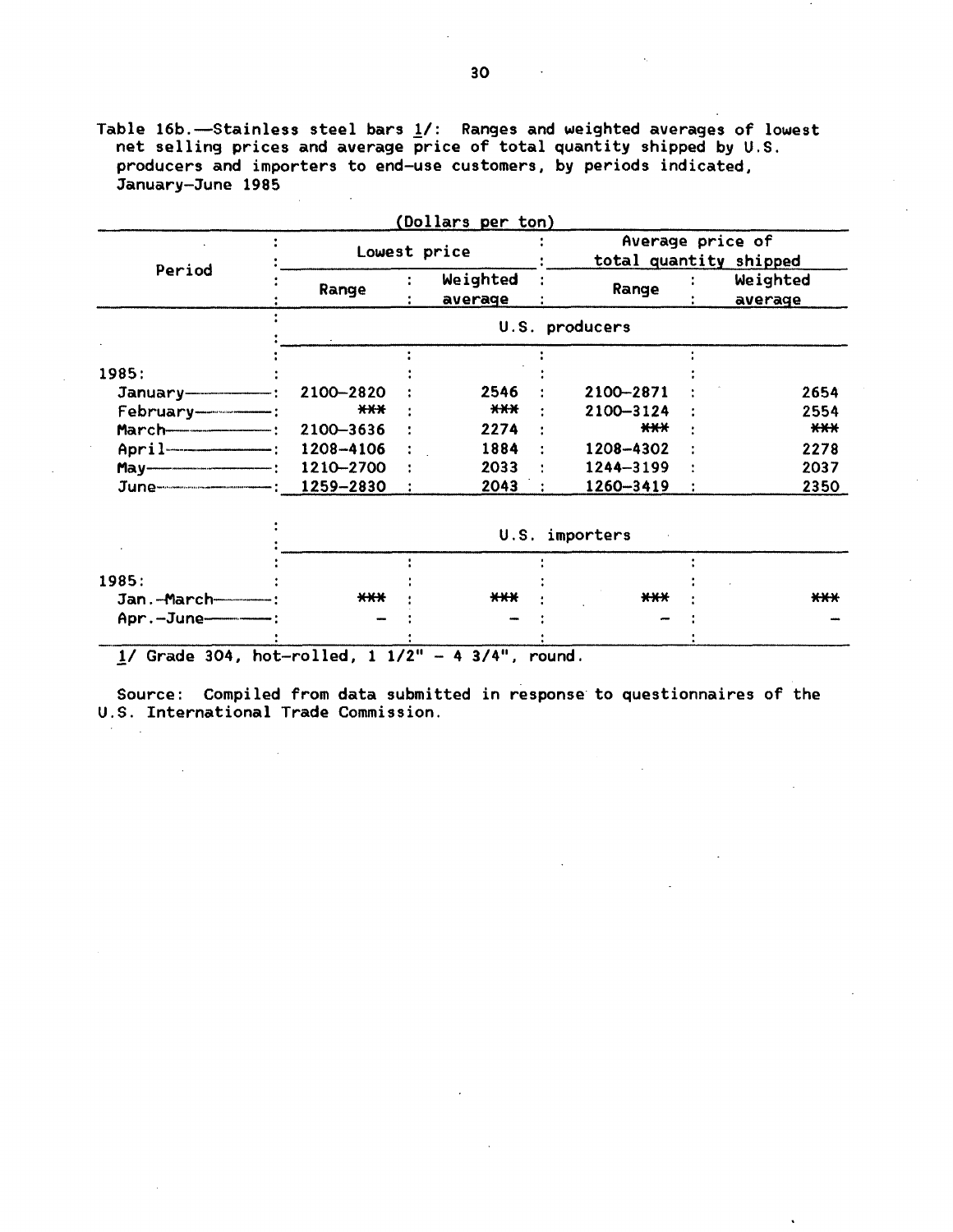Table 17a. --Stainless steel bars  $1/$ : Ranges and weighted averages of lowest net selling prices and average price of total quantity shipped by U.S. producers and importers to steel service centers or distributors, by periods indicated, January-June 1985 in 11

|                                               |           | Lowest price        | Average price of<br>total quantity shipped |  |                     |
|-----------------------------------------------|-----------|---------------------|--------------------------------------------|--|---------------------|
| Period                                        | Range     | Weighted<br>average | Range                                      |  | Weighted<br>average |
|                                               |           |                     | U.S. producers                             |  |                     |
|                                               |           |                     |                                            |  |                     |
| 1985:                                         |           |                     |                                            |  |                     |
|                                               | 1940-2400 | 2308                | 2127-2596                                  |  | 2442                |
|                                               | $***$     | $***$               | $X+Y$                                      |  | <b>XXX</b>          |
|                                               | $***$     | $***$               | $***$                                      |  | $***$               |
|                                               | 1920-2270 | 2027                | X X X                                      |  | $***$               |
|                                               | $***$     | $***$               | 1968-2258                                  |  | 2199                |
|                                               | 1920-2273 | 2040                | $***$                                      |  | $***$               |
|                                               | χ£        | U.S.                | importers                                  |  |                     |
|                                               |           |                     |                                            |  |                     |
| 1985:                                         |           |                     |                                            |  |                     |
| Jan.-March-------------                       | $***$     | $***$               | $***$                                      |  | $***$               |
|                                               | $***$     | $AA+$               | $***$                                      |  | $X+X$               |
| $1/$ Grade 410, hot-rolled, $1 \frac{1}{2}$ " |           | $4 \frac{3}{4}$ ",  |                                            |  |                     |

Source: Compiled from data submitted in response to questionnaires of the U.S. International Trade Commission.  $\sim 10$ 

I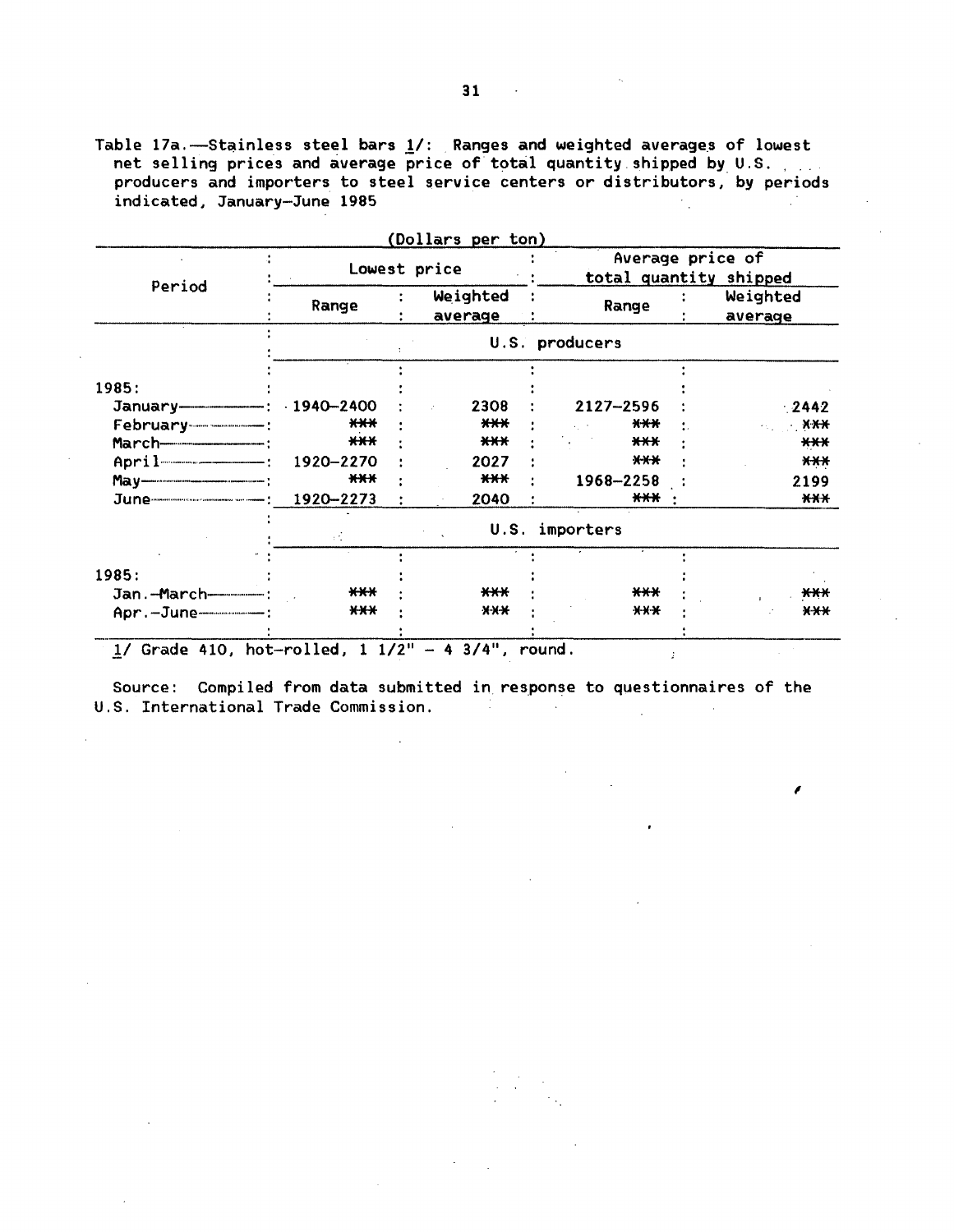Table 17b.—Stainless steel bars  $1/$ : Ranges and weighted averages of lowest<br>net selling prices and average price of total quantity shipped by U.S.<br>producers and importers to end-use customers, by periods indicated, January-June 1985

 $\cdot$ 

|                            |              | (Dollars per ton)   |           |                                            |
|----------------------------|--------------|---------------------|-----------|--------------------------------------------|
| Period                     | Lowest price |                     |           | Average price of<br>total quantity shipped |
|                            | Range        | Weighted<br>average | Range     | Weighted<br>average                        |
|                            |              | U.S.                | producers |                                            |
|                            |              |                     |           |                                            |
| 1985:                      |              |                     |           |                                            |
|                            | ***          | $***$               | 1700-3263 | 2364                                       |
|                            | $***$        | $***$               | 1700-3271 | 2348                                       |
|                            | $***$        | $***$               | $***$     | $\star\star\star$                          |
|                            | $X+Y$        | $****$              | $***$     | $***$                                      |
|                            | $***$        | $***$               | $***$     | $***$                                      |
|                            | $***$        | $***$               | $***$     | $***$                                      |
|                            |              | U.S.                | importers |                                            |
|                            |              |                     |           |                                            |
| 1985:                      |              |                     |           |                                            |
| Jan.-March---------        | $***$        | $***$               | ***       | $***$                                      |
| Apr. - June--------------- |              |                     |           |                                            |
|                            |              |                     |           |                                            |

1/ Grade 410, hot-rolled,  $1 \frac{1}{2}$  - 4 3/4", round.

Source: Compiled from data submitted in response to questionnaires of the U.S. International Trade Commission.

 $\mathcal{L}$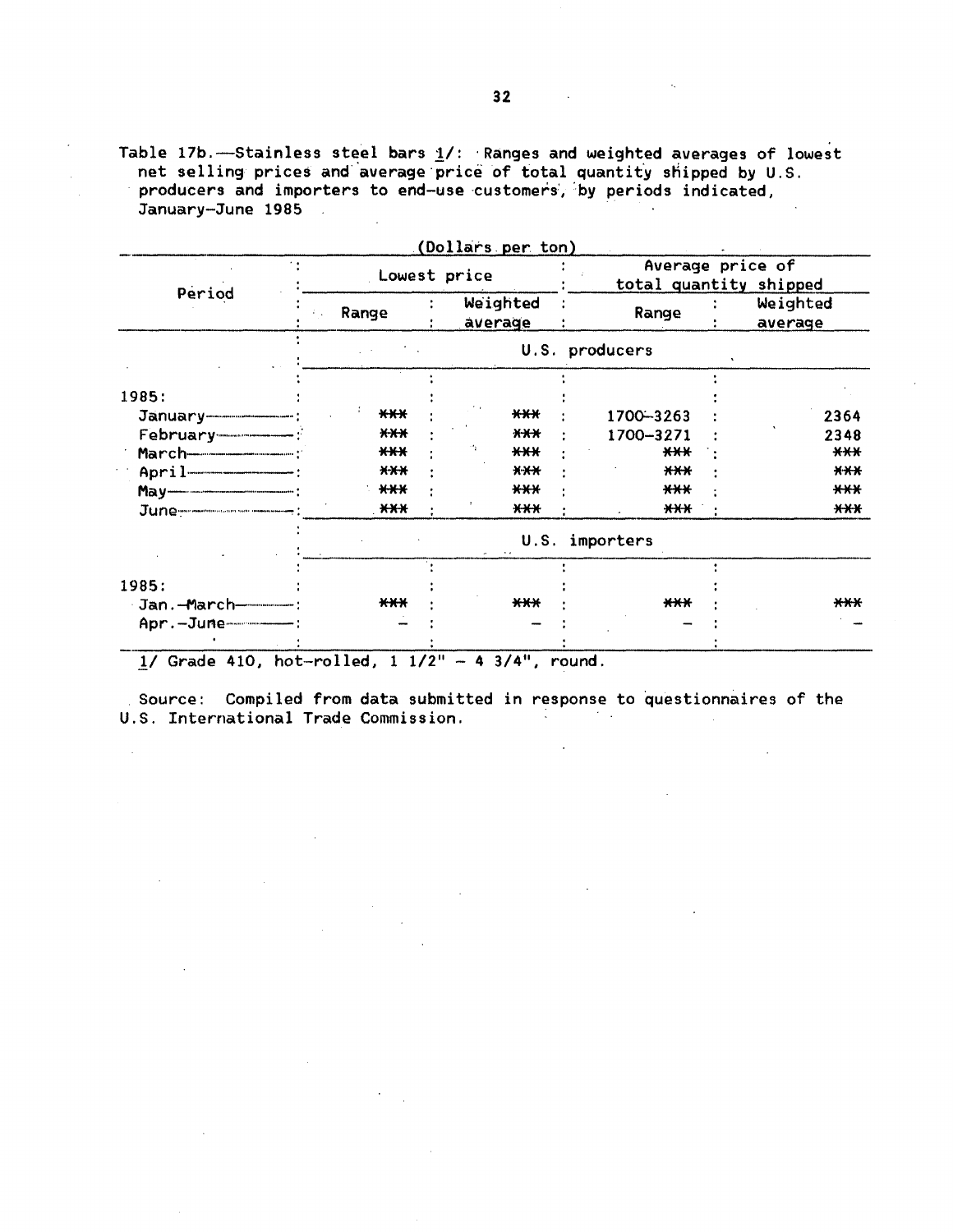Table 18. -Stainless steel wire rod  $1/$ : Ranges and weighted averages of lowest net selling prices and average price of total quantity shipped by U.S. producers and importers to end-use customers, by periods indicated, January-June 1985

|                               |            | (Dollars per ton)   |                |                                            |  |  |
|-------------------------------|------------|---------------------|----------------|--------------------------------------------|--|--|
|                               |            | Lowest price        |                | Average price of<br>total quantity shipped |  |  |
| Period                        | Range      | Weighted<br>average | Range          | Weighted<br>average                        |  |  |
|                               |            |                     | U.S. producers |                                            |  |  |
|                               |            |                     |                |                                            |  |  |
| 1985:                         |            |                     |                |                                            |  |  |
|                               | <b>***</b> | $***$               | $***$          | ***                                        |  |  |
|                               | $X^*X^*$   | $***$               | 1853-2091      | 1933                                       |  |  |
|                               | $***$      | $***$               | $***$          | $***$                                      |  |  |
|                               | $***$      | $x + x$             | 1852-2037      | 1909                                       |  |  |
|                               | $***$      | ***                 | 1732-2039      | $-1899$                                    |  |  |
|                               | $***$      | $***$               | 1812-2049      | 1936                                       |  |  |
|                               |            | U.S.                | importers      |                                            |  |  |
| 1985:                         |            |                     |                |                                            |  |  |
|                               | 1794-2232  | 1848                | 1824-2242      | 1907                                       |  |  |
| Apr. - June - 1760-2100       |            | 1838                | 1851-2100      | 1897                                       |  |  |
|                               |            |                     |                |                                            |  |  |
| 1/ Grades 302 or 304, .217" - |            | $.250"$ ,<br>round. |                |                                            |  |  |

Source: Compiled from data submitted in response to questionnaires of the U.S. International Trade Commission.

 $\sim$ 

 $\ddot{\phantom{a}}$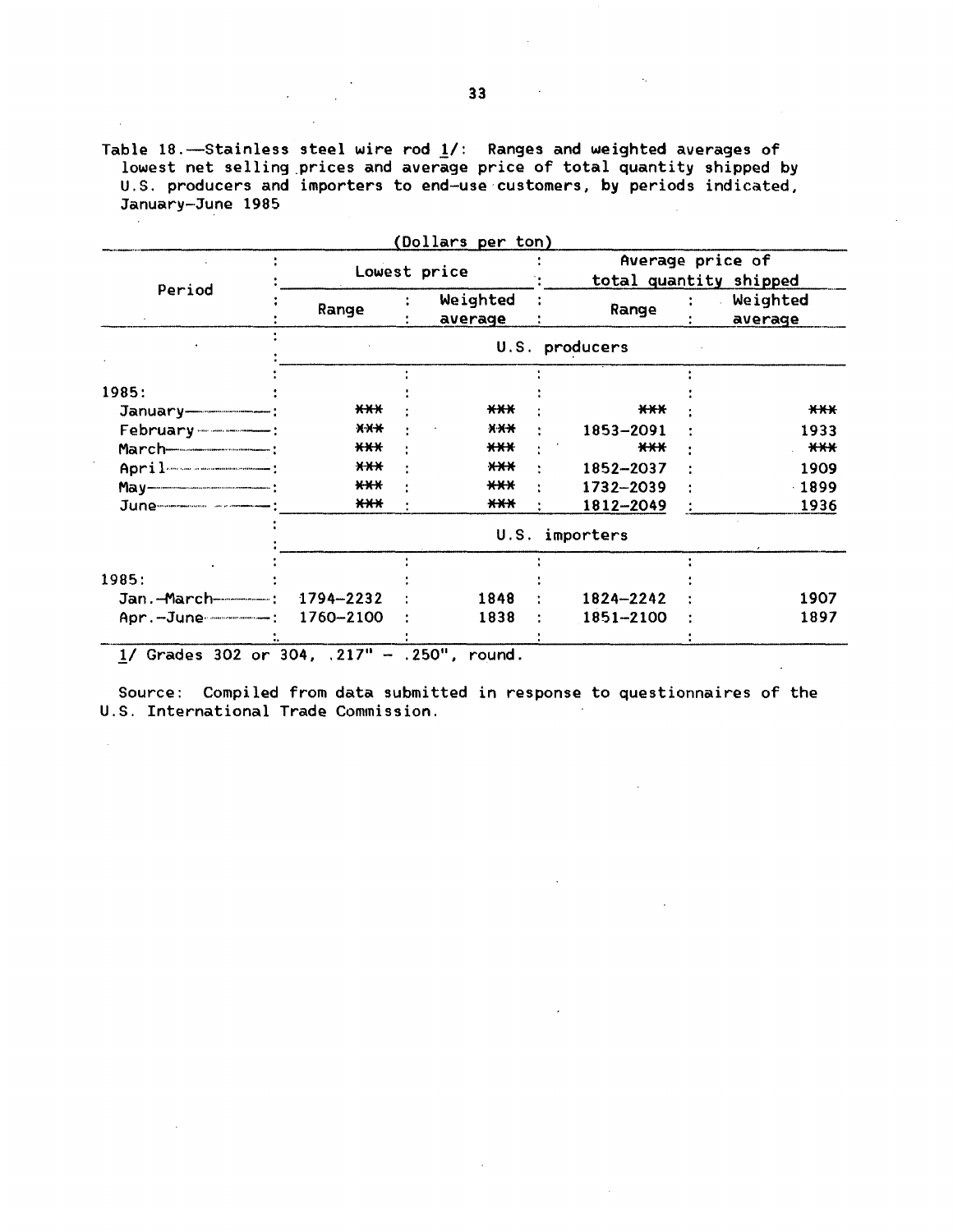Table 19.---Alloy tool steel bars  $1/$ : Ranges and weighted averages of lowest net selling prices and average price of total quantity shipped by U.S. producers and importers to end-use customers, by periods indicated, January-June 1985

 $\bar{z}$ 

 $\mathcal{A}^{\text{max}}$ 

 $\sim 10^7$ 

 $\ddot{\phantom{a}}$ 

 $\mathcal{L}^{\text{max}}_{\text{max}}$  , where  $\mathcal{L}^{\text{max}}_{\text{max}}$ 

 $\label{eq:2.1} \frac{d\mathbf{r}}{d\mathbf{r}} = \frac{1}{2\pi}\left(\frac{d\mathbf{r}}{d\mathbf{r}}\right)^2 + \frac{1}{2\pi}\left(\frac{d\mathbf{r}}{d\mathbf{r}}\right)^2.$ 

 $\sim 10^{-1}$  km

| Period               |               | Lowest price        | Average price of<br>total quantity shipped |                     |
|----------------------|---------------|---------------------|--------------------------------------------|---------------------|
|                      | Range         | Weighted<br>average | Range                                      | Weighted<br>average |
|                      |               |                     | U.S. producers                             |                     |
|                      |               |                     |                                            |                     |
| 1985:                |               |                     |                                            |                     |
|                      | $2342 - 3140$ | 2595                | $***$                                      | $***$               |
|                      | 2400-4460     | 2633                | 2600-4460                                  | 2770                |
|                      | 2400-4980     | 2724                | $***$                                      | $***$               |
|                      | $***$         | $***$               | $X+Y$                                      | $X+X$               |
| <b>May</b> ————————— | 2000-4580     | 2540                | $***$                                      | $***$               |
|                      | $***$         | $***$               | $***$                                      | $***$               |

|                                  | U.S. importers |      |  |                  |      |  |
|----------------------------------|----------------|------|--|------------------|------|--|
| 1985:                            |                |      |  |                  |      |  |
|                                  |                | 2681 |  | $12616 - 4000$ : | 3192 |  |
| $Apr. -June - - - : 2200 - 3650$ |                | 2674 |  | $2637 - 4000$ :  | 3136 |  |

 $1/$  Grade H-13, annealed, rough-turned, 3  $1/8$  - 5 1/16", round.

Source: Compiled from data submitted in response to questionnaires of the U.S. International Trade Commission.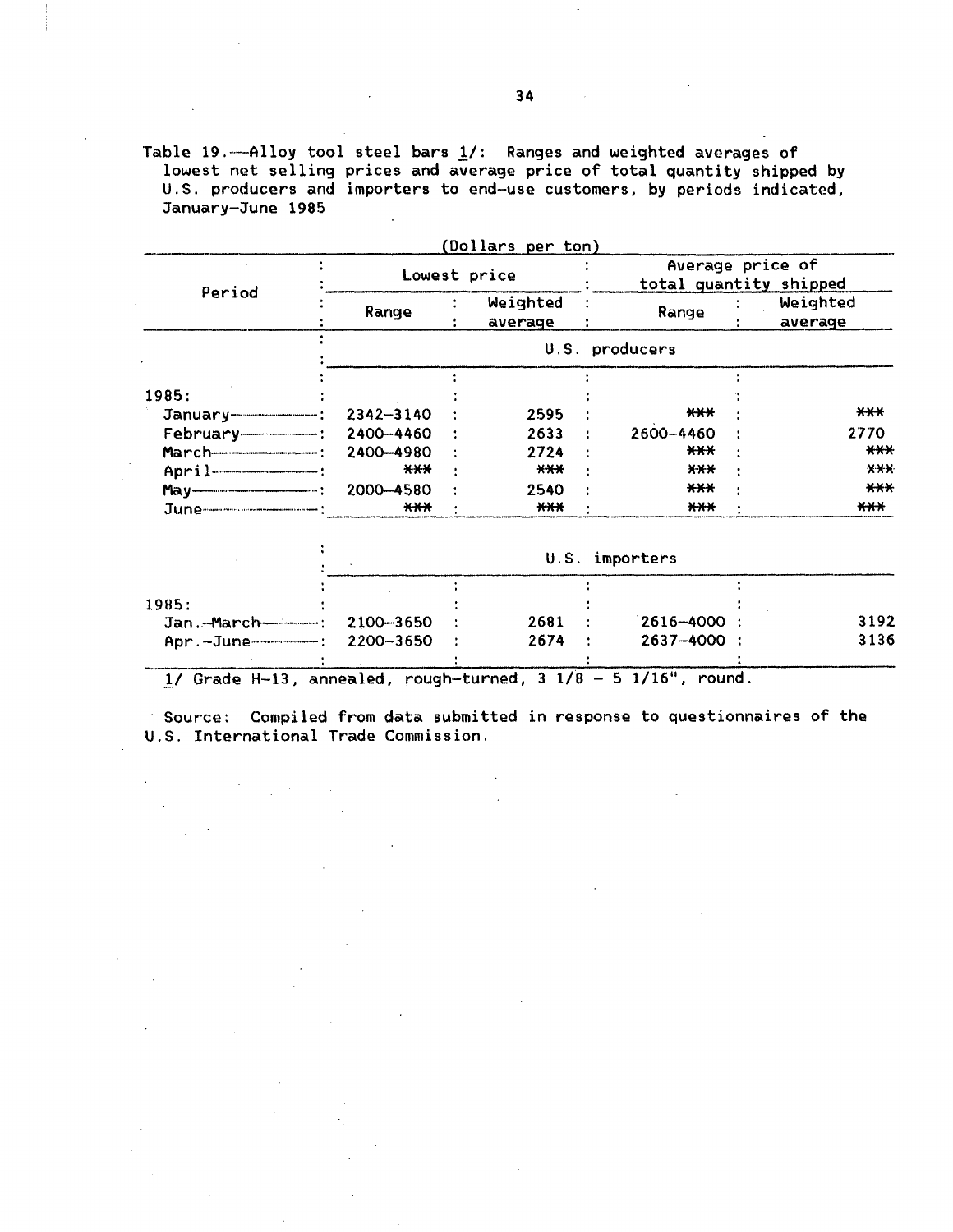Table 20.-Alloy tool steel bars 1/: Ranges and weighted averages of lowest net selling prices and average price of total quantity shipped by U.S. producers and importers to end-use customers, by periods indicated, January-June 1985

| Range                             | Lowest price<br>Weighted<br>average | Range          |                                                        | Average price of<br>total quantity shipped<br>Weighted<br>average |
|-----------------------------------|-------------------------------------|----------------|--------------------------------------------------------|-------------------------------------------------------------------|
|                                   |                                     |                |                                                        |                                                                   |
|                                   |                                     |                |                                                        |                                                                   |
|                                   |                                     | U.S. producers |                                                        |                                                                   |
|                                   |                                     |                |                                                        |                                                                   |
|                                   |                                     |                |                                                        |                                                                   |
| 5800-8560                         | 6794                                | 6912-8723      |                                                        | 7323                                                              |
| 5800-7660                         | 7008                                | 7239-9284      |                                                        | 7750                                                              |
| 6898-7232                         | 7140                                | 7193-7933      |                                                        | 7412                                                              |
| 6000-7260                         | 6988                                | 7212-9036      |                                                        | 7477                                                              |
| 6400-10120                        | 6994                                | 7050-10120     |                                                        | 7411                                                              |
| 6700-7260                         | 7215                                | 7212-7954      |                                                        | 7384                                                              |
|                                   |                                     | importers      |                                                        |                                                                   |
|                                   |                                     |                |                                                        |                                                                   |
|                                   |                                     |                |                                                        |                                                                   |
| ***                               | $***$                               | $***$          |                                                        | ***                                                               |
| Apr.-June-------------: 3472-7250 | 5995                                | 4777-8500      |                                                        | 6370                                                              |
|                                   |                                     |                | U.S.<br>boganit deuga as bourses see fastass befreezer | 1 12/160                                                          |

*11* Grade M-2., annealed, centerless ground or rough turned, 1 13/1611 round. 3",

Source: Compiled from data submitted in response to questionnaires of the U.S. International Trade Commission.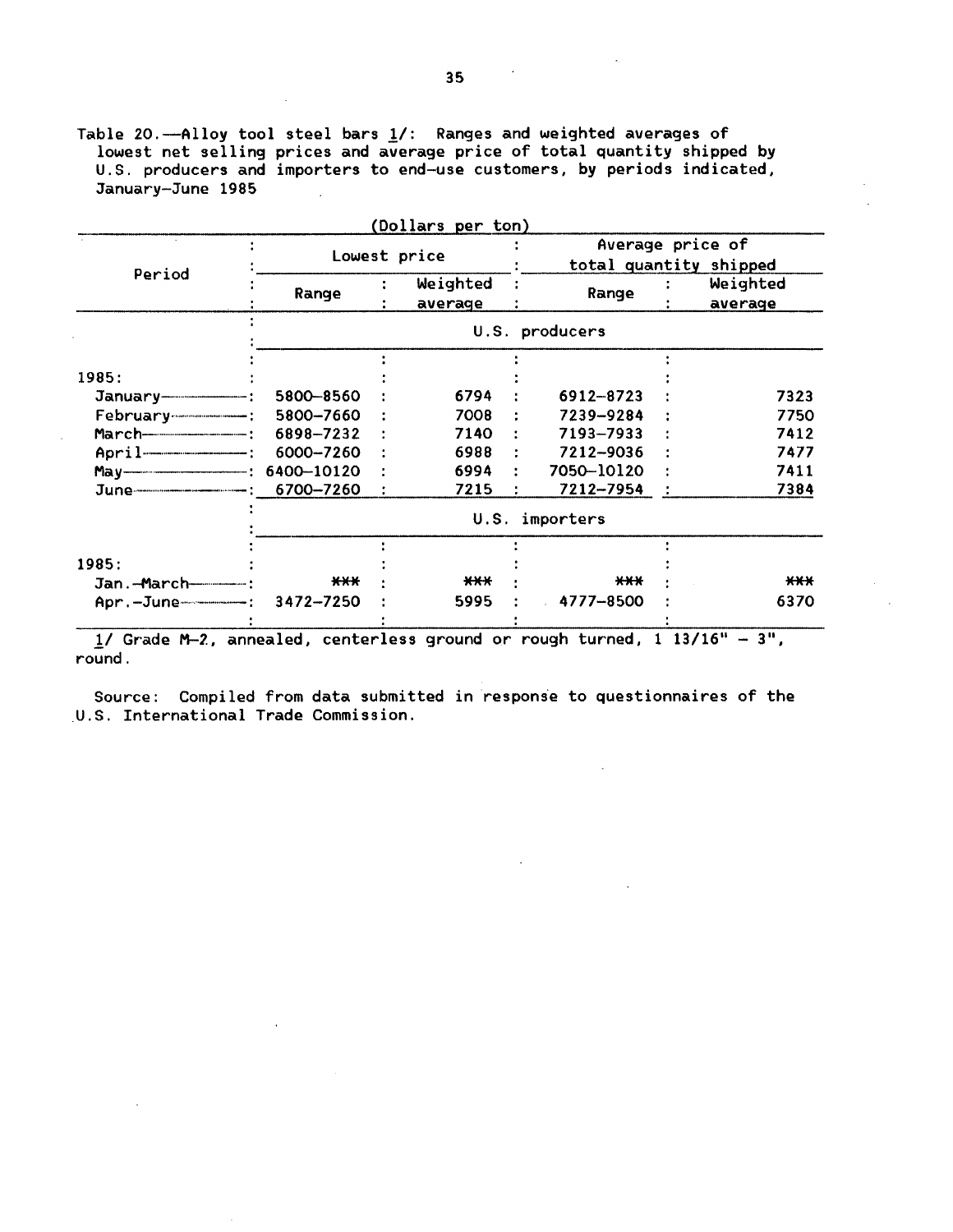Table 21. $-$ Alloy tool steel bars  $1/$ : Ranges and weighted averages of lowest net selling prices and average price of total quantity shipped by U.S. producers and importers to end-use customers, by periods indicated, January-June 1985

|                                                                                                                                                                                                                                                                                                                                      |              |  | (Dollars per ton)   |  |                                            |                     |  |
|--------------------------------------------------------------------------------------------------------------------------------------------------------------------------------------------------------------------------------------------------------------------------------------------------------------------------------------|--------------|--|---------------------|--|--------------------------------------------|---------------------|--|
|                                                                                                                                                                                                                                                                                                                                      | Lowest price |  |                     |  | Average price of<br>total quantity shipped |                     |  |
| Period                                                                                                                                                                                                                                                                                                                               | Range        |  | Weighted<br>average |  | Range                                      | Weighted<br>average |  |
|                                                                                                                                                                                                                                                                                                                                      |              |  |                     |  | U.S. producers                             |                     |  |
|                                                                                                                                                                                                                                                                                                                                      |              |  |                     |  |                                            |                     |  |
| 1985:                                                                                                                                                                                                                                                                                                                                |              |  |                     |  |                                            |                     |  |
| $January$ $\cdots$ $\cdots$ $\cdots$ $\cdots$ $\cdots$ $\cdots$ $\cdots$ $\cdots$ $\cdots$ $\cdots$ $\cdots$ $\cdots$ $\cdots$ $\cdots$ $\cdots$ $\cdots$ $\cdots$ $\cdots$ $\cdots$ $\cdots$ $\cdots$ $\cdots$ $\cdots$ $\cdots$ $\cdots$ $\cdots$ $\cdots$ $\cdots$ $\cdots$ $\cdots$ $\cdots$ $\cdots$ $\cdots$ $\cdots$ $\cdots$ | 2200-3800    |  | 3100                |  | 2400-4646                                  | 3393                |  |
|                                                                                                                                                                                                                                                                                                                                      | 2200-3800    |  | 2864                |  | 2400-4244                                  | 3469                |  |
|                                                                                                                                                                                                                                                                                                                                      | 2200-3882    |  | 2959                |  | 2400-4647                                  | 3593                |  |
| $April$                                                                                                                                                                                                                                                                                                                              | $***$        |  | $***$               |  | $X+$                                       | $X$ $X$ $X$         |  |
|                                                                                                                                                                                                                                                                                                                                      | $***$        |  | $***$               |  | $***$                                      | $***$               |  |
|                                                                                                                                                                                                                                                                                                                                      | $***$        |  | $***$               |  | $***$                                      | $***$               |  |
|                                                                                                                                                                                                                                                                                                                                      |              |  | U.S.                |  | importers                                  |                     |  |
| 1985:                                                                                                                                                                                                                                                                                                                                |              |  |                     |  |                                            |                     |  |
|                                                                                                                                                                                                                                                                                                                                      | 2803-3760    |  | 3181                |  | $***$                                      | $***$               |  |
| Apr.-June----------                                                                                                                                                                                                                                                                                                                  | $X$ $X$ $X$  |  | $***$               |  | $***$                                      | X X X               |  |
|                                                                                                                                                                                                                                                                                                                                      |              |  |                     |  |                                            |                     |  |

1/ Grade D-2, annealed, rough turned, 4 1/16" - 6", round.

 $\bar{z}$ 

Source: Compiled from data submitted in response to questionnaires of the U.S. International Trade Commission.

 $\mathbf{r}$ 

 $\sim$   $\sim$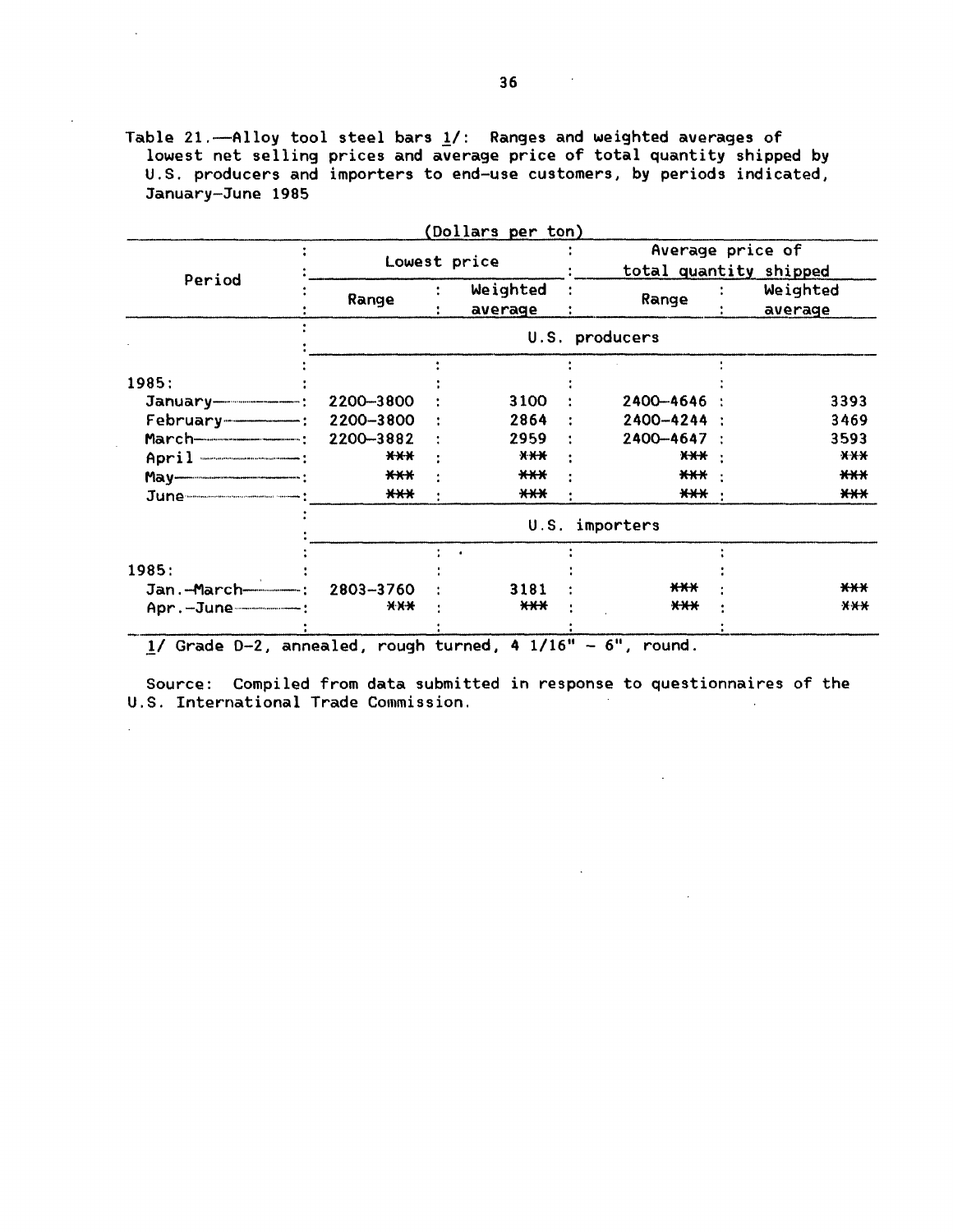Table 22.  $-$ Alloy tool steel bars  $1/$ : Ranges and weighted averages of lowest net selling prices and average price of total quantity shipped by U.S. producers and importers to end-use customers, by periods indicated, January-June 1985

|                            |           | Lowest price        | (Dollars per ton) | Average price of<br>total quantity shipped |                     |  |
|----------------------------|-----------|---------------------|-------------------|--------------------------------------------|---------------------|--|
| Period                     | Range     | Weighted<br>average |                   | Range                                      | Weighted<br>average |  |
|                            |           |                     |                   | U.S. producers                             |                     |  |
|                            |           |                     |                   |                                            |                     |  |
| 1985:                      | 2400-6500 | 3364                |                   | $***$                                      | $***$               |  |
|                            | 2400-6500 | 3439                |                   | $***$                                      | $***$               |  |
|                            | 2400-7200 | 3857                |                   | 2600-8108                                  | 4300                |  |
|                            | $***$     | $***$               |                   | $***$                                      | $X+X$               |  |
|                            | $***$     | $***$               |                   | $***$                                      | $***$               |  |
|                            | $***$     | $***$               |                   | $***$                                      | $***$               |  |
|                            |           | U.S.                |                   | importers                                  |                     |  |
|                            |           |                     |                   |                                            |                     |  |
| 1985:                      |           |                     |                   |                                            |                     |  |
|                            | 5579-8350 | 7242                |                   | 6056-9000                                  | 7121                |  |
| Apr. - June--------------- |           |                     |                   |                                            |                     |  |

 $\frac{1}{2}$  wide, flat.

Source: Compiled from data submitted in response to questionnaires of the U.S. International Trade Commission.

 $\sim 10$ 

 $\hat{\beta}_k$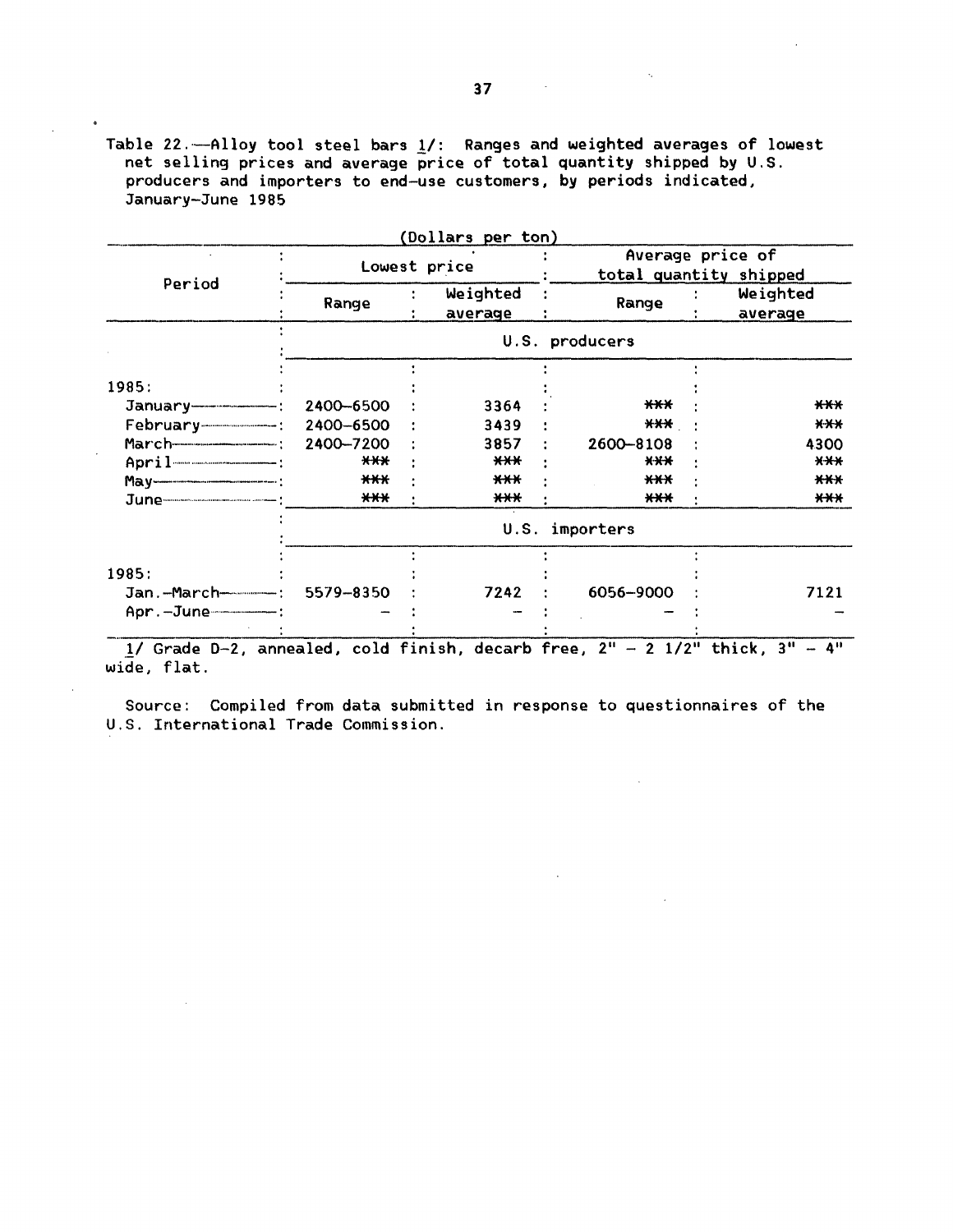Table 23.---Certain stainless steel and alloy tool steel: U.S. importers' unfilled orders from foreign sources, by types, as of March 31, 1985 and June 30, 1985

|                           |                        | (In tons)  |       |        |                     |
|---------------------------|------------------------|------------|-------|--------|---------------------|
|                           |                        | Alloy tool |       |        |                     |
| Date                      | : Sheets and:<br>strip | Plate      | Bar   | Rod    | steel, all<br>forms |
| 1985:<br>March $31$ ----- | $***$                  | $***$      | ***   | $***$  | $***$               |
| June 30-10-2010           | $***$                  | $***$      | $***$ | $AA +$ | $***$               |

Source: Compiled from data submitted in response to questionnaires of the U.S. International Trade Commission.

Table 24.--Certain stainless steel and alloy tool steel: U.S. importers' inventories, by types, as of March 31, 1985 and June 30, 1985

 $\alpha$ 

| (In tons)   |                        |        |       |       |                     |
|-------------|------------------------|--------|-------|-------|---------------------|
| Date        | Stainless steel        |        |       |       | Alloy tool          |
|             | : Sheets and:<br>strip | Plate  | Bar   | Rod   | steel, all<br>forms |
|             |                        |        |       |       |                     |
| 1985:       |                        |        |       |       |                     |
| March 31-1: | $****$                 | $AA +$ | $***$ | $***$ | $***$               |
|             | $***$                  | $***$  | $***$ | ***   | $***$               |
|             |                        |        |       |       |                     |

Source: Compiled from data submitted in response to questionnaires of the U.S. International Trade Commission.

 $\sim$ 

 $\mathcal{L}^{\mathcal{L}}$ 

 $\mathcal{L}_{\mathrm{eff}}$